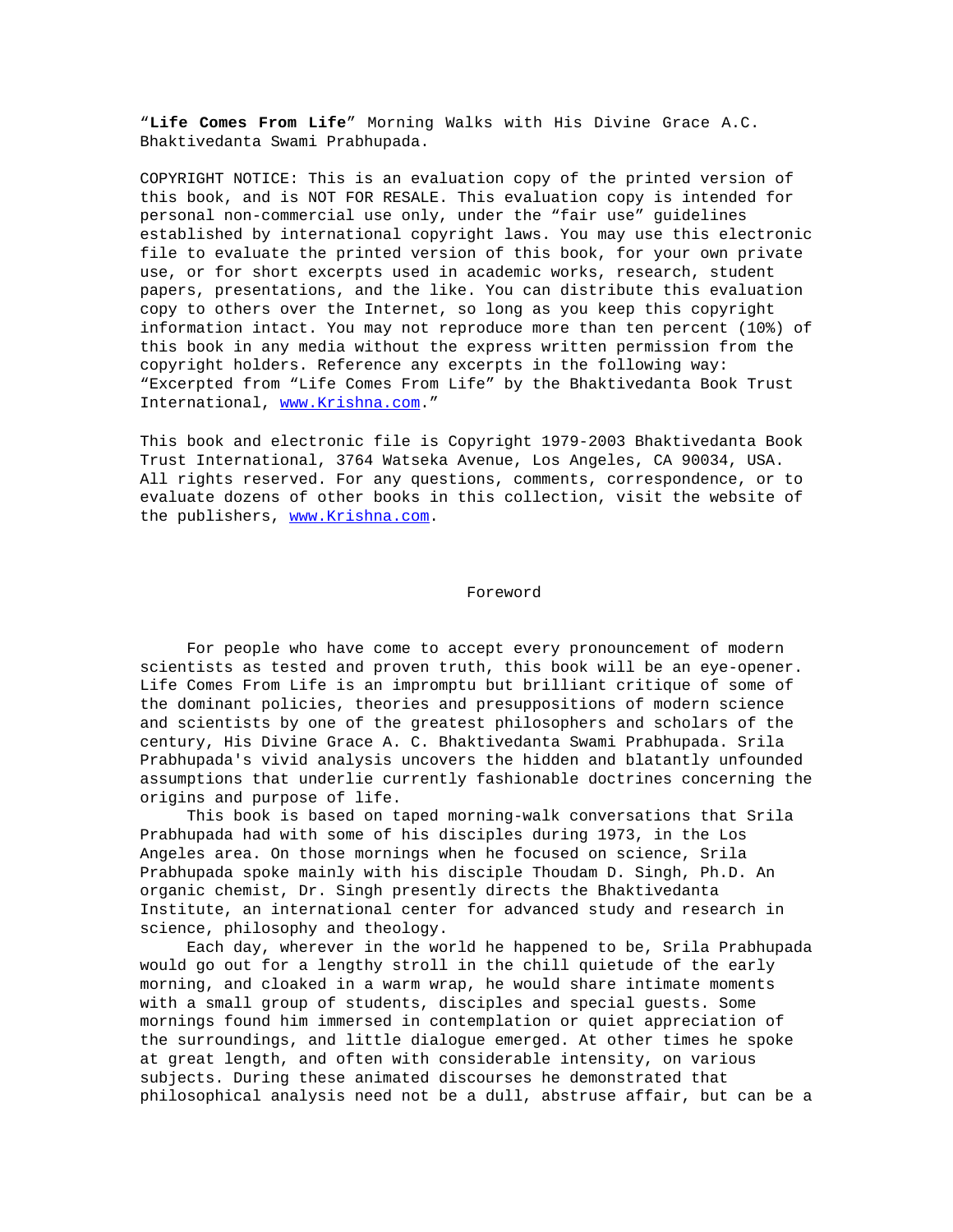dynamic cutting edge into every sphere of life. Nothing could escape his keen intellect, deep spiritual insight and uncommon wit. Rejecting superficial and dogmatic thinking, he edified, challenged, cajoled, charmed and enlightened his students, and he carefully guided them to increased insight and understanding.

 Srila Prabhupada (1896-1977) is an internationally recognized author, scholar and spiritual preceptor, and he is widely esteemed as India's greatest cultural ambassador to the world. In Life Comes From Life, Srila Prabhupada takes the role of philosopher-social critic. With philosophical rigor, profound common sense and disarming frankness, he exposes not only modern science's methodological shortcomings and unexamined biases but also the unverified (and unverifiable) speculations that scientists present to the trusting public as known fact. Thus Srila Prabhupada breaks the spell of the materialistic and nihilistic myths which, masquerading as science, have so bewitched modern civilization.

--The Publishers

Introduction

Science: Truth and Fiction

 Once upon a time (as in a fairy tale), most of us believed that the food we ate was basically wholesome, nutritious and free from dangerous chemicals, that advertising may have been believable, and that product labels truly described the qualities and contents of what we fed ourselves and our families. Once upon a time, most of the world believed in the integrity of our heads of state, high-ranking political officials and local leaders. Once upon a time, we thought our children were getting a solid education in the public school system. Once upon a time, many of us believed atomic energy had "peacetime uses" that were perfectly safe and completely congruous with a happy and healthy society.

 Yet in recent times our illusions have been shattered. Repeated exposes of widespread consumer fraud and grand political collusion and bribery have all but destroyed our former innocence. We now know that through mass marketing and the media, a veil of fantasy and deception can be created with such unprecedented expertise that it can become impossible for us to distinguish between substance and simulation, reality and illusion.

 Today many scientists are propagating the doctrine that life originates from matter. However, they cannot provide proof, either experimentally or theoretically. In fact, they hold their stance essentially on faith, in the face of all sorts of scientific objections. Srila Prabhupada points out that this groundless dogma has done great damage to moral and spiritual standards worldwide and has thus caused incalculable suffering.

 Though beset by internal doubt and division, modern scientists have somehow managed to present a united front to the nonscientific public. Their behavior brings to mind the worst in political and corporate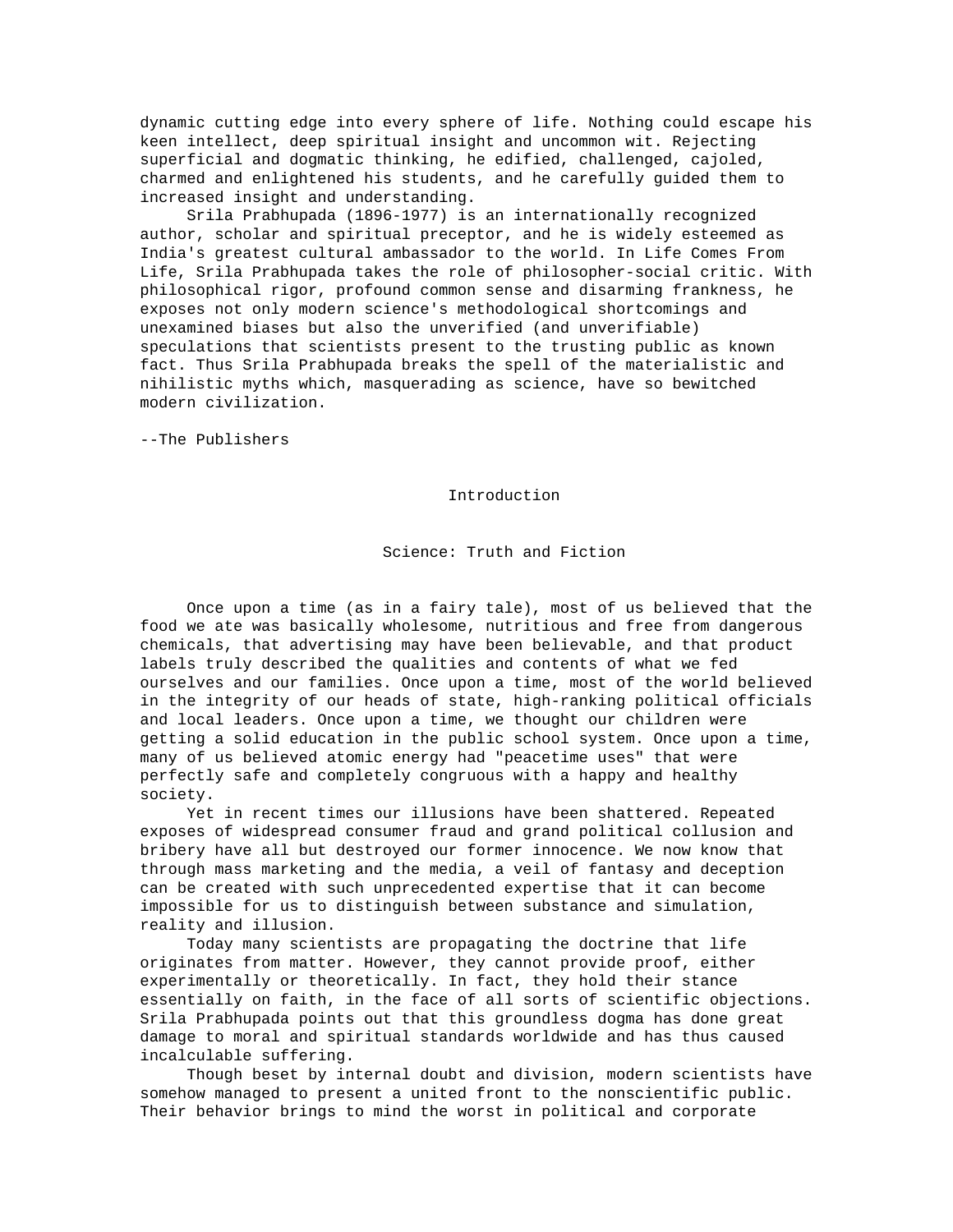trickery. For instance, despite the recent outcry over their masking the difficulties of maintaining safety standards at nuclear power plants, the scientists and the government remain committed to nuclear power and even make light of the fact that there is no safe way of dealing with radioactive waste.

 In popular works and in textbooks scientists present their account of the material origin of life as the only possible scientific conclusion. They claim that no other theory can be scientifically acceptable. And so everyone is taught that life gradually arose from chemicals, a "primordial soup" consisting of amino acids, proteins and other essential ingredients. Yet in their journals and private discussions, the same scientists acknowledge that their theory has grave, sometimes insuperable difficulties. For example, certain features of the DNA coding mechanism cast serious doubt upon the substance of evolutionary thought. The noted biologist W. H. Thorpe writes, "Thus we may be faced with a possibility that the origin of life, like the origin of the universe, becomes an impenetrable barrier to science and a block which resists all attempts to reduce biology to chemistry and physics." The highly committed evolutionist Jacques Monod has pointed out these same difficulties. Theodisius Dobzhansky, another prominent advocate of evolution, can only agree: "Our scientific knowledge is, of course, quite insufficient to give anything like satisfactory accounts of these transitions [from no life to life, from no mind to mind]. Biologists as basically different in their... views as W. H. Thorpe and Jacques Monod agree that the origin of life is a difficult and thus far intractable and unsolved problem. I concur." Dobzhansky goes on to call the origin of life "miraculous." These admissions by Dobzhansky, Monod and Thorpe are by no means unique. Yet in popular presentations and textbooks one finds little hint of such widespread doubt.

 Nobel prize-winning physicist Eugene Wigner has shown that the probability of the existence of a self-duplicating unit is zero. Since the ability to reproduce is one of the fundamental characteristics of all living organisms, Wigner concludes that our present understanding of physics and chemistry does not enable us to explain the phenomenon of life. Herbert Yockey has demonstrated by information theory that even a single informational molecule such as cytochrome c (what to speak of complex organisms) could not have arisen by chance in the estimated lifetime of the earth: "One must conclude that, contrary to the established and current wisdom, a scenario describing the genesis of life on earth by chance and natural causes which can be accepted on the basis of fact and not faith has not yet been written."

 As we can see, on the one hand many scientists have a deep personal commitment to the concept that life comes from matter. On the other hand they admit that they do not have the evidence to corroborate their conviction, and that their theory is beset with intractable problems. They are convinced that life arose from matter and is reducible to matter, yet at the same time they must confess to having scant scientific grounds for their conviction. Thus their theory is a priori: it supersedes the scientific method and science itself. Their fervent, almost messianic hope is that someday, somehow, someone may be able to validate it, and in the meantime their faith is unshakable.

 Dazzling technological achievements have given modern scientists an aura of infallibility, and so when the scientists present untested or unprovable theories about life's origin, people tend to accept with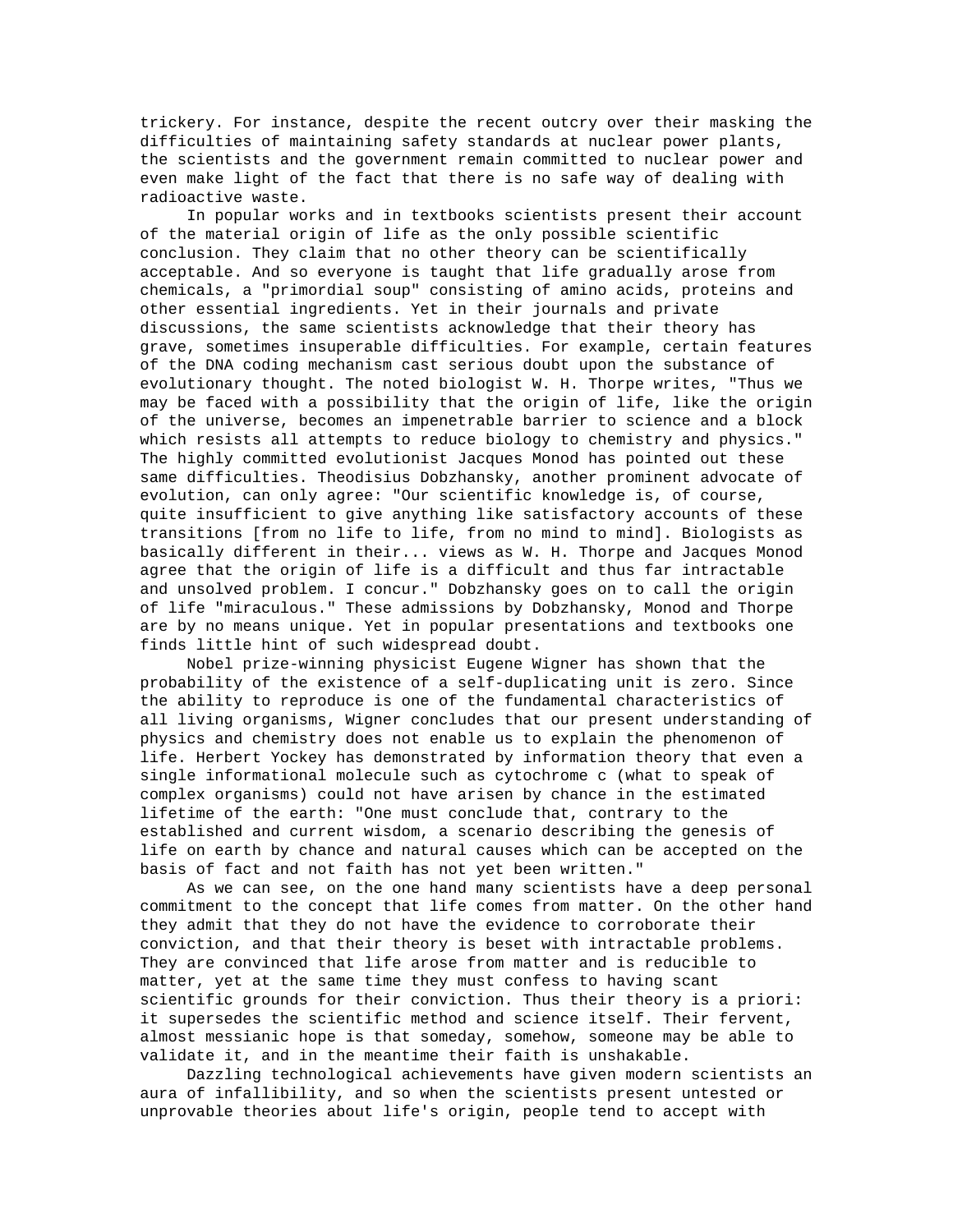blind faith. In Passages About Earth William Irwin Thompson writes, "Just as once there was no appeal from the power of the churches without risking damnation, so now there is no appeal from the power of science without risking a charge of irrationality or insanity." And as botanist Garrett Hardin notes, anyone who questions the status of Darwin "inevitably attracts the speculative psychiatric eye to himself."

 The dialogues in Life Comes From Life may seem revolutionary, but then were not Newton, Pasteur and Einstein scientific revolutionaries? Life Comes From Life does not simply criticize those who support the theory that matter is the origin of life. Rather, this book encourages them to rededicate themselves to a more genuine and intense quest for truth and knowledge, and to thereby redirect their valuable intelligence, resources and work toward the true benefit of the world.

The First Morning Walk

Recorded on April 18, 1973,

Srila Prabhupada is accompanied by Dr. Thoudam Damodara Singh, Karandhara dasa adhikari, Brahmananda Svami and other students.

Life on Other Planets

Srila Prabhupada. Even on the sun and moon there are living entities. What is the opinion of the scientists? Dr. Singh. They say there is no life there. Srila Prabhupada. That is nonsense. There is life there. Dr. Singh. They say that there is no life on the moon because they did not find any there. Srila Prabhupada. Why do they believe that? The moon planet is covered with dust, but within that dust the living entities can live. Every atmosphere is suitable for life--any atmosphere. Therefore the Vedas[1] describe the living entities as sarva-gatah, which means "existing in all circumstances." The living entity is not material. Although encaged in a material body, he is not material. But when we speak of different atmospheres, we refer to different material conditions. Karandhara. They say that the moon's atmosphere is unsuitable for life, but all they can legitimately say is that it is unsuitable for life as they know it. Srila Prabhupada. The Vedas say that the living entity has no connection with material things. He cannot be burned, cut, dried up or moistened. This is discussed in Bhagavad-gita.[2] Dr. Singh. Scientists extend their knowledge about life on this planet, thinking that it must apply to life on other planets also. Srila Prabhupada. Yes. They are thinking foremost of their own selves. They are thinking limitedly, in terms of their own circumstances. This is what we call "Dr. Frog's philosophy. [Laughter.] Once there was a frog in a well, and when a friend informed him of the existence of the Atlantic Ocean, he asked the friend, "Oh, what is this Atlantic Ocean?"

 "It is a vast body of water," his friend replied. "How vast? Is it twice the size of this well?"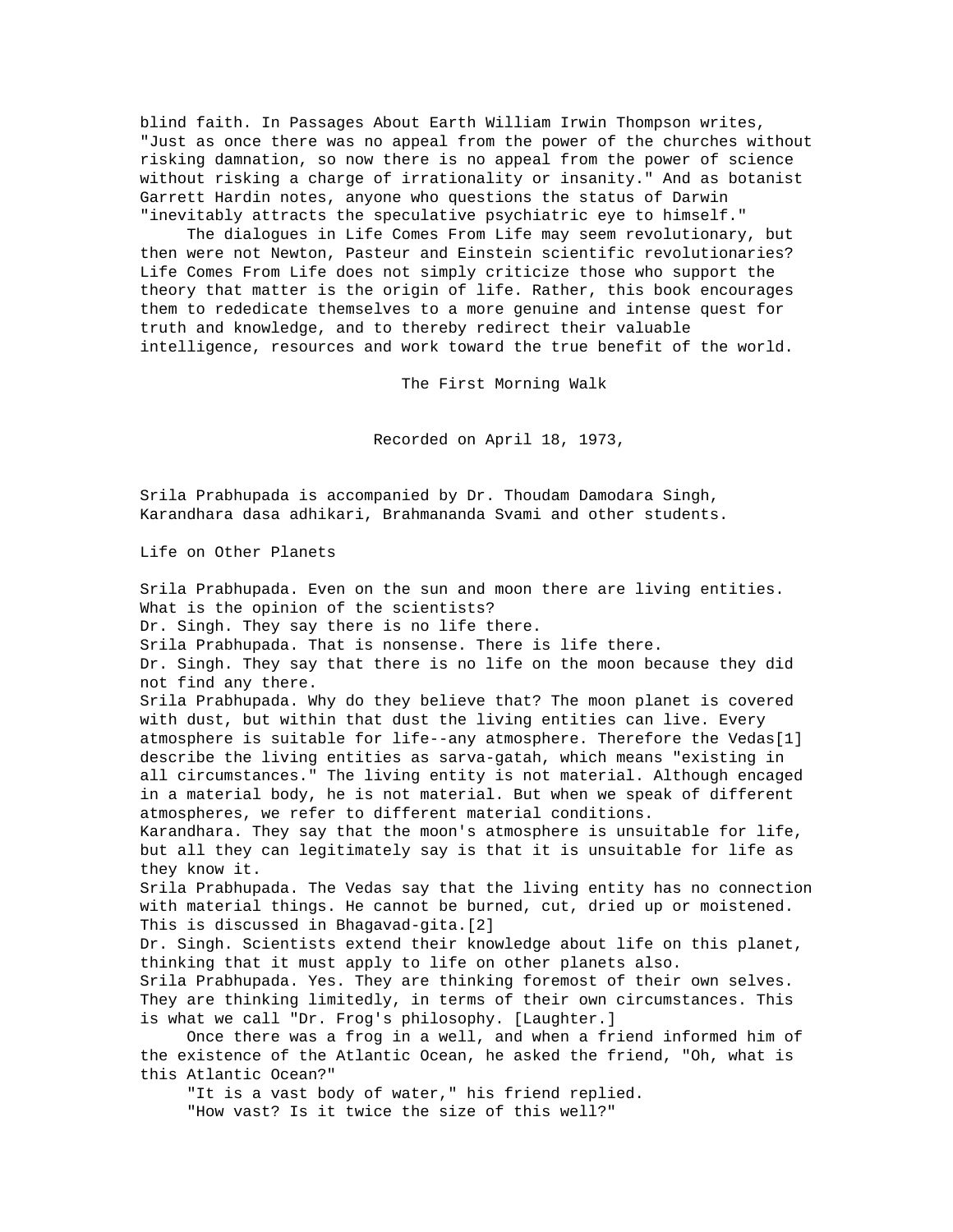"Oh, no--much, much larger," his friend replied.

 "How much larger? Ten times the size?" In this way, the frog went on calculating. But what is the possibility or ever understanding the vastness of the great ocean in this way? Our faculties, our experience, and our powers of speculation are always limited. The speculations of the scientists only give rise to such frog philosophy. Karandhara. The basis of what they call "scientific integrity" is that they talk only about what they can directly experience. Srila Prabhupada. You may talk about your experience, and I may talk about my experience. But why should I accept your experience? You may be a fool, so why should I also become a fool? You may be a frog, but suppose I am a whale. Why should I take your well as all in all? You have your method of acquiring scientific knowledge, and I have mine. Dr. Singh. Because the scientists haven't detected any water on the surface of the moon, they've concluded that no life could survive there. Srila Prabhupada. They haven't seen the whole surface of the moon. Suppose someone were to come here from another planet, drop into the Arabian Desert and then return home. Could he come to a complete conclusion about the nature of the whole earth? His knowledge would not be complete. Karandhara. They have a device that senses water. They say they've had it orbit the moon, and they've concluded that the moon has no water and therefore no life. Srila Prabhupada. Even if, as on the sun, there is apparently no water, still there are living entities there. How does a cactus grow in the desert, apparently without water? Karandhara. It gets water from the atmosphere. Srila Prabhupada. Yes, because the atmosphere contains all the elements needed to sustain life: earth, water, fire, air and ether. In anything material, all these elements are present. For example, in my body there is water, although you cannot see it. Similarly, you don't see fire in my body, yet my body is warm. Where does this warmth come from? You don't see any fire. Do you see any fire burning in my body? Then where does the warmth come from? What is the answer? The Universe in the Atom Srila Prabhupada. All matter is a combination of five gross elements (earth, water, fire, air and ether) and three subtle elements (mind, intelligence and false ego). Karandhara. According to the Vedic science, material energy begins with the false ego and then develops into the intelligence, then the mind and then the gross elements--ether, air, fire and so on. So the same basic ingredients are present in all matter. Is this right? Srila Prabhupada. Yes. The creation of the material universe is like the growth of a great banyan tree[3] from a tiny seed. No one can see the tree within the seed, but all the necessary ingredients for the tree are there, including the required intelligence. Actually, everyone's body is simply a sample universe. Your body and my body are different universes, small universes. Therefore, all eight material elements are present within our bodies, just as they are within the whole universe. Similarly, an insect's body is another universe. Karandhara. How about the atom? Srila Prabhupada. The same formula applies: all these constituents are within the atom. Anor aniyan mahato mahiyan (Katha Upanisad 1.2.20). This means that whether something is extremely large or infinitesimal,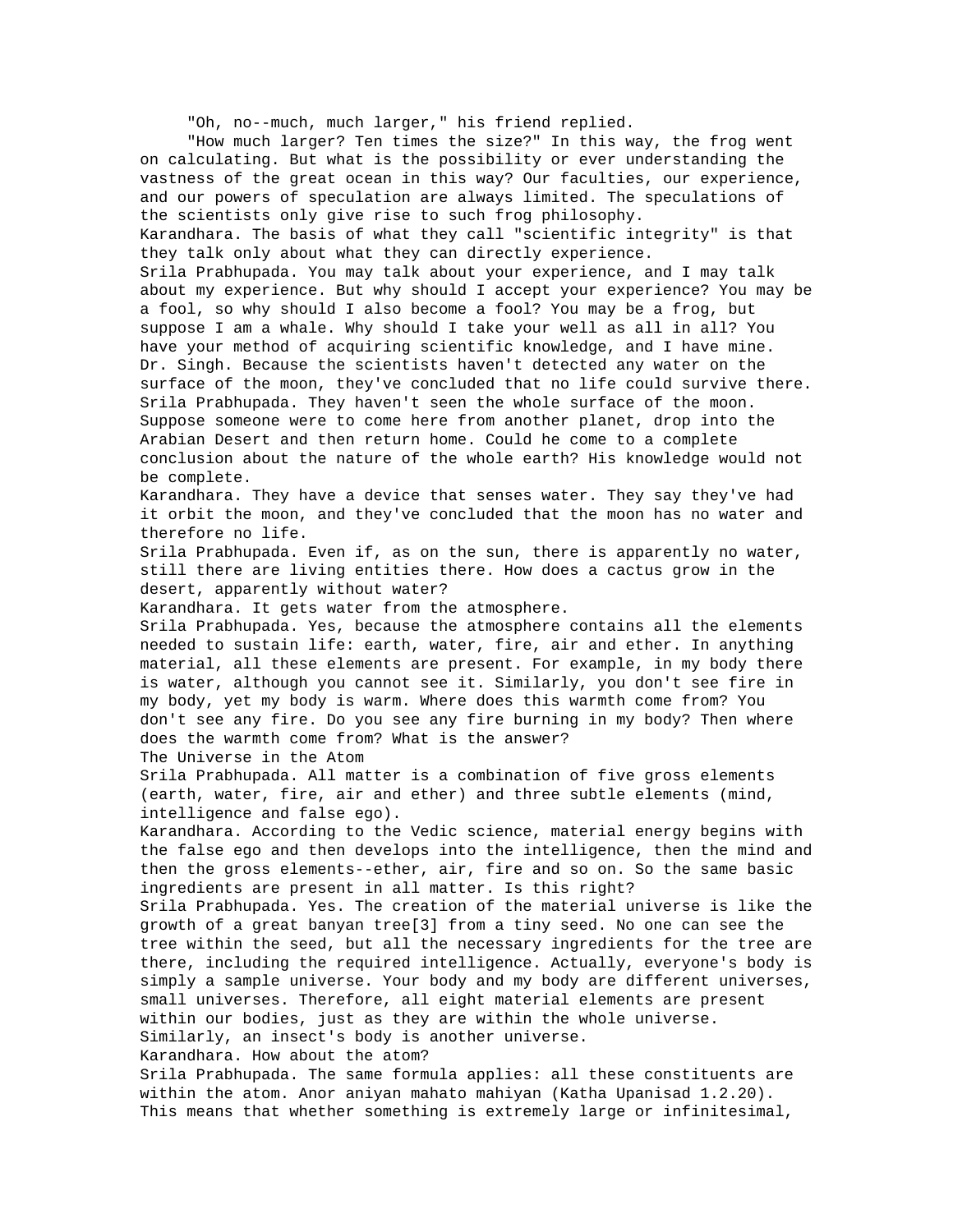it is still made of the same basic elements. This is true everywhere in the material world. Just as a woman's small watch has all the requisite machinery for its smooth functioning, so an ant has all the necessary brain substance to manage its affairs nicely. How is this possible? To answer this properly, you must minutely examine the brain tissues in the ant. But this you cannot do. Moreover, there are innumerable insects smaller than the ant. So there must be a mechanical arrangement for all this detailed activity, but scientists cannot discover it. Relativity and Knowledge

Srila Prabhupada. All living entities possess the required intelligence to execute four principles: eating, sleeping, sexual intercourse and defense. These four principles exist even in the atom. The only difference in the human being is that he has the extra intelligence with which to understand God. This is the difference. Ahara-nidra-bhayamaithunam ca samanam etat pasu-bhir naranam. Eating, sleeping, sex life and defense are to be found everywhere. You have seen trees growing. Wherever there is a knot, the bark does not go this way; it goes that way. [Srila Prabhupada gestures to show that a tree's bark grows not over a knot, but around it.] The tree has intelligence: "If I go this way, I will be blocked, so I will go that way." But where are its eyes? How can it see? It has intelligence. That intelligence may not be as good as yours, but it is intelligence. Similarly, a child also has intelligence, though not as developed as his father's. In due course of time, when the child gets a body like that of his father, the child's intelligence will be fully developed and exhibited.

Dr. Singh. Then intelligence is relative.

Srila Prabhupada. Yes. Everything is relative. You have your body, your duration of life, and your intelligence, and the ant has his. Both we and the ant live for one hundred years, but the length of our hundredyear life-span is relative to our bodies. Even Brahma, the longestliving entity in this universe, lives for one hundred years. To us the ant's life-span may seem only a few days. In the same way, on other planets with atmospheres different from the earth's, there are lifeforms suited to those conditions. But the scientists try to view everything according to the relative conditions of planet earth. This is nonsense. Why are they doing that? If the whole cosmic manifestation follows the law of relativity, how can the scientist say that the conditions of this planet must apply to life on other planets? The Vedas instruct us that knowledge must always be considered in terms of desakala-patra. Desa means "circumstances," kala means "time," and patra means "the object." We must understand everything by taking these three elements into consideration. For example, a fish is living very comfortably in the water, and we are shivering on the shore of the sea. This is because my desa-kala-patra and the fish's desa-kala-Patra are different. But if we conclude that the sea gulls will also shiver in the water, that is nonsense; their desa-kala-patra is again different. There are 8,400,000 different species of life in the material cosmic manifestation, and each species must adjust to circumstances differently. Even on this planet, you cannot go live comfortably in Alaska, although it is America. Similarly, the living entities enjoying life in Alaska do not come here.

Karandhara. Relativity, then, is based upon our individual situation. Srila Prabhupada. Yes. Therefore it is said that what is food for one is poison for another.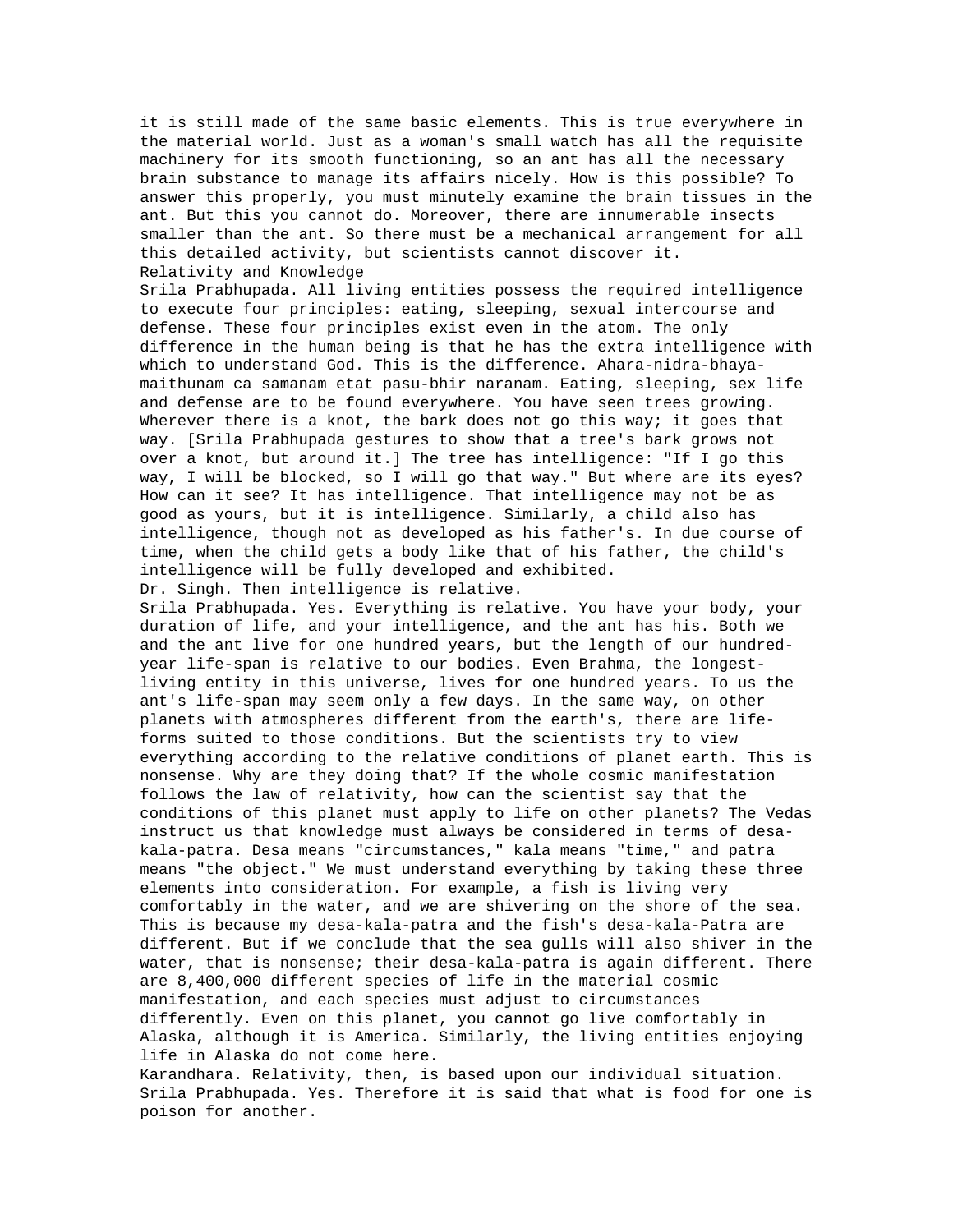Brahmananda Swami. Because scientists cannot survive on the moon, they think no one else can.

The 8.6-Billion-Year Day

Dr. Singh. The problem with the world is that practically everyone is thinking only in terms of his own circumstances--and that is nonsense. Student. Someone who has never gone out of his village thinks that his village is the whole world.

Srila Prabhupada. Yes. The frog is always thinking in terms relative to his well. He has no power to think otherwise. The ocean is great, but he is thinking of the ocean's greatness in terms relative to his own greatness. Similarly, God is great, but we are thinking of God in terms of relative greatness, greatness relative to our own. There are certain insects that are born at night, and they grow, bear offspring and die- all before daybreak. They never see the morning. So if they conclude that there is no morning, that is nonsense. In the same way, as soon as we hear from the sastras [revealed scriptures] that Brahma's duration of life is equivalent to millions of our years, we do not believe it. We say, "How can it be?" But Bhagavad-gita (8.17) says, sahasra-yugaparyantam ahar yad brahmano viduh: "Four billion three hundred million earth years equal Brahma's twelve hours." Even a leading Indian politician who was known as a great scholar of the Gita could not accept this information. He said it is mental speculation. Such a rascal! Yet he is passing as an important scholar. This is the problem. Rascals and fools are passing as scholars, scientists and philosophers, and therefore the whole world is being misguided.

The Second Morning Walk

Recorded on April 19, 1973,

Srila Prabhupada is accompanied by Dr. Singh, Karandhara dasa adhikari, Brahmananda Svami and other students.

Darwinism Extinct

Srila Prabhupada. This material world is a composition of three qualities--sattva, rajas and tamas (goodness, passion and ignorance)- which are working everywhere. These three qualities are present in various proportions in all species of life. For example, some trees produce nice fruit, while others are simply meant for fuel. This is due to the association of particular qualities of nature. Among animals also, these three qualities are present. The cow is in the quality of goodness, the lion in passion, and the monkey in ignorance. According to Darwin, Darwin's father is a monkey. [Laughter.] He has theorized foolishly.

Dr. Singh. Darwin has said that some species become extinct in the struggle for survival. Those which are capable of surviving will survive, but those which are not will become extinct. So he says survival and extinction go side by side.

Srila Prabhupada. Nothing is extinct. The monkey is not extinct. Darwin's immediate forefather, the monkey, is still existing. Karandhara. Darwin said there must be a natural selection. But selection means choice. So who is choosing?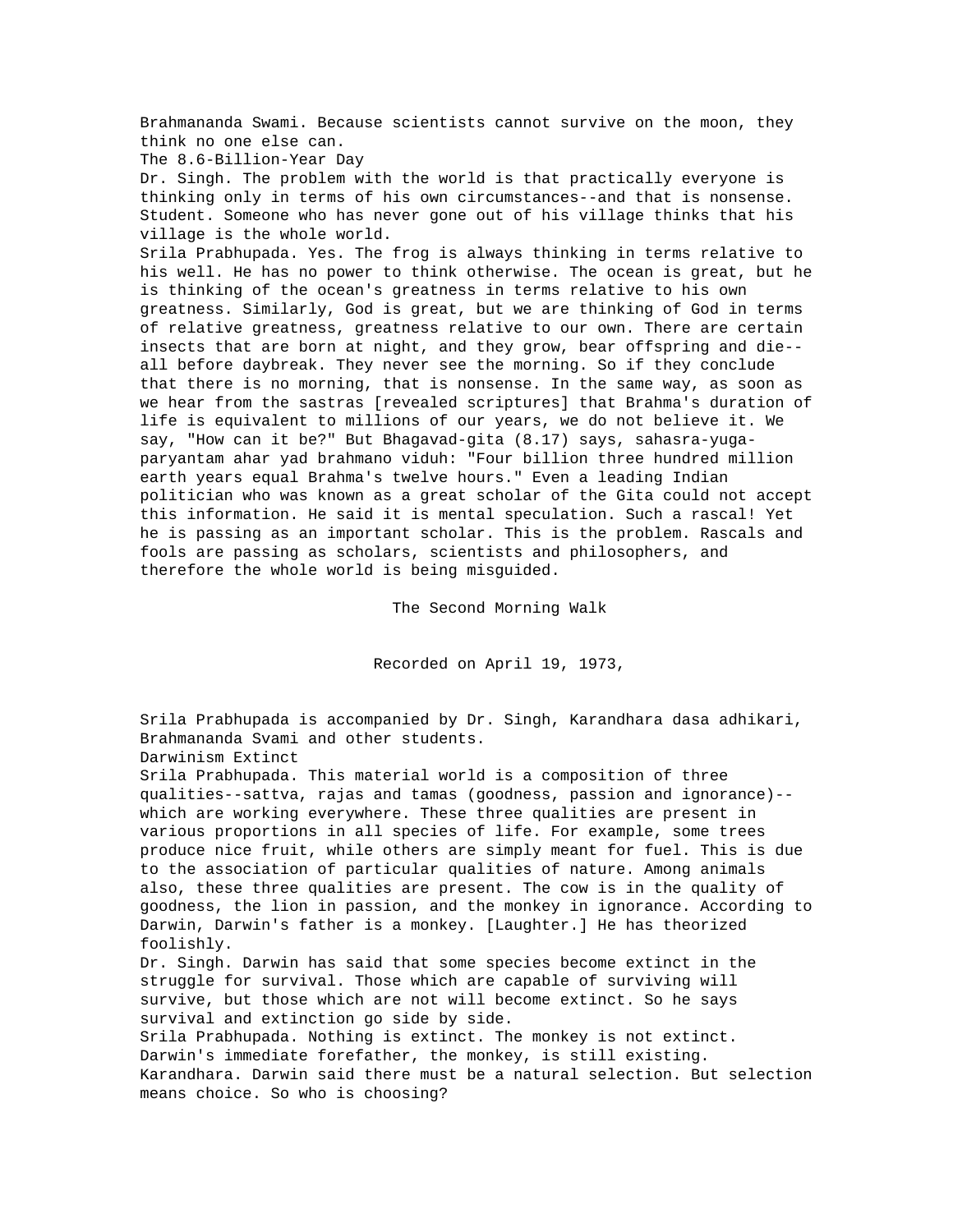Srila Prabhupada. That must be a person. Who is allowing someone to survive and someone to be killed? There must be some authority with discretion to give such an order. That is our first proposition. Who that authority is, is explained in Bhagavad-gita. Krsna says, mayadhyaksena prakrtih: "Nature is working under My supervision." (Bg. 9.10) Dr. Singh. Darwin also says that the different species were not created simultaneously, but evolved gradually. Srila Prabhupada. Then what is his explanation for how the process of evolution began? Karandhara. Modern proponents of Darwinism say that the first living organism was created chemically. Srila Prabhupada. And I say to them, "If life originated from chemicals, and if your science is so advanced, then why can't you create life biochemically in your laboratories?" In the Future Karandhara. They say they will create life in the future. Srila Prabhupada. What future? When this crucial point is raised, they reply, "We shall do it in the future." Why in the future? That is nonsense. "Trust no future, however pleasant." If they are so advanced, they must demonstrate now how life can be created from chemicals. Otherwise what is the meaning of their advancement? They are talking nonsense. Karandhara. They say that they are right on the verge of creating life. Srila Prabhupada. That's only a different way of saying the same thing: "In the future." The scientists must admit that they still do not know the origin of life. Their claim that they will soon prove a chemical origin of life is something like paying someone with a postdated check. Suppose I give you a postdated check for ten thousand dollars but I actually have no money. What is the value of that check? Scientists are claiming that their science is wonderful, but when a practical example is wanted, they say they will provide it in the future. Suppose I say that I possess millions of dollars, and when you ask me for some money I say, "Yes, I will now give you a big postdated check. Is that all right?" If you are intelligent, you will reply, "At present give me at least five dollars in cash so I can see something tangible." Similarly, the scientists cannot produce even a single blade of grass in their laboratories, yet they are claiming that life is produced from chemicals. What is this nonsense? Is no one questioning this? Karandhara. They say that life is produced by chemical laws. Srila Prabhupada. As soon as there is a law, we must take into consideration that someone made the law. Despite all their so-called advancement, the scientists in their laboratories cannot produce even a blade of grass. What kind of scientists are they? Dr. Singh. They say that in the ultimate analysis, everything came from matter. Living matter came from nonliving matter. Srila Prabhupada. Then where is this living matter coming from now? Do the scientists say that life came from matter in the past but does not at the present? Where is the ant coming from now--from the dirt? The Missing Link Dr. Singh. in fact, there are several theories explaining how life originated from matter, how living matter came from the nonliving. Srila Prabhupada. [casting Dr. Singh in the role of a materialistic scientist]. All right, scientist, why is life not coming from matter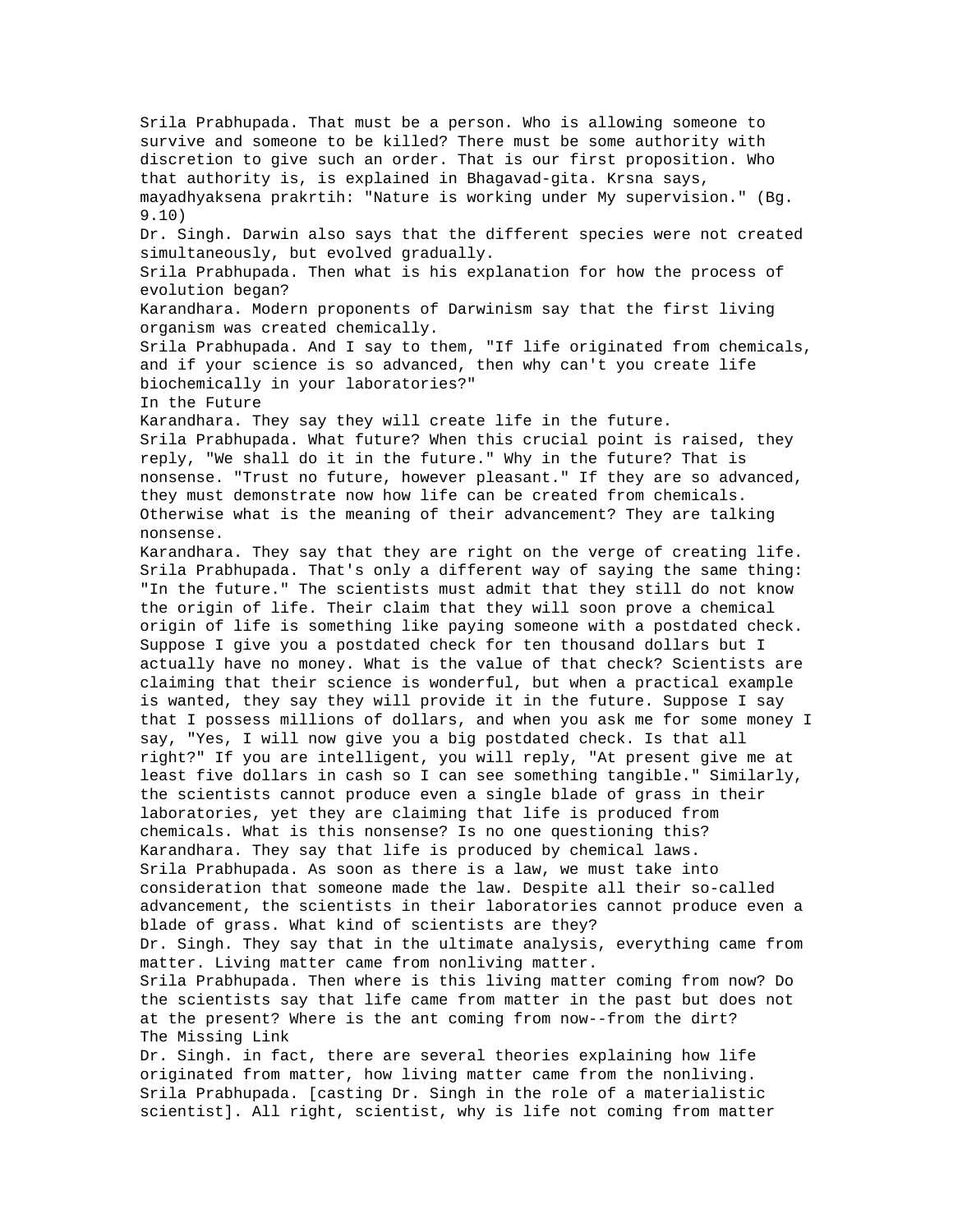now? You rascal. Why isn't life coming from matter now? Actually such scientists are rascals. They childishly say that life came from matter, although they are not at all able to prove it. Our Krsna consciousness movement should expose all these rascals. They are only bluffing. Why don't they create life immediately? In the past, they say, life arose from matter; and they say that this will happen again in the future. They even say that they will create life from matter. What kind of theory is this? They have already commented that life began from matter. This refers to the past--"began." Then why do they now speak of the future? Is it not contradictory? They are expecting the past to occur in the future. This is childish nonsense. Karandhara. They say that life arose from matter in the past and that they will create life this way in the future. Srila Prabhupada. What is this nonsense? If they cannot prove that life arises from matter in the present, how do they know life arose this way in the past? Dr. Singh. They are assuming... Srila Prabhupada. Everyone can assume, but this is not science. Everyone can assume something. You can assume something, I can assume something. But there must be proof. We can prove that life arises from life. For example, a father begets a child. The father is living, and the child is living. But where is their proof that a father can be a dead stone? Where is their proof? We can easily prove that life begins from life. And the original life is Krsna. That also can be proven. But what evidence exists that a child is born of stone? They cannot actually prove that life comes from matter. They are leaving that aside for the future. [Laughter.] Karandhara. The scientists say that they can now formulate acids, amino acids, that are almost like one-celled living organisms. They say that because these acids so closely resemble living beings, there must be just one missing link needed before they can create life. Srila Prabhupada. Nonsense! Missing link. I'll challenge them to their face! [Laughter.] They are missing this challenge. The missing link is this challenge to their face. Nobel Prize for an Ass Dr. Singh. Some scientists hope that in the future they will be able to make babies in test tubes. Srila Prabhupada. Test tubes? Dr. Singh. Yes, they intend to combine male and female elements in biological laboratories. Srila Prabhupada. If they begin with living entities, what is the purpose of the test tube? It is only a place for combination, but so is the womb. Where is the credit for the scientists if this is already being done in nature's test tube? Karandhara. It is already being done by nature, but when some scientist does it, people will give him the Nobel Prize. Srila Prabhupada. Yes, that is stated in Srimad-Bhagavatam: sva-vidvarahostra-kharaih samstutah purusah pasuh.[4] This verse indicates that those who praise men who are like animals are no better than dogs, hogs, camels and asses. Sva means "dog," vid-varaha means "stool-eating hog," ustra means "camel," and khara means "ass." If the Nobel Prize is given to a scientist who is a rascal, the men on the committee who give him that prize are no better than dogs, hogs, camels and asses. We don't accept them as human beings. One animal is praised by another animal.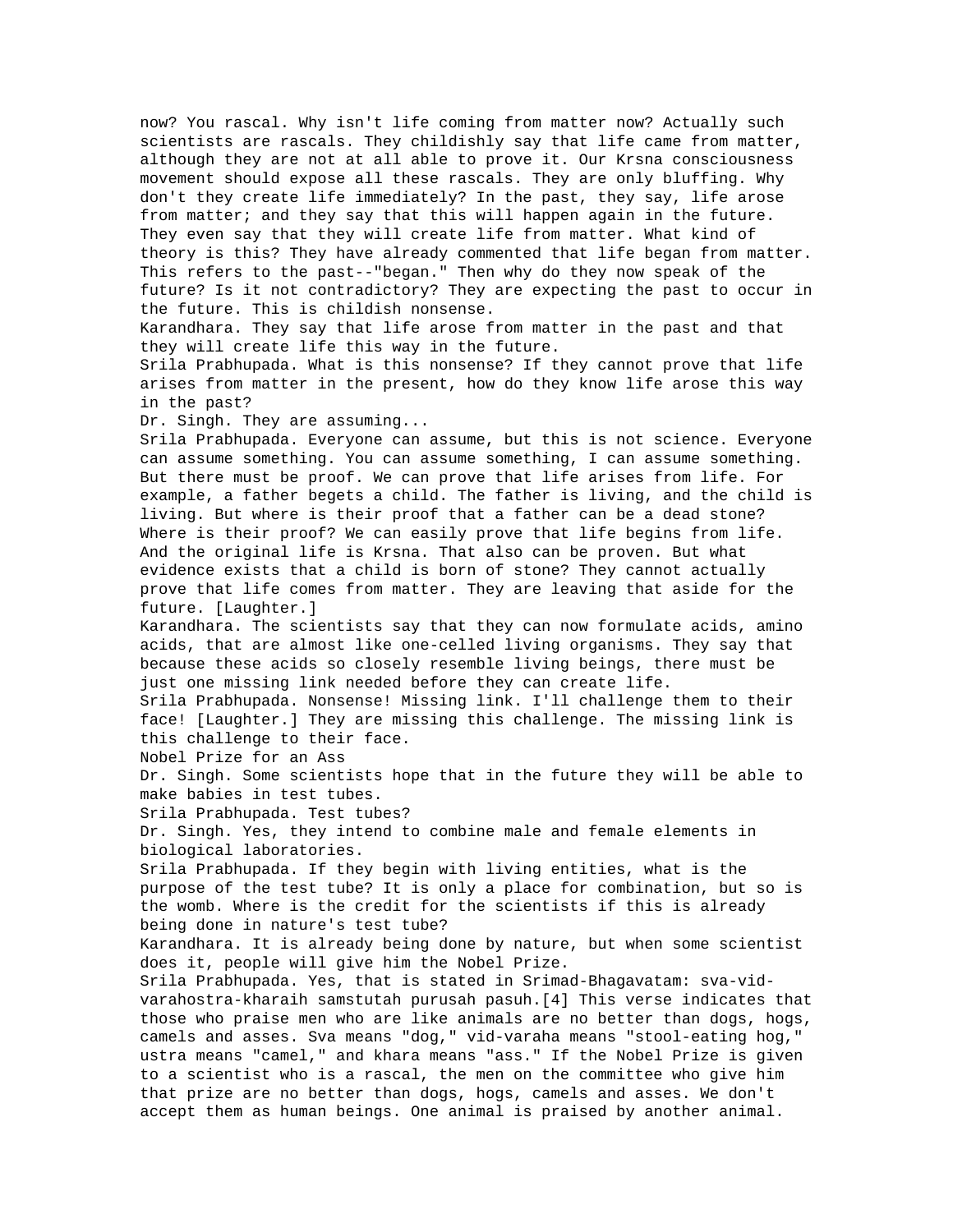Where is the credit in that? If the men on the committee are no better than animals, anyone who receives the Nobel Prize in science is fool number one, because animals are praising him, not human beings. Dr. Singh. For some scientists, the Nobel Prize is the ultimate. Srila Prabhupada. They are rascals. They are speaking nonsense, and because they are juggling words, others are being misled. Brahmananda Swami. Nobel is the person who invented dynamite. Srila Prabhupada. He has created great misfortune, and he has left his money for creating further misfortune. [Laughter.] Brahmananda Swami. The Gita says that demoniac people perform acts meant to destroy the world. Srila Prabhupada. Yes. Ugra-karmanah ksayaya jagato 'hitah (Bg. 16.9). They perform acts meant for inauspiciousness and the destruction of the world. The Difference Between the Living and the Nonliving [Srila Prabhupada points at a dead tree with his cane.] Srila Prabhupada. Formerly leaves and twigs were growing from this tree. Now they are not. How would the scientists explain this? Karandhara. They would say the tree's chemical composition has changed. Srila Prabhupada. To prove that theory, they must be able to inject the proper chemicals to make branches and leaves grow again. The scientific method includes observation, hypothesis and then demonstration. Then it is perfect. But the scientists cannot actually demonstrate in their laboratories that life comes from matter. They simply observe and then speak nonsense. They are like children. In our childhood, we observed a gramophone box and thought that within the box was a man singing, an electric man. We thought there must have been an electric man or some kind of ghost in it. [Laughter.] Dr. Singh. One of the popular questions that arises when we start studying biology is "What is the difference between a living organism and that which is not living?" The textbooks say that the chief characteristics that distinguish the two are that a living being can move and reproduce, whereas dead matter can do neither. But the books never talk about the nature of the soul or about the consciousness of the living entity. Srila Prabhupada. But consciousness is the primary indication that life is present. Only because of consciousness can a living being move and reproduce. Because a person is conscious, he thinks of marrying, and begetting children. And the original consciousness is described in the Vedas: tad aiksata bahu syam (Chandogya Upanisad 6.2.3). This means that God, the original conscious being, said, "I shall become many." Without consciousness, there is no possibility of by-products. The Individual Living Force Srila Prabhupada. The gardeners supply water to the green trees, so why don't they supply water to this dead tree and make it green? Dr. Singh. From experience they know that it will not grow. Srila Prabhupada. Then what is the element that is lacking? Scientists say that chemicals are the cause of life, but all the chemicals that were present when the tree was alive are still there. And these chemicals are still supporting the lives of many living entities such as microbes and insects. So they cannot say that life energy is lacking in the body of the tree. The life energy is there. Dr. Singh. But what about the life energy of the tree itself?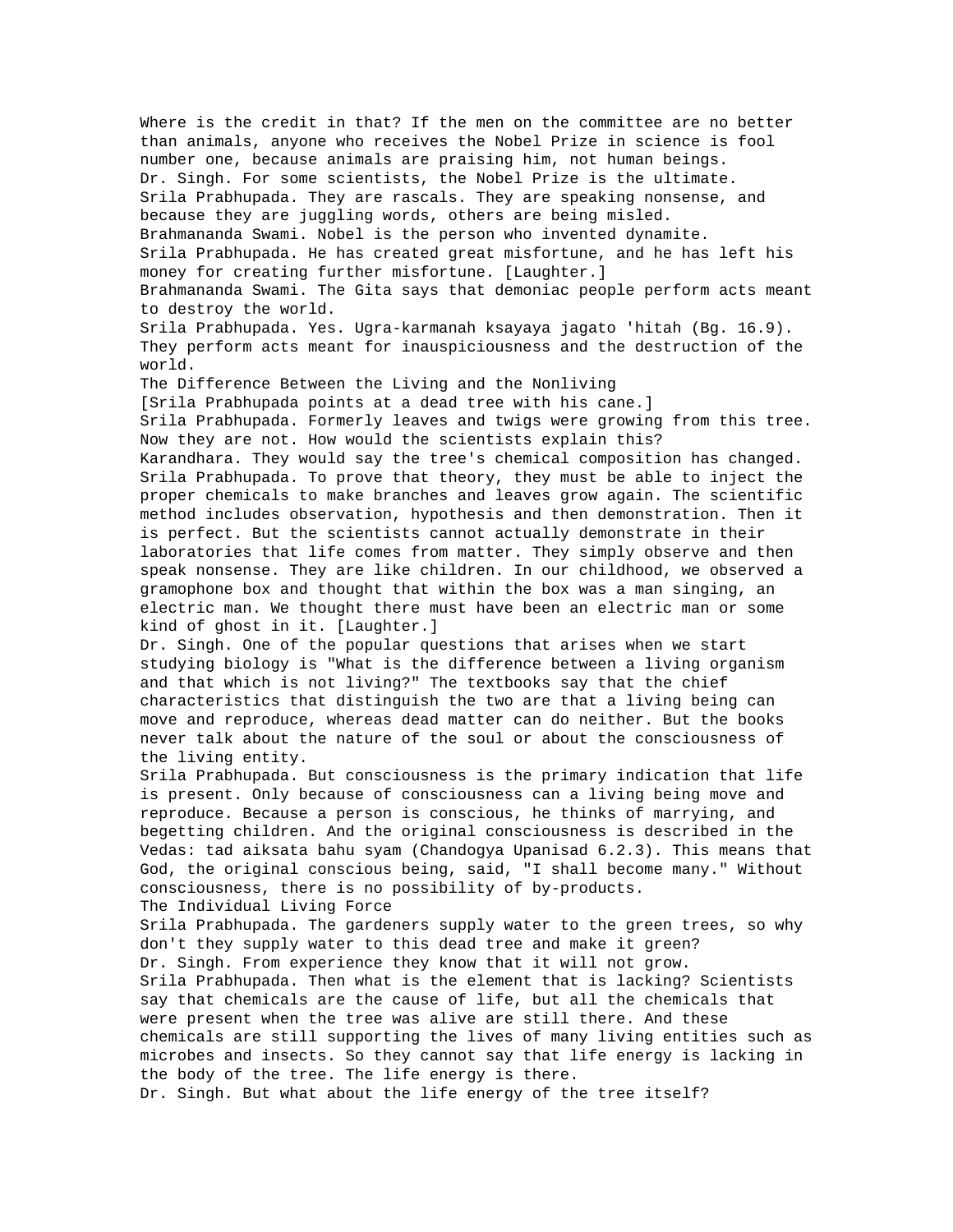Srila Prabhupada. Yes, that is the difference. The living force is individual, and the particular individual living entity that was the tree has left. This must be the case, since all the chemicals necessary to support life are still there, yet the tree is dead. Here is another example. Suppose I am living in an apartment, and then I leave it. I am gone, but many other living entities remain there--ants, spiders and so forth. So it is not true that simply because I have left the apartment, it can no longer accommodate life. Other living entities are still living there. It is simply that I--an individual living being--have left. The chemicals in the tree are like the apartment: they are simply the environment for the individual force--the soul--to act through. And the soul is an individual. I am an individual, and therefore I may leave the apartment. Similarly, the microbes are also individuals; they have individual consciousness. If they are moving in one direction but are somehow blocked, they think, "Let me go the other way." They have personality. Karandhara. But in a dead body there is no personality. Srila Prabhupada. This indicates that the individual soul has left that body. The soul has left, and therefore the tree does not grow. Dr. Singh. Within the living body, Srila Prabhupada, there are innumerable small living entities, but the individual self who owns the body is also living there. Is that correct? Srila Prabhupada. Yes. In my body there are millions of living entities. In my intestines there are many worms. If they become strong, then whatever I eat, they eat, and I derive no benefit from the food. Therefore those who are full of hookworms eat very much but do not grow. They become lean and thin, and they are very hungry, because these small living entities are eating their food. So there are thousands and millions of living entities in my body--they are individuals, and I am an individual--but I am the proprietor of the body, just as I may be the proprietor of a garden in which many millions of living entities reside. Student. So if I eat krsna-prasada [food offered to Lord Krsna], are the living entities in my body also eating prasada? Srila Prabhupada. Yes. You are very benevolent. [Laughs.] You take krsna-prasada for others. Karandhara. Welfare work. Srila Prabhupada. Yes, but there are so many things within you for them to eat that you do not need to make a separate endeavor to feed them. Minimum Words, Maximum Solution Srila Prabhupada. The individual soul is never lost. He does not die, nor is he born. He simply changes from one body to another, just as one changes garments. This is perfect science. Dr. Singh. But why don't scientists accept this? Srila Prabhupada. They are not nice men. They are rascals. They are not even gentlemen. Under appropriate circumstances, gentlemen will have some shyness or some shame. But these men are shameless. They cannot properly answer our challenges, yet they shamelessly claim that they are scientists and that they will create life. They are not even gentlemen. At least I regard them like that. A gentleman will be ashamed to speak nonsense. Dr. Singh. They do not think before they speak. Srila Prabhupada. That means that they are not human beings. A human being thinks twice before saying anything. Krsna makes the presence of life within the body so easy to understand. He says: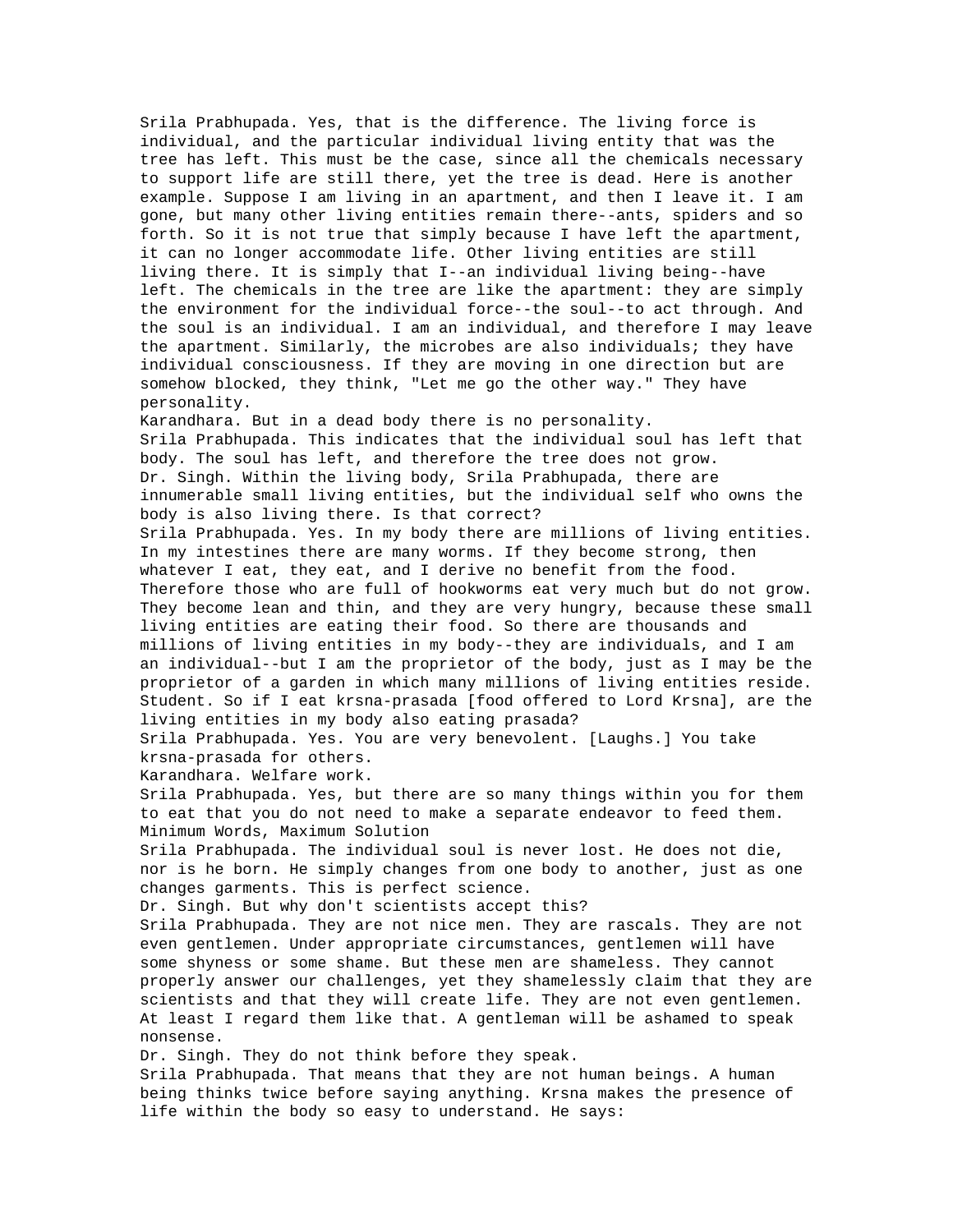dehino 'smin yatha dehe kaumaram yauvanam jara tatha dehantara-praptir dhiras tatra na muhyati

 ["As the embodied soul continually passes, in this body, from boyhood to youth to old age, the soul similarly passes into another body at death. The self-realized soul is not bewildered by such a change." (Bg. 2.13)] In these two lines, Krsna solves the whole biological problem. That is knowledge. Minimum words, maximum solution. Volumes of books expounding nonsense have no meaning. Materialistic scientists are like croaking frogs: ka-ka-ka, ka-ka-ka. [Srila Prabhupada imitates the sound of a croaking frog, and the others laugh.] The frogs are thinking, "Oh, we are talking very nicely," but the result is that the snake finds them and says, "Oh, here is a nice frog!" [Srila Prabhupada imitates the sound of a snake eating a frog.] Bup! Finished. When death comes, everything is finished. The materialistic scientists are croaking--kaka-ka--but when death comes, their scientific industry is finished, and they become dogs, cats or something like that.

The Third Morning Walk

Recorded on April 28, 1973,

Srila Prabhupada is accompanied by Dr. Singh, Karandhara dasa adhikari and other students.

Scientists as Thieves

Srila Prabhupada. [holding a rose in his hand]. Can any scientist create a flower like this in the laboratory?

Dr. Singh. That is not possible.

Srila Prabhupada. No, it is not. Just see how wonderfully Krsna's energy is working! No scientist can create a flower like this in his laboratory. They cannot create even a few grains of sand, yet they claim to possess the most advanced intellects in the universe. This is foolish.

Dr. Singh. They take matter from Krsna, manipulate it, and then claim that they have created something wonderful.

Srila Prabhupada. At least if they would admit that they have taken the matter from Krsna, that would be good. We understand that everything comes from Krsna.

Dr. Singh. But they will not admit that they are taking anything from Krsna. Instead they say that they are the creators.

Srila Prabhupada. How have they created anything? They take the sand and mix it with some chemicals and make glass. They have not created the sand or the chemicals; they have taken them from the earth. How have they created anything?

Dr. Singh. They say, "We have taken the materials from nature." Srila Prabhupada. "From nature" means from a person. They have taken from nature, but they are thieves because everything in nature belongs to Krsna. Isavasyam idam sarvam: "Everything is God's creation." (Isopanisad 1) In Bhagavad-gita Krsna states that if one does not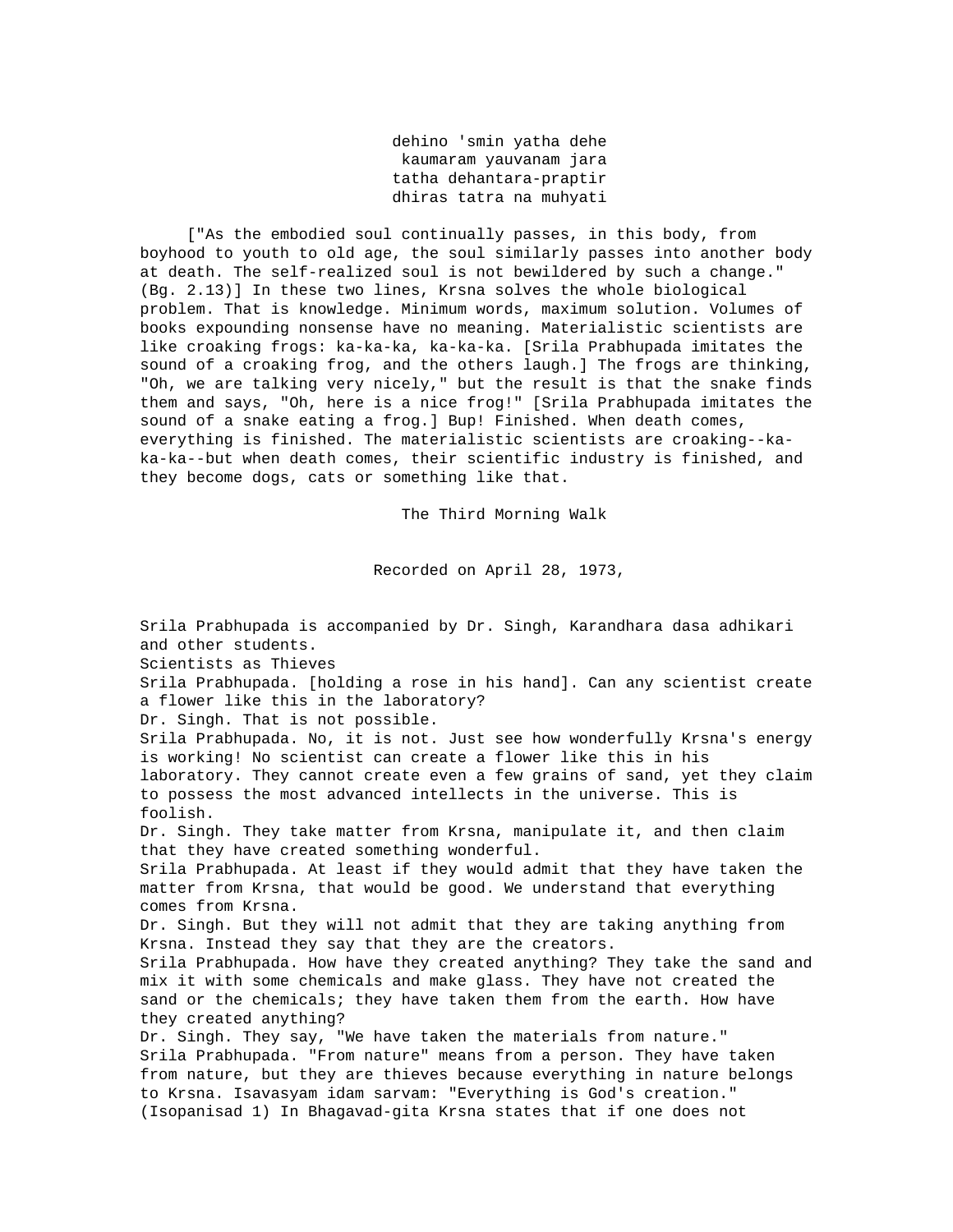perform yajna [sacrifice], he is a thief. Yajna means acknowledging that things have been taken from Krsna. We should think, "Krsna, You have given us many, many things for our maintenance." This much acknowledgment Krsna wants; that's all. Otherwise, what can He expect from you? What are you in His presence? We should acknowledge Krsna's kindness. Therefore, before we eat we offer the food to Krsna and say, "Krsna, You have given us this nice food, so first You taste it." Then we eat it. Krsna is not hungry, yet He can eat the whole world and then again produce it exactly as it was. Purnasya purnam adaya purnam evavasisyate (Isopanisad Invocation). Krsna is so perfect that if you take from Krsna all of Krsna's energy, all the original energy is still with Him. That is perfect conservation of energy. The Origin of Nature Dr. Singh. There is a scientific journal called Nature. It contains articles concerning natural products like plants, flowers and minerals, but it does not mention God. Srila Prabhupada. We may rightly observe that plants are being produced by nature. But the next question we must ask is, "Who has produced nature?" To ask this is real intelligence. Dr. Singh. They don't generally think about this. Srila Prabhupada. Then they are foolish. Where does nature come from? As soon as we speak of nature, the next question should be, "Whose nature?" Is it not so? For instance, I speak of my nature, and you speak of your nature. Therefore, as soon as we speak of nature, the next inquiry should be, "Whose nature?" Nature means energy. And as soon as we speak of energy, we must inquire into the source of that energy. For example, if you speak of electric energy, you must accept its source, the powerhouse. How can you deny it? Electricity does not come to us automatically. Similarly, nature is not working automatically; it is under the control of Krsna. Student. In the Vedas it is said that material energy works under Krsna's direction. Srila Prabhupada. Yes. As soon as you speak of energy, there must be a source. The Mirage of the Material World Karandhara. Geologists study the strata of the earth's crust to trace out the origin of the earth. Srila Prabhupada. But these strata are being created and destroyed at every moment. Now they are one way, and a half hour from now they will be different. They are jagat, always changing. Krsna states in Bhagavadgita (8.4), adhibhutam ksaro bhavah: "Physical nature is known to be endlessly mutable." Therefore, one cannot find out the source of all energy simply by observing the energy itself. Now the earth's strata may be black, later they may be white, and then again black. So the geologists study the black color, then the white color, again the black, and so on. This is called punah punas carvita-carvananam, "chewing the chewed."[5] Now it is cold, at midday it will be warm, and at night it will be cold again. In this way, the entire material cosmic manifestation is subject to different types of change. Even our bodies are changing. Everything is changing. But what is the eternity behind this changing? That is the subject of real knowledge. The scientists do not find that eternity, and therefore they are disappointed. They think

that the background of everything is void, zero. They think that eternity is zero. And when they are asked where this zero comes from,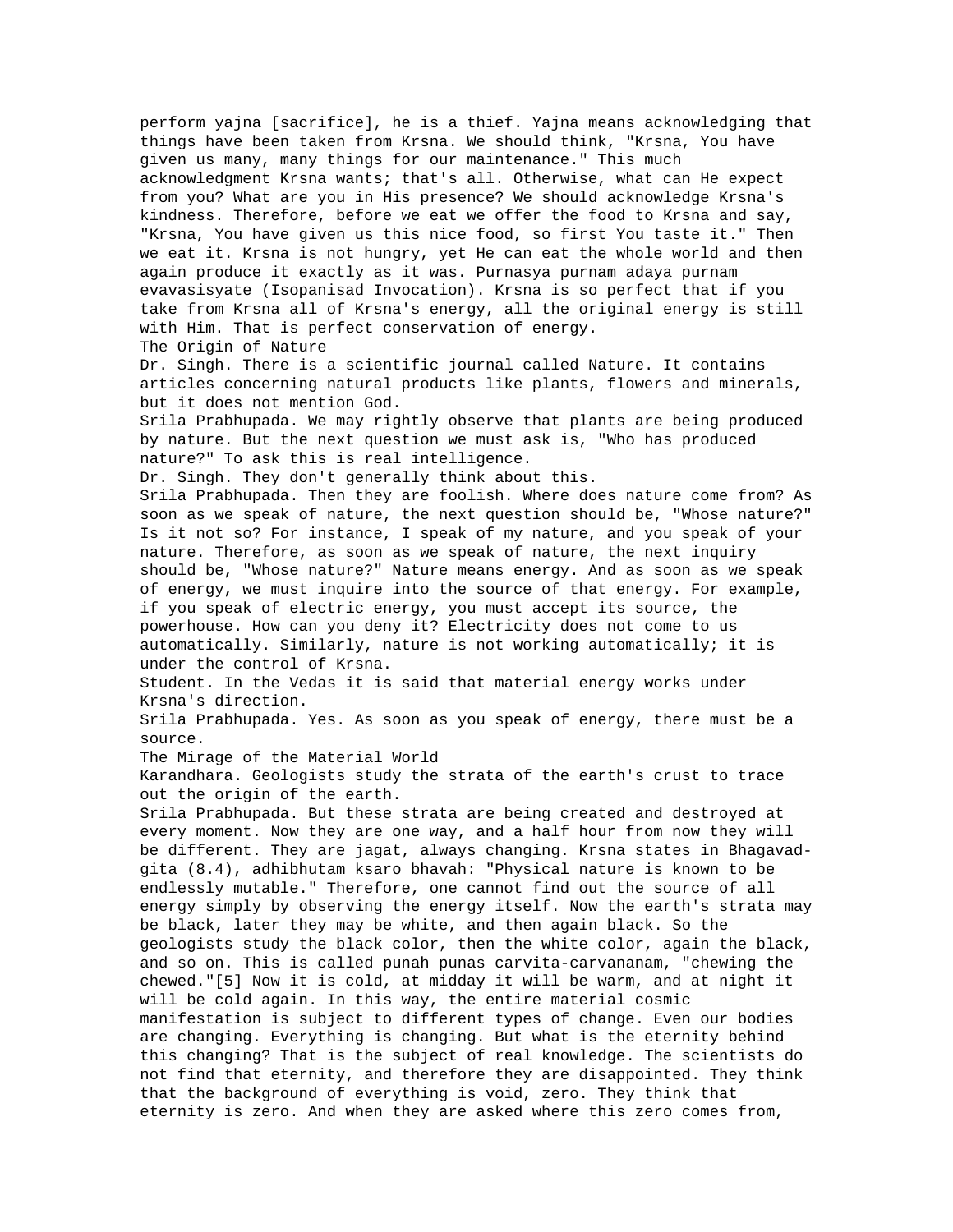they say, "It comes from nothing." So we must ask them, "How have the varieties come about?" The Vedic conclusion is that variety is eternal, although the changing varieties the scientists study in the material world are temporary. These varieties are shadow varieties. Real variety exists eternally in the spiritual world.

Dr. Singh. So the material universe is like a mirage?

Srila Prabhupada. Yes. Suppose I think I see water in the desert when there is not water. This is an illusion. Water exists, but not in the mirage. Similarly, the material varieties we see--the varieties of enjoyment--are like that mirage. We, the living entities, are meant for enjoyment, but we are seeking enjoyment in a false place--in an illusion. We are like the desert animals who run after water in a mirage and eventually die of thirst. They cannot relieve their thirst with such illusory water. Similarly, we are trying to manufacture many things to satisfy our thirst for enjoyment, but we are being baffled at every turn because material existence is an illusion. Therefore real intelligence means to inquire, "Where is the reality? Where is the eternal substance behind the illusion?" if we can find that out, we can experience real enjoyment.

The Fourth Morning Walk

Recorded on April, 29, 1973,

Srila Prabhupada is accompanied by Dr. Singh, Brahmananda Svami, Kara ndhara dasa adhikari and other students. The Progress of the Asses Srila Prabhupada. Everyone is suffering here in the material world, and scientific improvement means that the scientists are creating a situation of further suffering. That's all. They are not making improvements. Bhaktivinoda Thakura[6] confirms this by saying, mohajanamiya, anitya samsare, jivake karaye gadha: "By so-called scientific improvements, the scientist has become an ass." Moreover, he is becoming a better and better ass, and nothing more. Suppose that by working very hard like an ass, a person builds a skyscraper. He may engage in a lifelong labor for this, but ultimately he must die. He cannot stay; he will be kicked out of his skyscraper, because material life is impermanent. Scientists are constantly doing research, and if you ask them what they are doing, they say, "Oh, it is for the next generation, for the future." But I say, "What about you? What about your skyscraper? If in your next life you are going to be a tree, what will you do with your next generation then?" But he is an ass. He does not know that he is going to stand before his skyscraper for ten thousand years. And what about the next generation? If there is no petrol, what will the next generation do? And how will the next generation help him if he is going to be a cat, a dog or a tree?

 The scientists--and everyone else--should endeavor to achieve freedom from the repetition of birth and death. But instead, everyone is becoming more and more entangled in the cycle of birth and death. Bhave 'smin klisyamananam avidya-kama-karmabhih. This is a quotation from Srimad-Bhagavatam (1.8.35). Here in one line the whole material existence is explained. This is literature. This one line is worth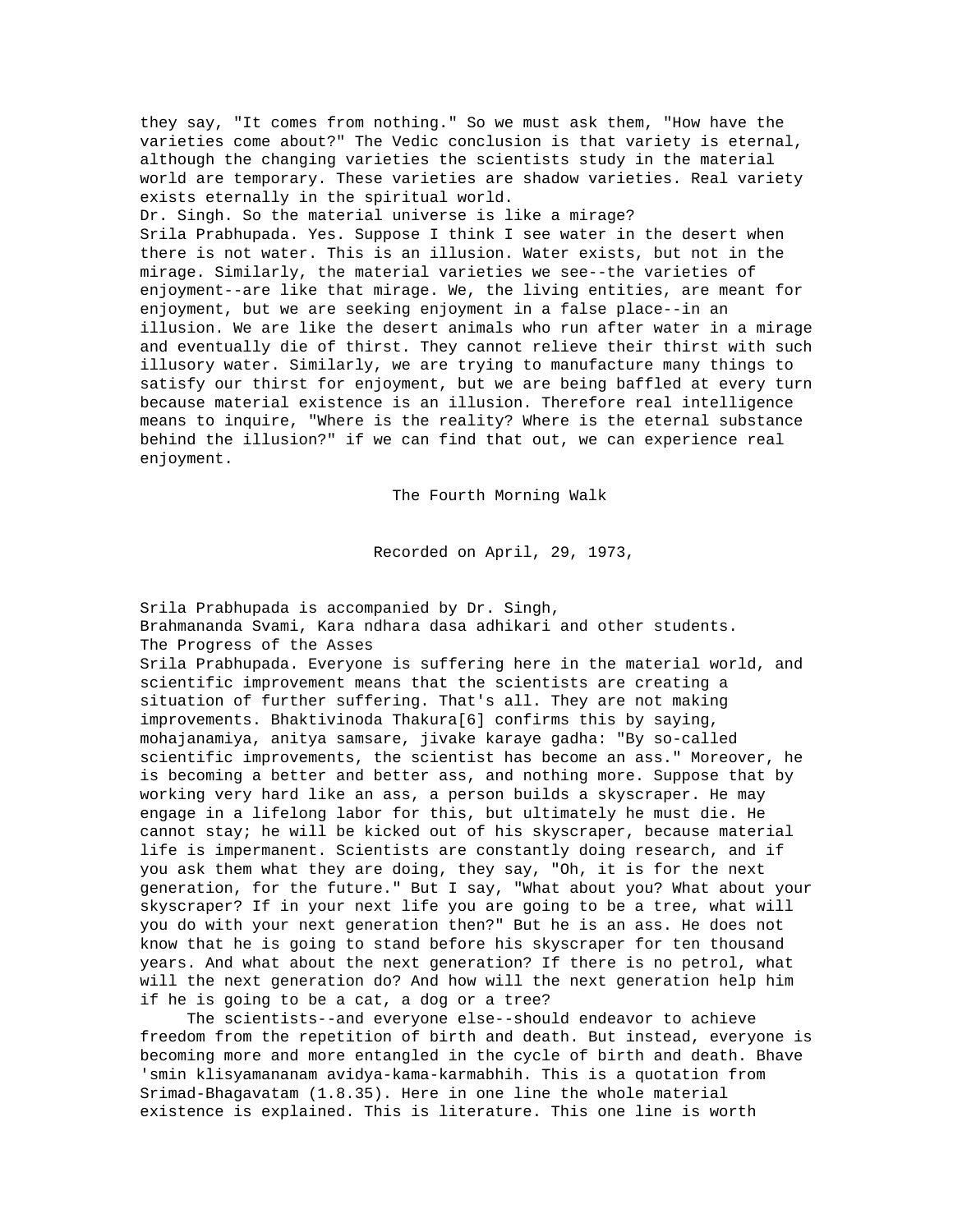thousands of years of research work. It explains how the living entity is taking birth in this world, where he comes from, where he is going, what his activities should be, and many other essential things. The words bhave 'smin klisyamananam refer to the struggle for existence. Why does this struggle exist? Because of avidya, ignorance. And what is the nature of that ignorance? Kama-karmabhih, being forced to work simply for the senses, or in other words, entanglement in material sense gratification.

Student. So, is it true that modern scientific research increases the demands of the body because the scientist is ultimately working to gratify his senses?

Srila Prabhupada. Yes.

Word Jugglery and World Crisis

Srila Prabhupada. It is said in the Vedas, yasmin vijnate sarvam evam vijnatam bhavati: "If one knows the Absolute Truth, then all other things become known." I am not a Ph.D., yet I can challenge the scientists. Why? Because I know Krsna, the Absolute Truth. Yasmin sthito na duhkhena gurunapi vicalyate: "If one is situated in Krsna consciousness, then even in the greatest calamities he will not be disturbed." (Bg. 6.22) Srimad-Bhagavatam (1.5.22) declares, avicyuto 'rthah kavibhir nirupito yad uttamasloka-gunanuvarnanam: "Great personalities have decided that Krsna consciousness is the perfection of life." This kind of knowledge is required. Not that we do some research, come up with a theory, and after fifteen years say, "No, no, it is not right--it is another thing." That is not science; that is child's play. Dr. Singh. That is how they discover things--by research. Srila Prabhupada. And what is the cost of the research? It is a scientific method for drawing money from others, that's all. In other words, it is cheating. Scientists juggle words like plutonium, photons, hydrogen and oxygen, but what good will people get from this? When people hear this jugglery of words, what can they say? One scientist explains something to some extent, and then another rascal comes along and explains it again, but differently, with different words. And all the time the phenomenon has remained the same. What advancement has been made? They have simply produced volumes of books. Now there is a petrol problem. Scientists have created it. If the petrol supply dwindles away, what will these rascal scientists do? They are powerless to do anything about it.

# The Billion-Dollar Dustheap

Srila Prabhupada. Now there is a scarcity of water in India, but what are the scientists doing about it? There is more than enough water in the world, so why don't the scientists bring water where it is urgently required? They should employ irrigation immediately. But instead they are going to the moon, the dusty planet, to make it fertile. Why don't they irrigate this planet? There's plenty of seawater, so why don't they irrigate the Sahara or the Arabian or Rajasthani Desert? "Yes," they say, "in the future. We are trying." In their pride, they immediately say, "Yes, yes. We are trying." In Bhagavad-gita it is said that when one is engaged in the business of satisfying unnecessary desires, he becomes bereft of all intelligence (kamais tais tair hrta-jnanah).

 This moon project is childish. Those who aspire to go to the moon are like crying children. A child cries, "Mother, give me the moon," so the mother gives the child a mirror and says, "Here is the moon, my dear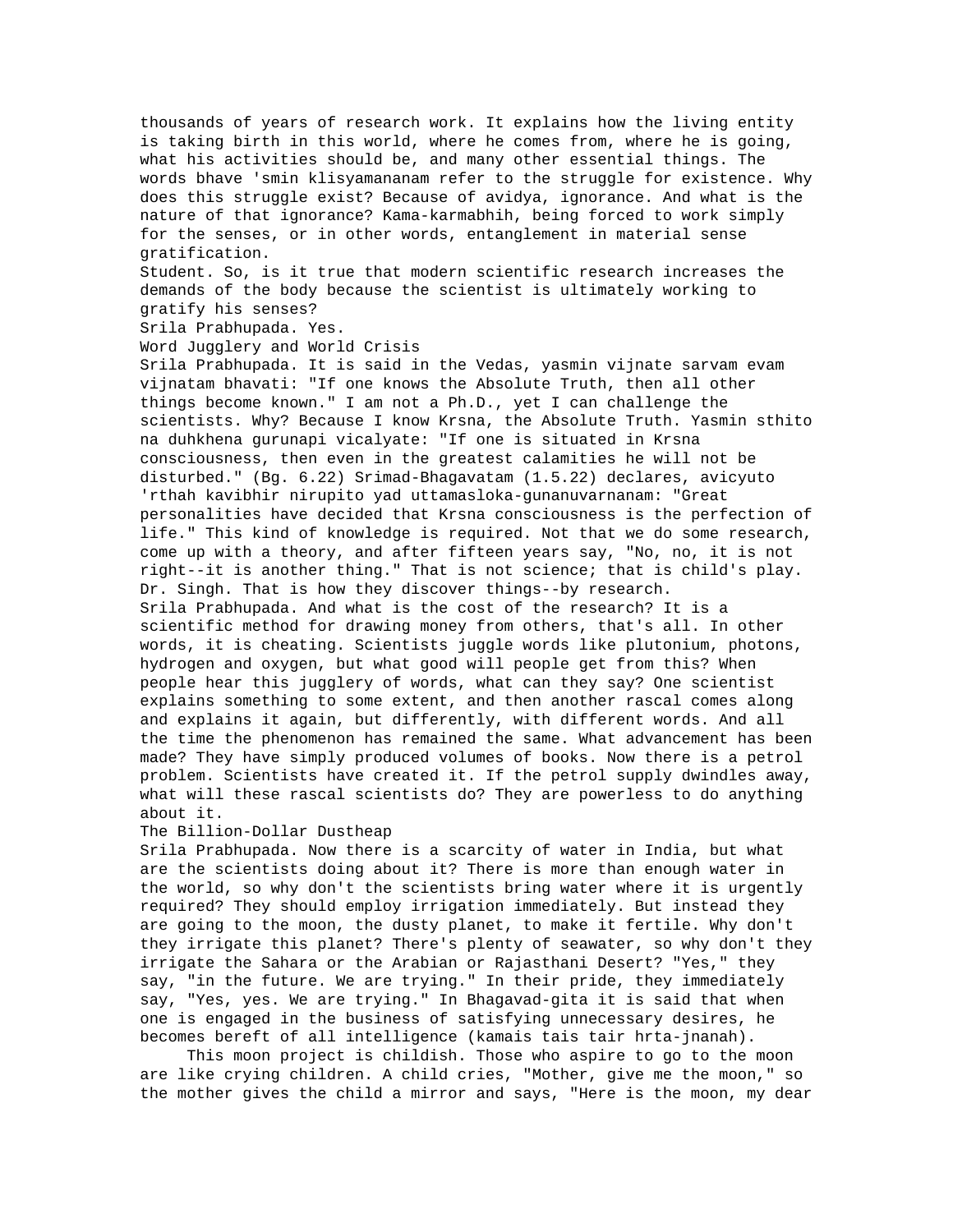son." And the child takes the mirror, sees the moon in it and says, "Oh, I have the moon." Unfortunately, this is not just a story. Karandhara. After spending all that money to go to the moon and bring back just a few rocks, the people on the space project decided that there was nothing more to do there. Brahmananda Swami. Now they want to go to another planet, but they are short of money. Going to other planets costs millions and billions of dollars. Srila Prabhupada. People work very hard while the rascal government takes taxes and spends money unnecessarily. There should be no sympathy when so much hard-earned money comes from the public and is spent so foolishly. Now the leaders are presenting another bluff "Don't worry, we are going to another planet. Now we shall bring more dust. We shall bring tons of dust. Oh, yes, now we shall have tons of dust." Dr. Singh. They believe there may be life on Mars. Srila Prabhupada. They may believe or not believe. What is the difference? Life exists here, but people are fighting. So suppose there is life on Mars. There is life on Mars, undoubtedly. But what will we gain from this? Dr. Singh. People are curious to know what is going on there. Srila Prabhupada. That means that for their childish curiosity they must spend vast sums of money. Just see the fun. And when they are asked to help one of the many poverty-stricken countries, they say, "No. No money." Do you see? Sankhya Philosophy and Modern Science Dr. Singh. Srila Prabhupada, may we hear a little bit about Sankhya philosophy? Srila Prabhupada. There are actually two kinds of Sankhya philosophy: the ancient Sankhya philosophy originally taught by Lord Kapiladeva, and the modern Sankhya philosophy taught more recently by the atheist Kapila. Lord Kapila's Sankhya explains how to become detached from matter and search out Lord Visnu within the heart. This Sankhya is actually a process of devotional service. But the modern Sankhya philosophy simply analyzes the material world into its various elements. In that respect, it is just like modern scientific research. Sankhya means "to count." We are also Sankhya philosophers to some extent because we count the material elements: this is land, this is water, this is fire, this is air, this is ether. Furthermore, I can count my mind, my intelligence and my ego. Beyond my ego, however, I cannot count. But Krsna says that there is something beyond the ego, and that is the living force. This is what scientists do not know. They think that life is merely a combination of material elements, but Krsna denies this in the Bhagavad-gita (7.5):

> apareyam itas tv anyam prakrtim viddhi me param jiva-bhutam maha-baho yayedam dharyate jagat

 "Besides this inferior nature [earth, water, fire, air, ether, mind, intelligence and false ego] there is a superior energy of Mine, which consists of all the living entities who are struggling with material nature and sustaining the universe."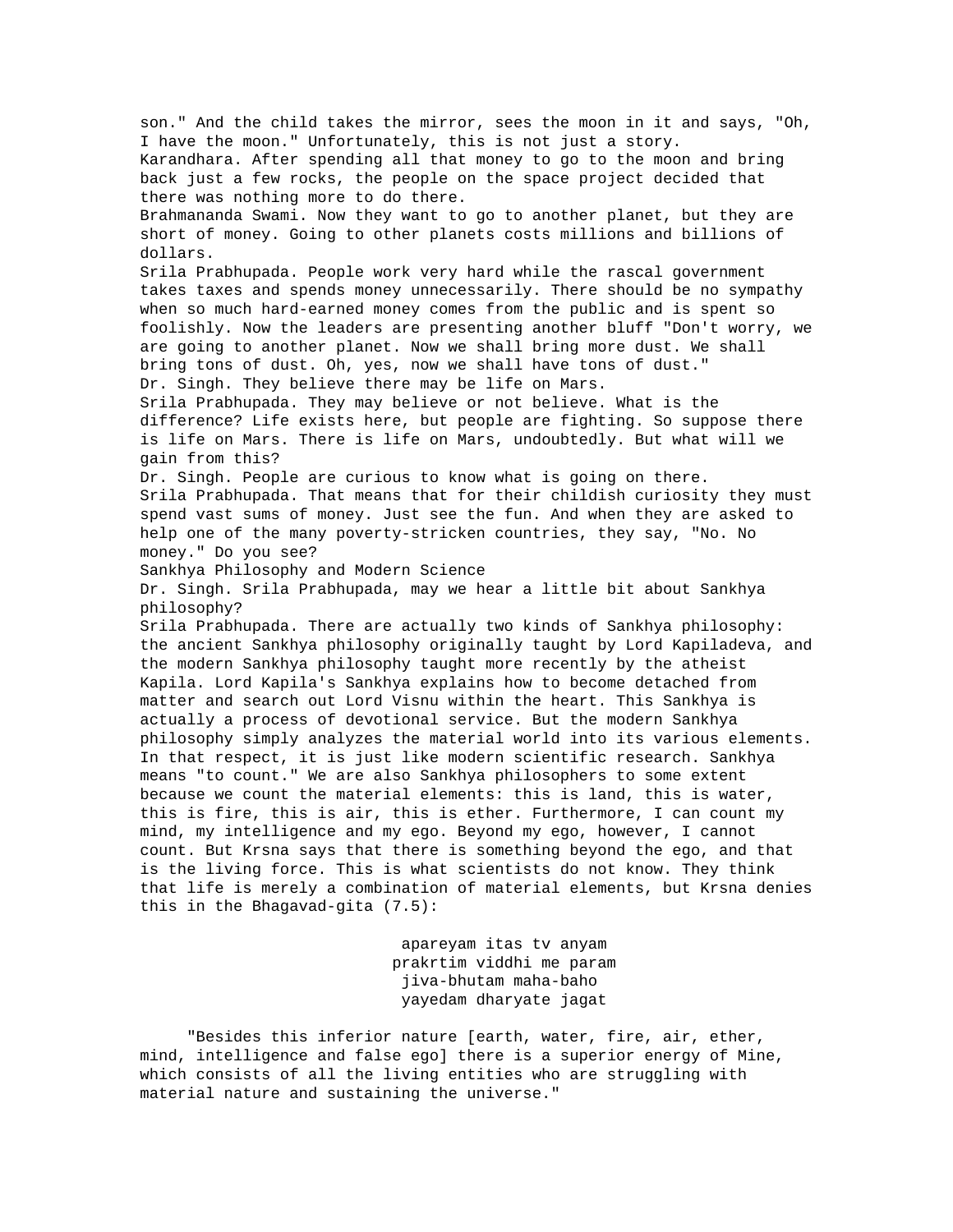Dr. Singh. Are both the inferior and the superior energies studied in modern Sankhya philosophy? Srila Prabhupada. No. Modern Sankhya philosophers do not study the superior energy. They simply analyze the material elements, just as the scientists are doing. The scientists do not know that there is spirit soul, nor do the Sankhya philosophers. Dr. Singh. They are analyzing the creative material elements? Srila Prabhupada. The material elements are not creative! Only the soul is creative. Life cannot be created from matter, and matter cannot create itself. You, a living entity, can mix hydrogen and oxygen to create water. But matter itself has no creative potency. If you place a bottle of hydrogen near a bottle of oxygen, will they automatically combine, without your help? Dr. Singh. No. They must be mixed. Srila Prabhupada. Of course. Oxygen and hydrogen are Krsna's inferior energy, but when you, the superior energy, mix them, then they can become water. The Remote Cause and the Immediate Cause Srila Prabhupada. Inferior energy has no power unless superior energy is involved. This sea [indicating the Pacific Ocean] is calm and quiet. But when the superior force, air, pushes it, it manifests high waves. The ocean has no power to move without the superior force of the air. Similarly, there is another force superior to the air, and another and another, until ultimately we arrive at Krsna. This is real research. Krsna controls nature just as an engineer controls a train. The engineer controls the locomotive, which pulls one car, and that car in turn pulls another, which pulls another, and so the whole train is moving. Similarly, with the creation, Krsna gives the first push, and then, by means of successive pushes, the entire cosmic manifestation comes into being and is maintained. This is explained in Bhagavad-gita (9.10). Mayadhyaksena prakrtih suyate sacaracaram: "This material nature is working under My direction and is producing all moving and unmoving beings." And in the Fourteenth Chapter (14.4) Krsna says:

> sarva-yonisu kaunteya murtayah sambha vanti yah tasam brahma mahad yonir aham bija-pradah pita

 "All species of life are made possible by birth in this material nature, O son of Kunti, and I am the seed-giving father." For example, if we sow a banyan seed, a huge tree eventually comes up and, along with it, millions of new seeds. Each of these seeds can in turn produce another tree with millions of new seeds, and so on. This is how Krsna, the original seed-giving father, is the primary cause of everything we see.

 Unfortunately, the scientists observe only the immediate cause; they cannot perceive the remote cause. Krsna is described in the Vedas as sarva-karana-karanam, the cause of all causes. If one understands the cause of all causes, then he understands everything. Yasmin vijnate sarvam evam vijnatam bhavati: "If one knows the original cause, the subordinate causes are automatically known." Although the scientists are searching after the original cause, when the Vedas, perfect knowledge, declare the original cause to be the Supreme Personality of Godhead, the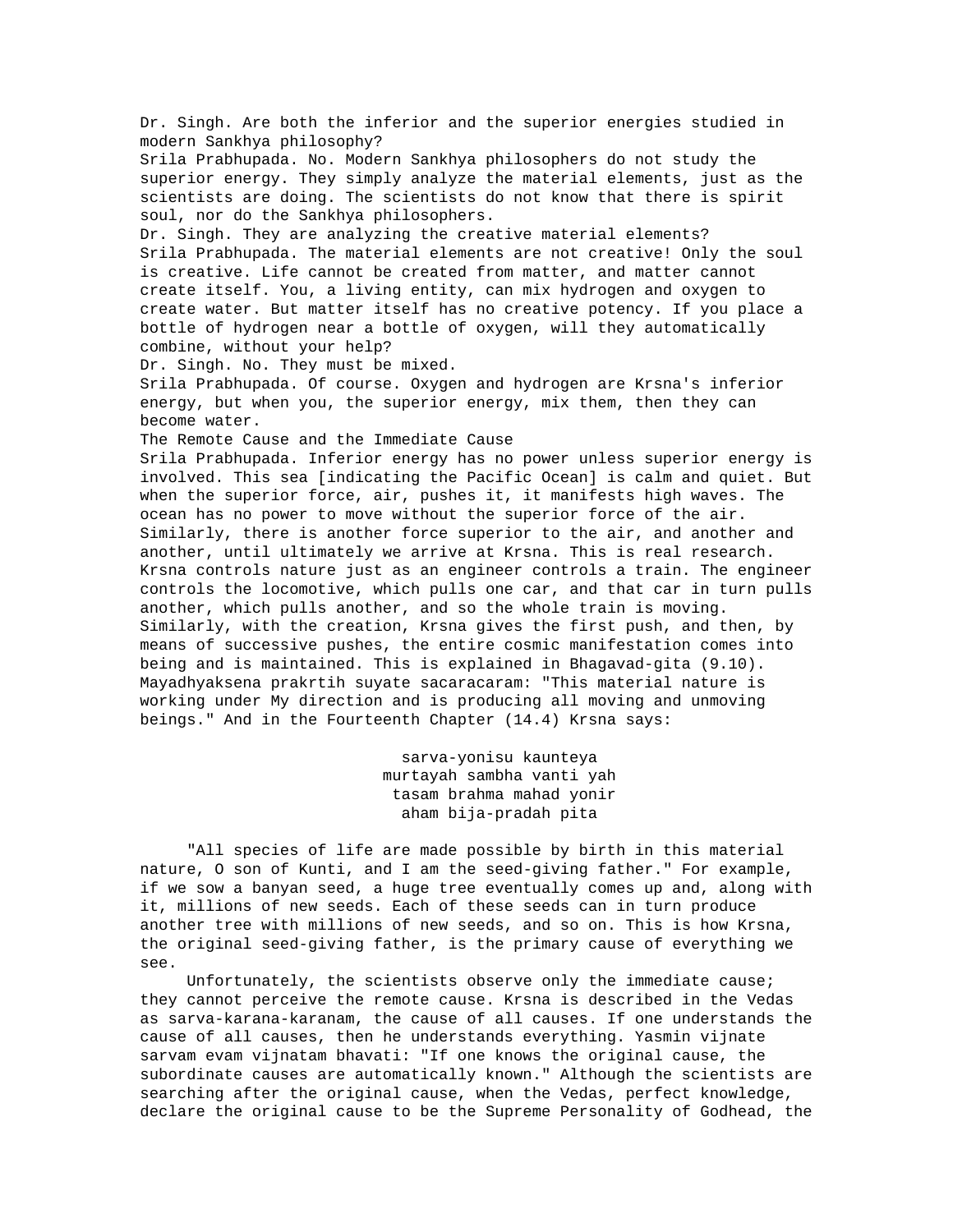scientists won't accept it. They keep to their partial, imperfect knowledge. This is their disease. The Cosmic Machine Srila Prabhupada. Scientists do not know that there are two types of energy--inferior and superior--although they are actually working with these two energies every day. Material energy can never work independently; it must first come in contact with spiritual energy. So how can people accept that the entire cosmic manifestation, which is nothing but matter, has come about automatically? A competent machine does not work unless a man who knows how to work it pushes a button. A Cadillac is a nice car, but if it has no driver, what is the use of it? So the material universe is also a machine.

 People are amazed at seeing a big machine with many, many parts, but an intelligent person knows that however wonderful a machine may be, it does not work unless an operator comes and pushes the proper button. Therefore, who is more important--the operator or the machine? So we are concerned not with the material machine--this cosmic manifestation--but with its operator, Krsna. Now you may say, "Well, how do I know that He is the operator?" Krsna says, mayadhyaksena prakrtih suyate sacaracaram: "Under My direction the whole cosmic manifestation is working." If you say, "No, Krsna is not the operator behind the cosmos," then you have to accept another operator, and you must present him. But this you cannot do. Therefore, in the absence of your proof, you should accept mine.

The Fifth Morning Walk

Recorded on May 3, 1973,

Srila Prabhupada is accompanied by Dr. Singh and Brahmananda Svami. The Invisible Pilot

Srila Prabhupada. Almost everyone in the world is under the false impression that life is born from matter. We cannot allow this nonsensical theory to go unchallenged. Life does not come from matter. Matter is generated from life. This is not theory; it is fact. Science is based on an incorrect theory; therefore all its calculations and conclusions are wrong, and people are suffering because of this. When all these mistaken modern scientific theories are corrected, people will become happy. So we must challenge the scientists and defeat them; otherwise they will mislead the entire society. Matter changes in six phases: birth, growth, maintenance, production of by-products, dwindling and death. But the life within matter, the spirit soul, is eternal; it goes through no such changes. Life appears to be developing and decaying, but actually it is simply passing through each of these six phases until the material body can no longer be maintained. Then the old body dies, and the soul enters a new body. When our clothing is old and worn, we change it. Similarly, one day our bodies become old and useless, and we pass on to a new body.

 As Krsna says in the Bhagavad-gita (2.13), dehino 'smin yatha dehe kaumaram yauvanam jara/ tatha dehantara-praptih: "As the embodied soul continually passes, in this body, from boyhood to youth to old age, the soul similarly passes into another body at death." And a little later (2.18): antavanta ime deha nityasyok-tah saririnah. This means that only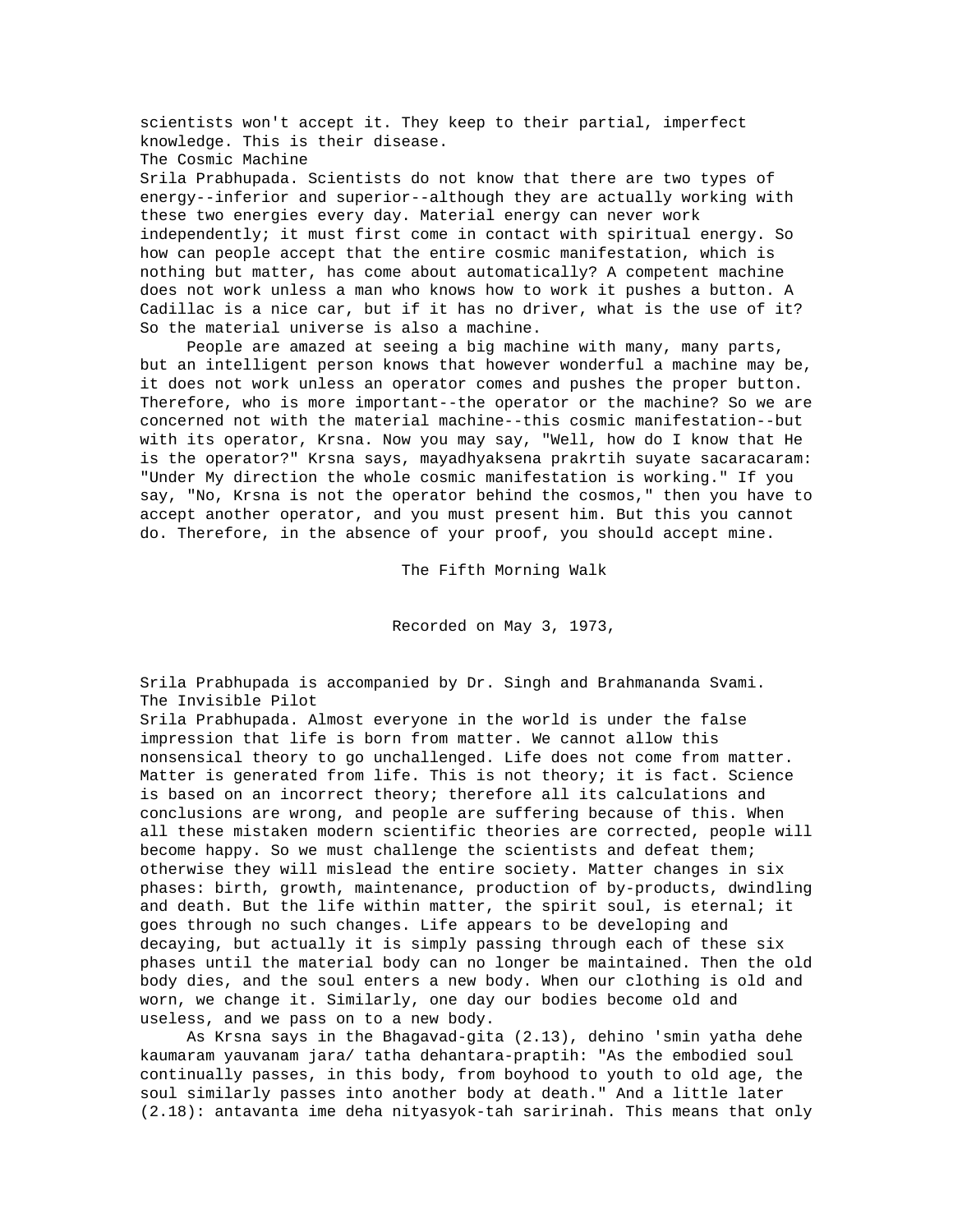the material body of the indestructible and eternal living entity is subject to destruction. The material body is perishable, but the life within the body is nitya, eternal.

 Everything works on the basis of this living force. This is the Pacific Ocean, and these high waves are being manipulated by living force. This airplane [Srila Prabhupada gestures toward a passing aircraft] is flying, but is it flying undirected? Dr. Singh. Someone is directing it.

Srila Prabhupada. Yes. Everything is working under someone's direction. Why do the rascal scientists deny this? The airplane is a big machine, but it is flying under the direction of a small spiritual spark, the

pilot. Scientists cannot prove that this big 747 airplane could fly without the small spiritual spark. So, as the small spiritual spark can direct a large plane, the big spiritual spark directs the whole cosmic manifestation.

Setting the Real Problems Aside Srila Prabhupada. The Svetasvatara Upanisadsays:

> kesagra-sata-bhagasya satamsah sadrsatmakah jivah suksma-svarupo 'yam sankhyatito hi cit-kanah

 According to this verse, the measurement of the soul, the proprietor of the body, is one ten-thousandth part of the tip of a hair. This is very small--atomic. But because of that atomic spiritual energy, my body is working. That atomic spiritual energy is within the body, and therefore the body works, and the airplane flies. Is it so difficult to understand?

 Suppose a man thinks himself very stout and strong. Why is he stout and strong? It is only because within him there exists a spiritual spark. As soon as the small spiritual spark is gone, his strength and vigor disappear, and the vultures come and eat his body. If scientists say that matter is the cause and origin of life, then let us ask them to bring back to life just one dead man, one great man like Professor Einstein. Let them inject some chemicals so that just one dead man may come back to life and work again. But this they cannot do. There are so many things they do not know, but still they are called scientists. Dr. Singh. Sometimes when a problem is too dreadfully serious, we tend to take it lightly.

Srila Prabhupada. Yes. When a monkey confronts a tiger, the monkey closes its eyes, and the tiger immediately attacks. Similarly, if scientists cannot solve a problem, they may think, "All right, let it go on." This is actually what they are doing, because our real problem is death. No one wants to die, but scientists cannot stop death. They speak superficially about death because they cannot give any relief from it. We do not wish to die, we do not wish to become old, and we do not wish to become diseased. But what help can the scientists offer? They cannot do anything about it. They have set aside the major problems. President Jackal

Srila Prabhupada. In Bengal there is a story called jangal-ki raja, concerning a jackal who became king of the forest. Jackals are known for their cunning. One day this jackal came into a village and fell into a tub of blue dye. He fled to the forest, but he had become blue. So all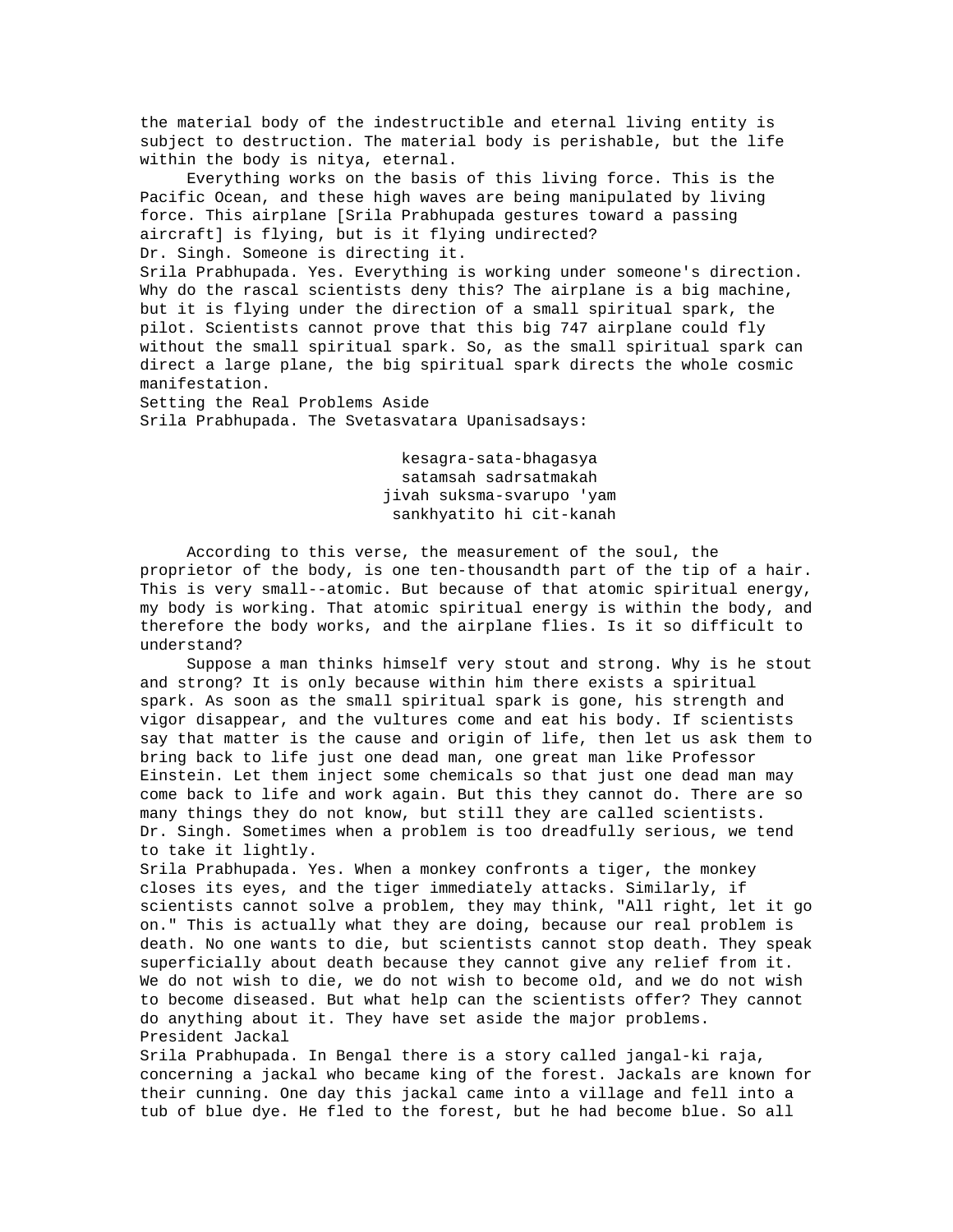the animals said, "What is this? What is this? Who is this animal?" Even the lion was surprised: "We have never seen you before, sir. So who are you?" The jackal replied, "I have been sent by God." So they began to worship him as God. But then one night some other jackals began to cry: "Wa, wa, wa!" And since jackals cannot restrain themselves from returning the call of their own kind, this blue jackal also began to cry, "Wa, wa, wa!" And thus he exposed himself before all the other animals as being nothing more than a jackal. Many jackals have been arrested and have resigned from your government. Brahmananda Swami. The Watergate affair. It is called the Watergate scandal. Srila Prabhupada. Practically speaking, at the present moment no honest man can become a government official. This is true everywhere. Unless one is a rogue, a dishonest person, one cannot maintain his governmental position. Therefore no noble man goes into the government. But what can you do? Dr. Singh. Politicians are the greatest cheaters. Srila Prabhupada. Yes, they are scoundrels. One philosopher said that politics is the last resort of scoundrels. Science Should Stop Death Brahmananda Swami. Do scientists know the cause of cancer? Dr. Singh. They have several theories. Srila Prabhupada. Suppose you know the cause of cancer. What is the benefit? Even if you could stop cancer, you could not make a man live forever. That is not possible. Cancer or no cancer, a man has to die. He cannot stop death. Death may be caused, if not by cancer, simply by an accident. Real scientific research should aim at stopping death. That is real science, and that is Krsna consciousness. Simply to discover some medicine to cure disease is not a triumph. The real triumph is to stop all disease. Bhagavad-gita (8.16) asserts that the real trouble is birth, death, old age and disease. Abrahma-bhuvanal lokah punar avartino 'rjuna: "From the highest planet in the material world down to the lowest, all are places of misery wherein repeated birth and death take place." The solution to the problem of repeated birth and death is Krsna consciousness, which we are practicing and offering to everyone. The perfect result of this practice is that after the present body becomes useless and dies, one is no longer forced to accept a material body subject to birth, death, disease and old age. This is real science.

The Sixth Morning Walk

Recorded on May 7, 1973,

Srila Prabhupada is accompanied by Dr. Singh, Brahmananda Svami and other students.

Chemicals From Mystic Power

Srila Prabhupada. The scientists say that life begins from chemicals. But the real question is, "Where have the chemicals come from?" The chemicals come from life, and this means that life has mystic powers. For example, an orange tree contains many oranges, and each orange contains chemicals--citric acid and others. So where have these chemicals come from? Obviously they have come from the life within the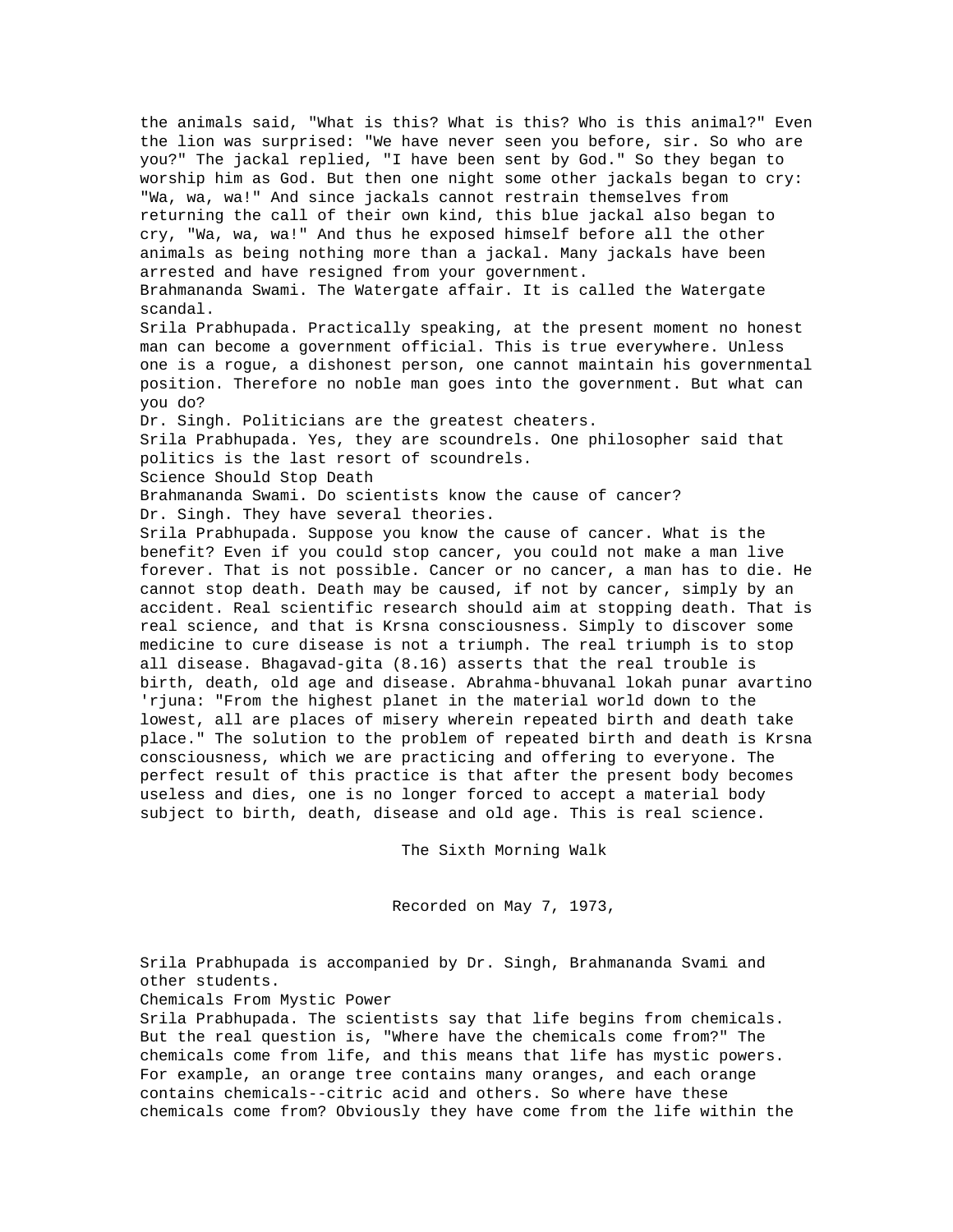tree. The scientists are missing the origin of the chemicals. They have started their investigation from the chemicals, but they cannot identify the origin of the chemicals. Chemicals come from the supreme life--God. Just as the living body of a man produces many chemicals, the supreme life (the Supreme Lord) is producing all the chemicals found in the atmosphere, in the water, in humans, in animals and in the earth. And that is called mystic power. Unless the mystic power of the Lord is accepted, there is no solution to the problem of the origin of life. Dr. Singh. The scientists will reply that they cannot believe in mystic power.

Srila Prabhupada. But they must explain the origin of the chemicals. Anyone can see that an ordinary tree is producing many chemicals. But how does it produce them? Since the scientists cannot answer this, they must accept that the living force has mystic power. I cannot even explain how my fingernail is growing out of my finger; it is beyond the power of my brain. In other words, my fingernail is growing by inconceivable potency, acintya-sakti. So if acintya-sakti exists in an ordinary human being, imagine how much acintya-sakti God possesses. The difference between God and me is that although I have the same potencies as God, I can produce only a small quantity of chemicals, whereas He can produce enormous quantities. I can produce a little water in the form of perspiration, but God can produce the seas. Analysis of one drop of seawater gives you the qualitative analysis of the sea, without any mistake. Similarly, the ordinary living being is part and parcel of God, so by analyzing the living beings we can begin to understand God. In God there is great mystic potency. God's mystic potency is working swiftly, exactly like an electric machine. Some machines operate by electrical energy, and they are so nicely made that all the work is done simply by pushing a button. Similarly, God said, "Let there be creation," and there was creation. Considered in this way, the workings of nature are not very difficult to understand. God has such wonderful potencies that the creation, on His order alone, immediately takes place. Brahmananda Swami. Some scientists don't accept God or acintya-sakti. Srila Prabhupada. That is their rascaldom. God exists, and His acintyasakti also exists. Where does a bird's power to fly come from? Both you and the bird are living entities, but the bird can fly because of its acintya-sakti, and you cannot. To give another example, semen is produced from blood. A man has mystic power in his body so that because he is sexually inclined, blood is transformed into semen. How is this done unless there is some mystic power involved? There are many mystic powers in the living entities. The cow eats grass and produces milk. Everyone knows this, but can you take some grass and produce milk? Can you? Therefore there is mystic power within the cow. As soon as the cow eats grass, she can transform it into milk. Men and women are basically the same, but as a man you cannot eat food and produce milk, although a woman can. These are mystic powers.

Dr. Singh. Scientists would say that there are different enzymes or chemicals inside different types of bodies and that these account for the cow's producing milk.

Srila Prabhupada. Yes, but who produced those enzymes and that arrangement? That was done by mystic power. You cannot make these enzymes or that arrangement. You cannot produce milk from dry grass in your laboratory. Within your body, by mystic power, you can transform food into blood and tissue, but in your laboratory, without mystic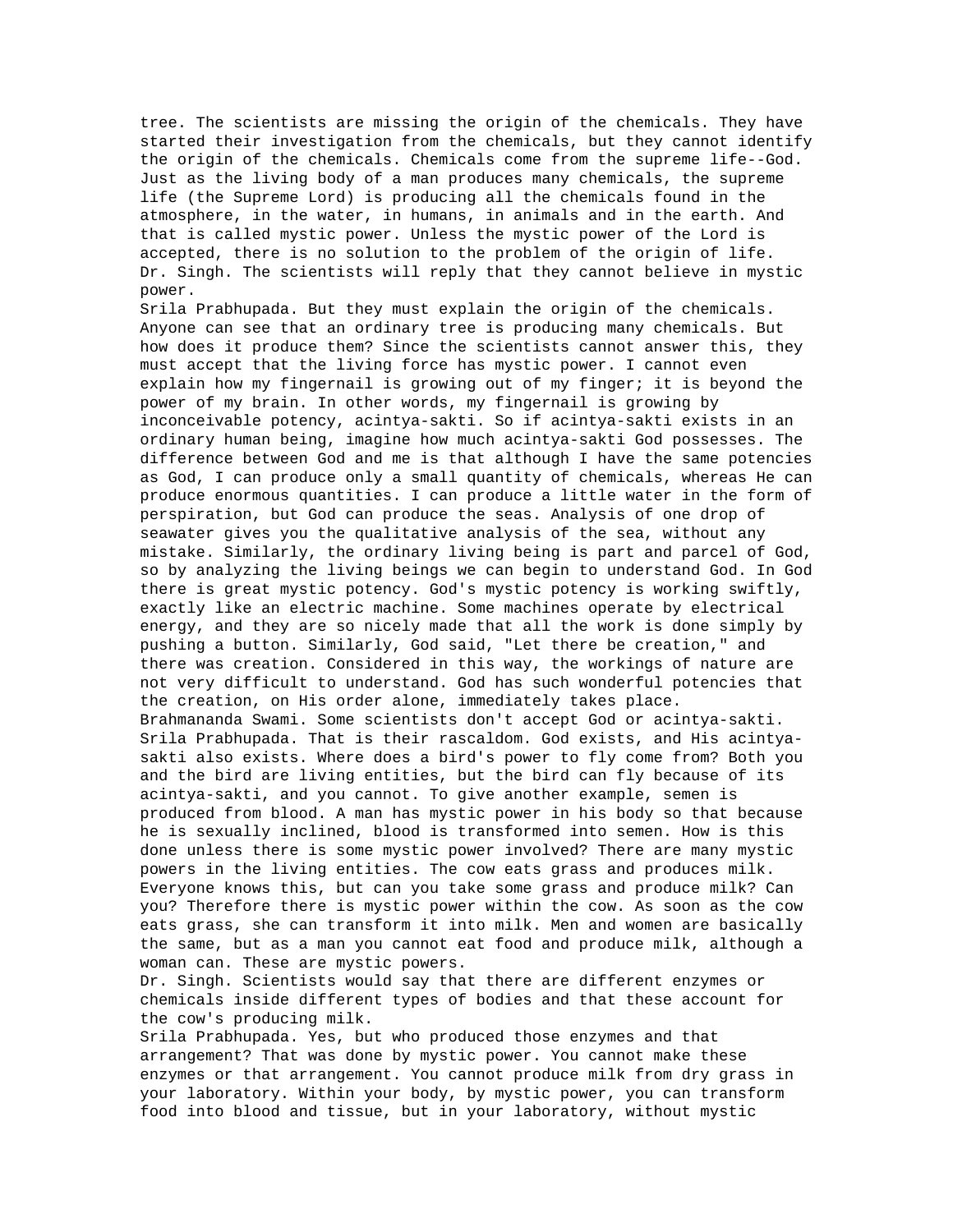power, you cannot even transform grass into milk. Therefore you must accept the existence of mystic power.

The Origin of Mystic Power

Srila Prabhupada. Yogis are mainly concerned with developing different mystic powers. A yogi can walk on the water without drowning. The law of gravity does not operate on him. That is a mystic power called laghima. Laghima means that a person can become lighter than cotton and counteract the law of gravity. The yoga system simply develops the inconceivable potency already present in the practitioner. These boys are swimming [gesturing to surf bathers], but I cannot swim. Yet that swimming power is potential within me; I simply have to practice it. So, if yogic power is so potent in the human being, think how much more yogic power God has. Therefore, in the Vedas He is called Yogesvara, which means "master of all mystic power." In the Bhagavad-gita (10.8) Krsna says, aham sarvasya prabhavo mattah sarvam pravartate: "I am the source of all spiritual and material worlds. Everything emanates from Me." Unless we accept this statement from God, there is no conclusive explanation to the origin of material nature. God cannot be understood without accepting the existence of mystic power, but if you understand God scientifically, then you will understand everything. Dr. Singh. So do you mean to say that science has started from an intermediate point--not from the original point?

Srila Prabhupada. Yes, that is it exactly. They are ignorant of the origin. The scientists start from one point--but where does that point come from? That they do not know, in spite of vast research. One has to accept that the original source is God, who is full of all mystic powers and from whom everything emanates. He Himself says in the Bhagavad-gita, aham sarvasya prabhavo mattah sarvam pravartate: "I am the source of all spiritual and material worlds. Everything emanates from Me." Our conclusions are not based on blind faith; they are most scientific. Matter comes from life. In life--in the origin--there are unlimited material resources; that is the great mystery of creation. If you drop a needle, it will fall immediately, but a bird weighing several pounds can float in the air. We must establish the origin of this floating. If we study nature, we find that every living entity has some mystic power. A man cannot live within the water for more than a few hours, yet a fish lives there continuously. is that not mystic power? Dr. Singh. It is mystic power for me, but not for the fish. Srila Prabhupada. Yes. That is because mystic power is not uniformly

distributed. But all the mystic powers exist in God, the origin of everything. I derive some of His mystic power, you derive some, and the birds derive some. But the storehouse of mystic power is God.

 There are eight basic types of mystic powers. Some of them are laghima (by which one can become lighter than a feather), mahima (by which one can become bigger than a mountain), prapti (which enables one to capture anything he likes) and isitva (by which one can completely subdue and control another being). Another type of mystic power can be seen in the sun, because from the sunshine innumerable things are inexplicably produced. Unless the scientists accept the existence of mystic power, they cannot explain these phenomena. They are simply beating around the bush.

Dr. Singh. A clever scientist may say anything to prove his point, without actually proving it. A real scientist must reach the ultimate, original cause--the final analysis.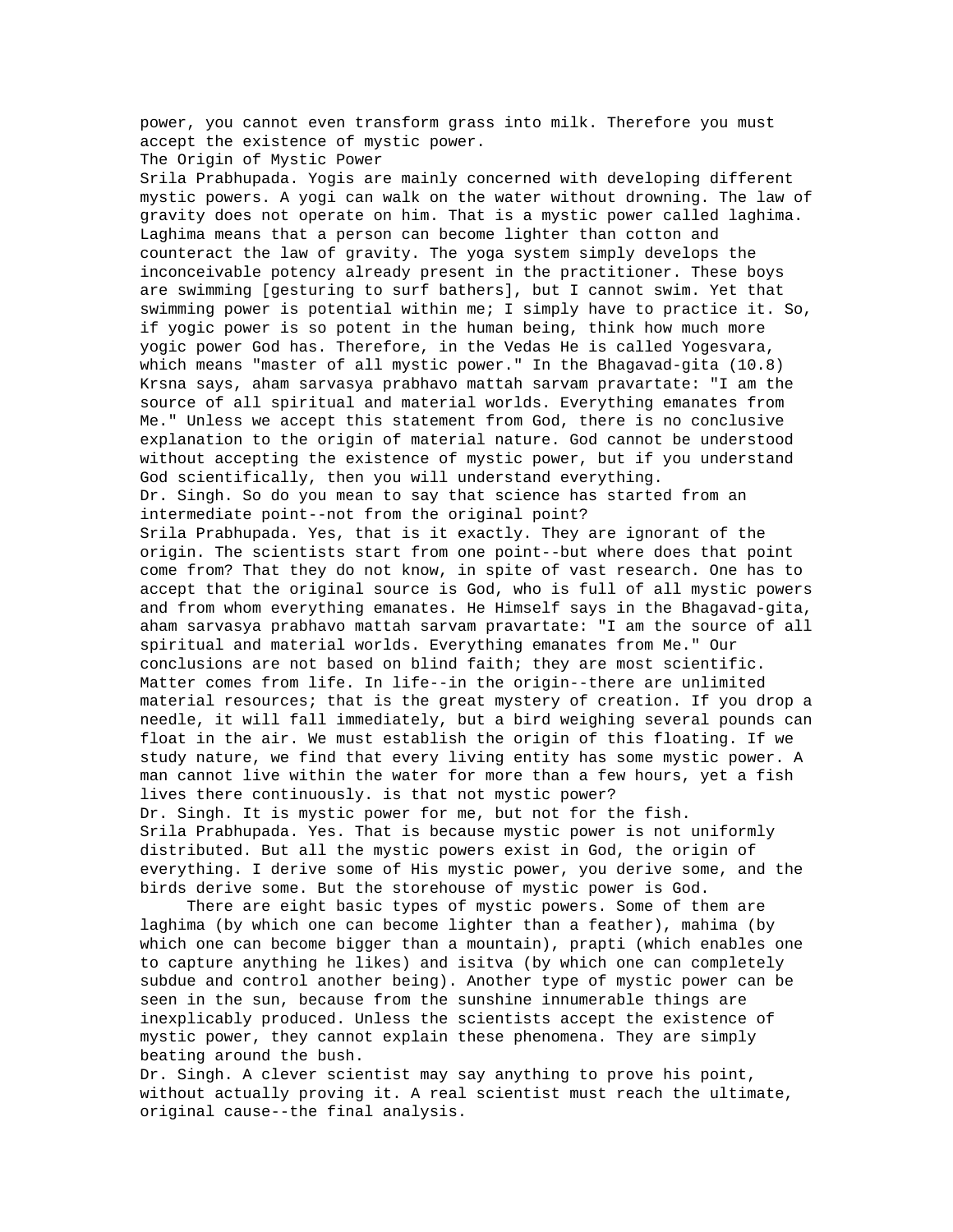Srila Prabhupada. Yes, unless he finds the ultimate source, he is not actually practicing science.

Dr. Singh. Does understanding mysticism mean knowing that every day our bodies are dying?

Srila Prabhupada. Yes.

Dr. Singh. But the average man does not think he is dying. Srila Prabhupada. That is due to foolishness. Every moment he is dying, but he is thinking, "I shall live forever." Actually, death begins from the very moment of birth. Our analysis of the problem is that since people are dying, we should stop their death. But the so-called scientists are not only accelerating the process of death, but also refusing to take constructive advice to correct themselves.

The Seventh Morning Walk

Recorded on May 8, 1973,

Srila Prabhupada is accompanied by Dr. Singh and other students. The Cheaters and the Cheated

Srila Prabhupada. Natural phenomena such as the law of gravity or weightlessness are acintya-sakti, inconceivable energies, and real science means to understand this acintya-sakti. To observe a chain of events only from a certain point in time is unscientific and gives only incomplete knowledge. We must know where things begin. If we carry our investigation far enough, we will find that the origin of nature is acintya-sakti. For example, with brain, brush and color we can paint a flower. But we cannot conceive how vegetation throughout the whole earth is automatically growing and fructifying. We can explain the painted flower, but we cannot explain the real flower. Scientists actually cannot explain biological growth. They simply juggle words like molecule and chromosome, but they cannot actually explain the phenomena.

 The essential fault of the so-called scientists is that they have adopted the inductive process to arrive at their conclusions. For example, if a scientist wants to determine by the inductive process whether or not man is mortal, he must study every man to try to discover if some or one of them may be immortal. The scientist says, "I cannot accept the proposition that all men are mortal. There may be some men who are immortal. I have not yet seen every man. Therefore how can I accept that man is mortal?" This is called the inductive process. And the deductive process means that your father, your teacher or your guru says that man is mortal, and you accept it.

Dr. Singh. So there is an ascending process of gaining knowledge and a descending process?[7]

Srila Prabhupada. Yes. The ascending process will never be successful, because it relies on the information gathered through the senses, and the senses are imperfect. So we accept the descending process.

 God cannot be known by the inductive process. Therefore He is called adhoksaja, which means "unknowable by direct perception." The scientists say there is no God because they are trying to understand Him by direct perception. But He is adhoksaja! Therefore, the scientists are ignorant of God because they are missing the method of knowing Him. In order to understand transcendental science, one must approach a bona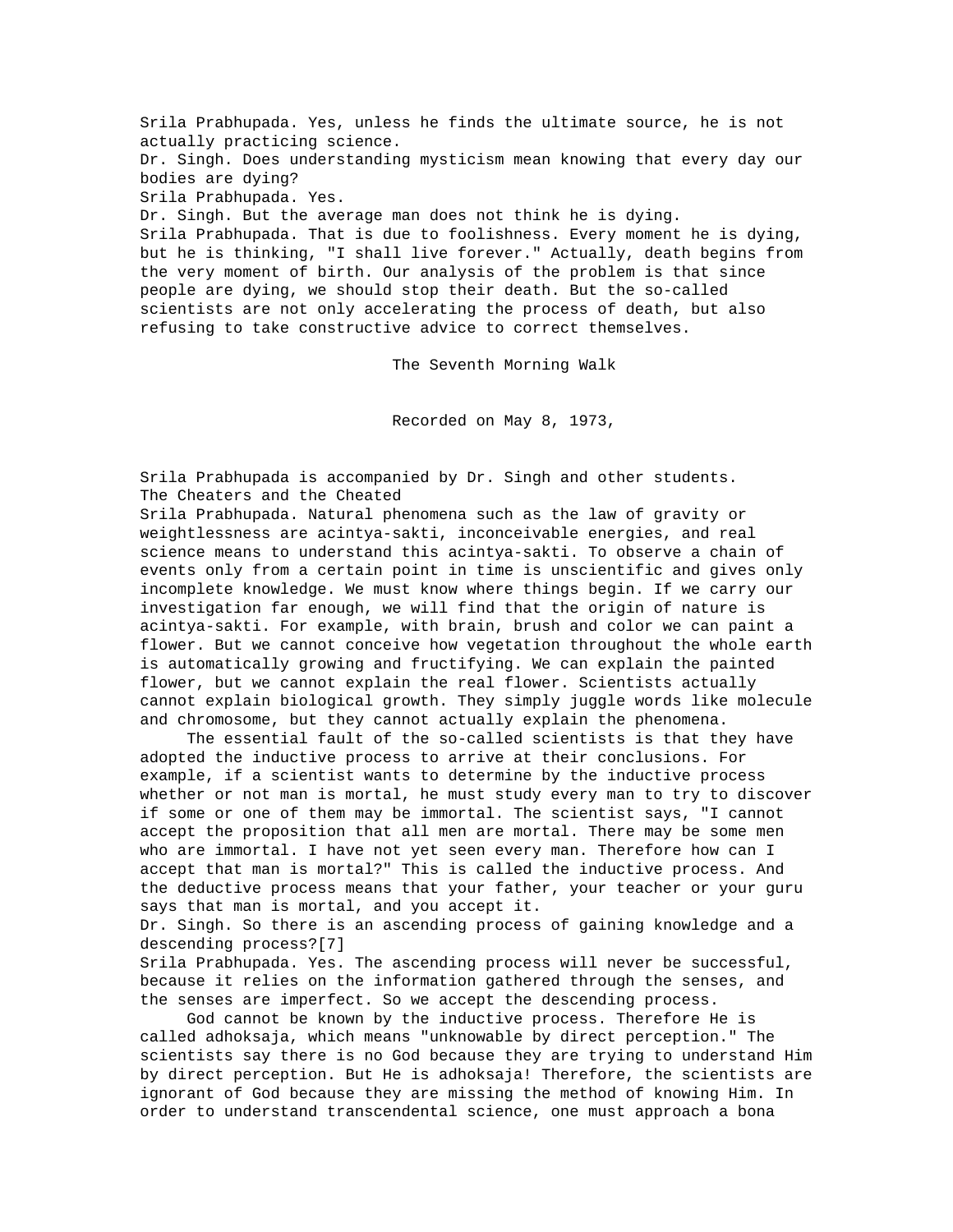fide spiritual master, hear from him submissively and render service to him. Lord Krsna explains that in the Bhagavad-gita (4.34): tad viddhi pranipatena pariprasnena sevaya.

 My Guru Maharaja[8] once said, "The modern world is a society of the cheaters and the cheated." Unfortunately, the cheated are eulogizing the cheaters, and the small cheaters are worshiping the great cheaters. Suppose a flock of asses comes and eulogizes me, saying, "Oh, you are Jagad-guru."[9] What is the value of their praise? But if a gentleman or learned man gives praise, his words have some value. Generally, however, the persons who are praising and those who are being praised are both ignorant. As the Vedas put it, samstutah purusah pasuh: "A big animal is being praised by a small animal." Compassion

Srila Prabhupada. The law is cheating, medical science is cheating, and the government is cheating. Top government officials are charged with taking bribes. If the governor takes bribes and the constable takes bribes, then where is the good society? People elect the leader who promises them happiness. But since that happiness is maya [or illusion], he can never deliver it, and society simply becomes filled with cheaters. Since people are actually after this illusory happiness, however, they continue to elect such unscrupulous leaders time and time again.

 The position of a Vaisnava[10] is to take compassion on all these ignorant people. The great Vaisnava Prahlada Maharaja once prayed to the Lord, "My Lord, as far as I am concerned, I have no problems. My consciousness is always absorbed in Your very powerful transcendental activities, and therefore I have understood things clearly. But I am deeply concerned for these rascals who are engaged in activities for illusory happiness." A Vaisnava thinks only about how people can become happy. He knows that they are vainly searching after something that will never come to be. For fifty or sixty years people search after illusory happiness, but then they must die without completing the work and without knowing what will happen after death. Actually, their position is like that of an animal, because an animal also does not know what happens to him after death. The animal does not know the value of life, nor why he has come here. By the influence of maya, he simply eats, sleeps, mates, defends and dies. That's all. Throughout their lives the ignorant animals--and the animalistic men--greatly endeavor to do these five things only: eat, sleep, mate, defend and die. Therefore the business of a Vaisnava is to instruct people that God exists, that we are His servants, and that we can enjoy an eternally blissful life serving Him and developing our love for Him. Beyond the Cage

Dr. Singh. But doesn't the living entity need matter as long as he is in material nature?

Srila Prabhupada. No, the living entity is purely spiritual; therefore, he doesn't require matter. Because his thinking is diseased, however, he believes he does. The conditioned living entity is like a drunkard who doesn't require drinking, but who nevertheless thinks, "Without drinking, I shall die." This is called maya, or illusion. is it true that if a drunkard doesn't get his drink, he will die? Dr. Singh. No, but if a man doesn't eat, he will die. Srila Prabhupada. That's also not a fact. Last night we were discussing Raghunatha dasa Gosvami.[11] In his later life, he almost completely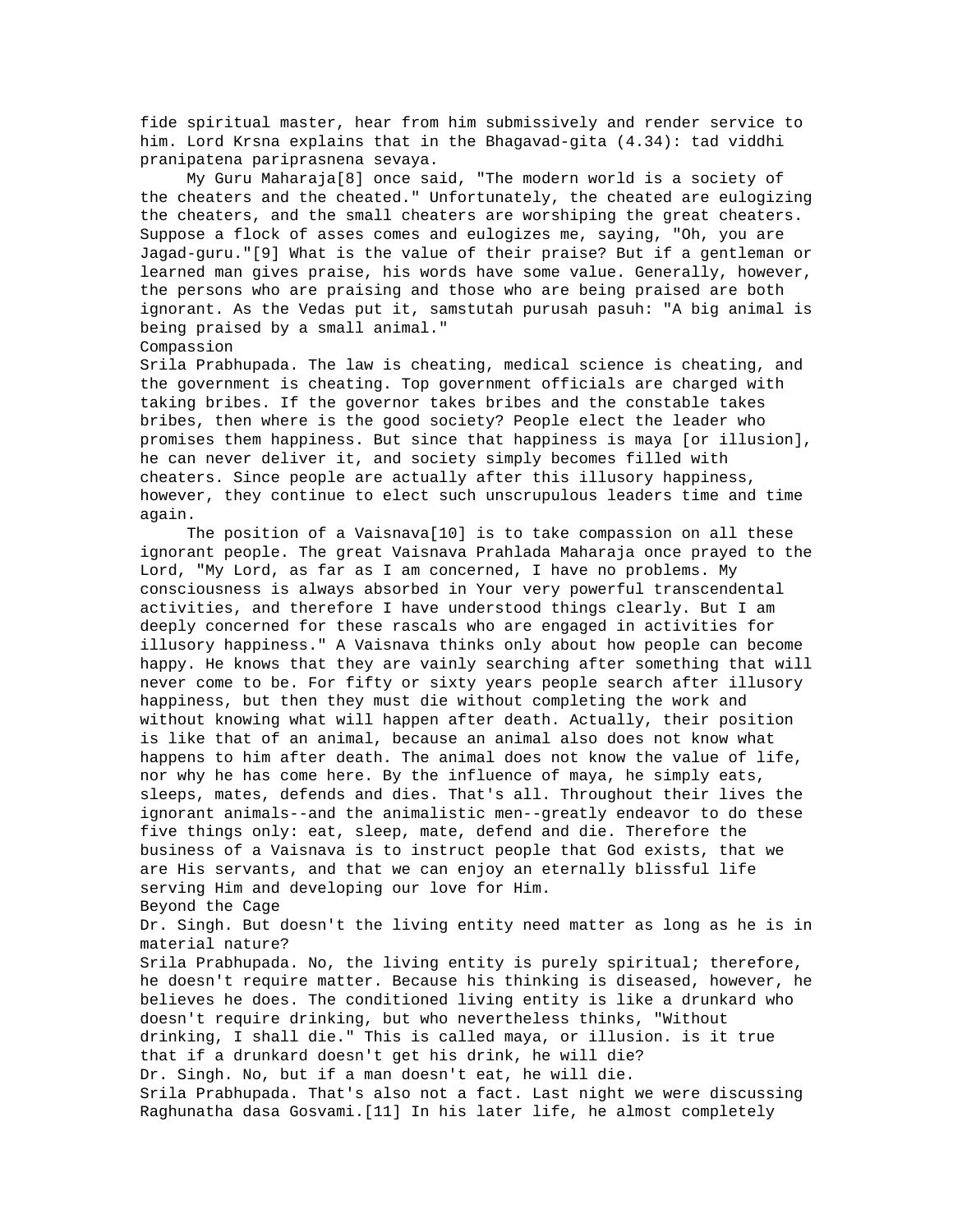abstained from eating and sleeping. He would drink only a little buttermilk every three or four days, and he worked twenty-two hours a day, sleeping two or three. And some days he did not sleep at all. So you may ask, "How could he survive?" Actually, he lived for one hundred years. Eating, sleeping, mating and defending were not problems for Raghunatha dasa Gosvami, but still he lived. Because he was a pure devotee of Krsna, he was fully aware that the soul is eternal and independent, although it has been put into this bodily cage, which it actually does not require. Suppose a bird is encaged. Is he living simply because he is in the cage? Without the cage he is free. People are thinking that by being encaged within the body they are happy. That is nonsense. Actually, our encagement within this body makes us fearful. But as soon as we purify our existence--we do not even have to come out of our bodies--we will immediately be abhaya, fearless.

> brahma-bhutah prasannatma na socati na kanksati samah sarvesu bhutesu mad-bhaktim labhate param[12]

 We can immediately awaken to our original, spiritual existence, in which there is no more fear, no more lamentation, and no more material desire.

Dr. Singh. But the scientist would still want some more explanations as to how the living entity can be independent of matter. Srila Prabhupada. As long as you are conditioned, you are dependent on matter. For example, a man from Africa is conditioned because he cannot tolerate this cold weather. Therefore he feels discomfort. But there are many people here [gesturing toward children playing on the beach] who are not affected by the cold. The ability to tolerate is simply a question of conditioning.

 When you are conditioned, you think in terms of dualities like hot and cold, pain and pleasure. But when you are liberated, you have no such conditioned thoughts. Spiritual life means to become unconditioned- -to come to the brahma-bhuta stage. That is the perfection of life. Being conditioned means that although the living entity is eternal, due to his conditioning he thinks that he is born, he is dying, he is diseased and he is old. But an unconditioned person is not even old. Krsna is described in the Brahma-samhita as advaitam acyutam anadim anantarupam adyam purana-purusam nava-yauvanam ca. This means that He is the oldest person, the first person, but that He has no old age. He always appears just like a young man of twenty because He is fully spiritual.

The Eighth Morning Walk

Recorded on May 11, 1973,

Srila Prabhupada is accompanied by Dr. Singh and other students. The Evolution of Consciousness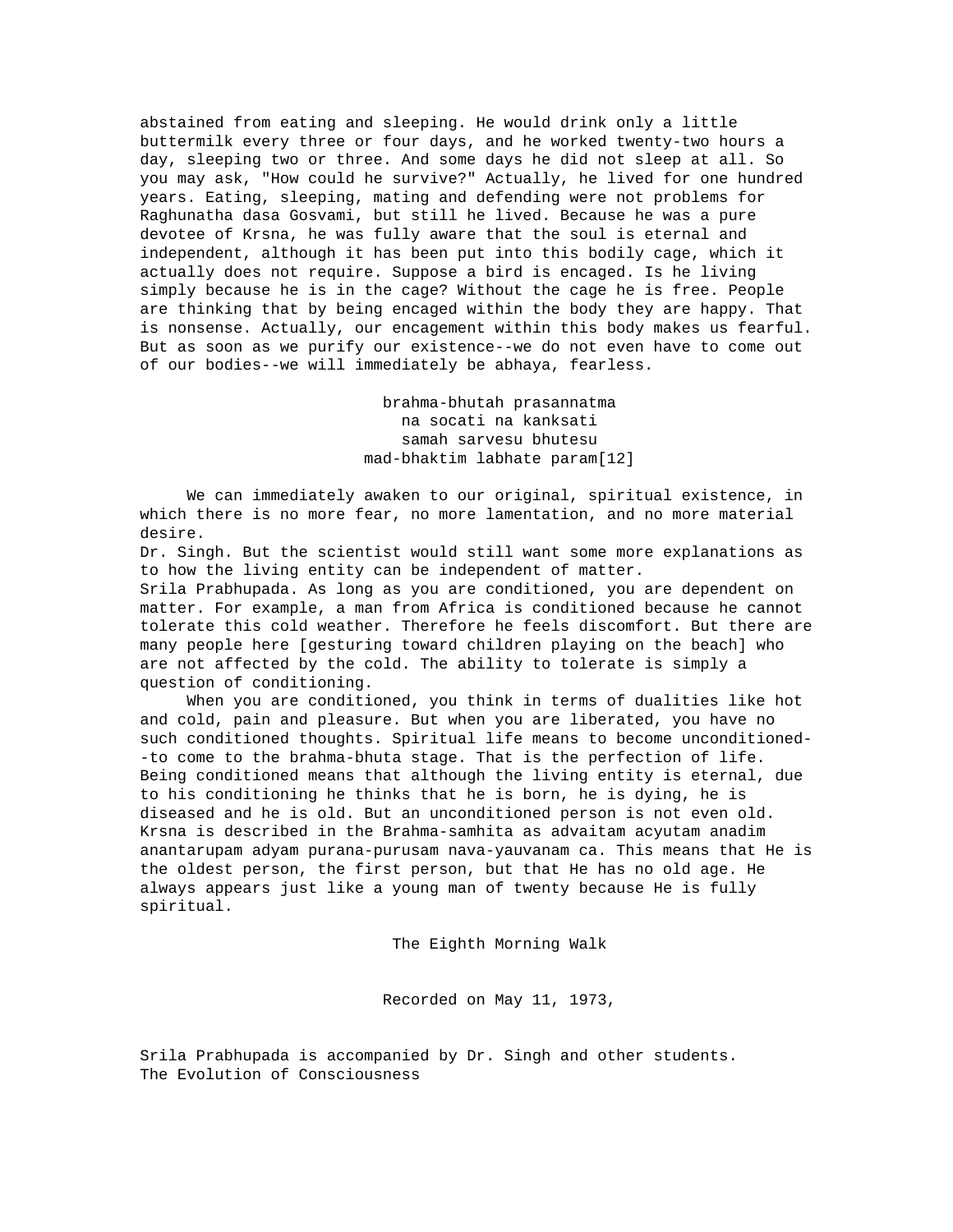Dr. Singh. Srila Prabhupada, I came across a statement in the Bhagavadgita to the effect that all 8,400,000 species of living entities are created simultaneously. Is that correct? Srila Prabhupada. Yes. Dr. Singh. Does that mean that there are some living entities who come directly to the human species without undergoing the evolutionary process? Srila Prabhupada. Yes. Living beings move from one bodily form to another. The forms already exist. The living entity simply transfers himself, just as a man transfers himself from one apartment to another. One apartment is first class, another is second class and another is third class. Suppose a person comes from a lower-class apartment to a first-class apartment. The person is the same, but now, according to his capacity for payment, or karma,[13] he is able to occupy a higher-class apartment. Real evolution does not mean physical development, but development of consciousness. Do you follow? Dr. Singh. I think so. Do you mean that if one falls to one of the lower stages of life, he must evolve step by step up to the higher stages? Srila Prabhupada. Yes. As you get more money you can move to a better apartment. The apartment already exists, however. It is not that the lower-class apartment becomes the higher-class apartment. That is Darwin's nonsensical theory. He would say that the apartment has become high class. Modern scientists think that life has come from matter. They say that millions and millions of years ago there was simply matter, but no life. We do not accept that. Of the two energies--life and matter- life, or spirit, is the original, superior energy, and matter is the resultant inferior energy. Dr. Singh. Do they exist simultaneously? Srila Prabhupada. Yes, but spirit is independent, and matter is dependent. For example, I can live even without my hands or legs. If they were amputated, I could survive. Therefore I am not dependent on my hands and legs; my hands and legs are dependent on me, the spirit soul within my body. Bodies for Eternal Desires Dr. Singh. But do life and matter come simultaneously? Srila Prabhupada. No. They do not "come" at all. They already exist. The "coming" idea is in our minds because we are living in this limited world, where we see that there is a beginning to everything. Therefore we think in terms of things "coming." But actually matter and spirit already exist. When I am born, I think my birth is the beginning of the world. But the world already exists. Another example is a fire. When you light a fire, do the light and heat begin later on? No. Whenever a fire is ignited, immediately there is light and heat. But suppose I think, "Now there is a fire, but I have to wait for the light and heat to come later on." isn't that foolishness? Dr. Singh. But fire is the source of the heat and light. Srila Prabhupada. Yes, but still the heat and light exist simultaneously with the fire. Similarly, the eternal living entities have many different eternal desires. And all the varieties of species also exist eternally to fit these various eternal desires. Dr. Singh. And the living entities are made to live in different bodies according to these desires? Srila Prabhupada. Yes. For example, the government constructs a prison house because it knows there will be criminals. So when a criminal is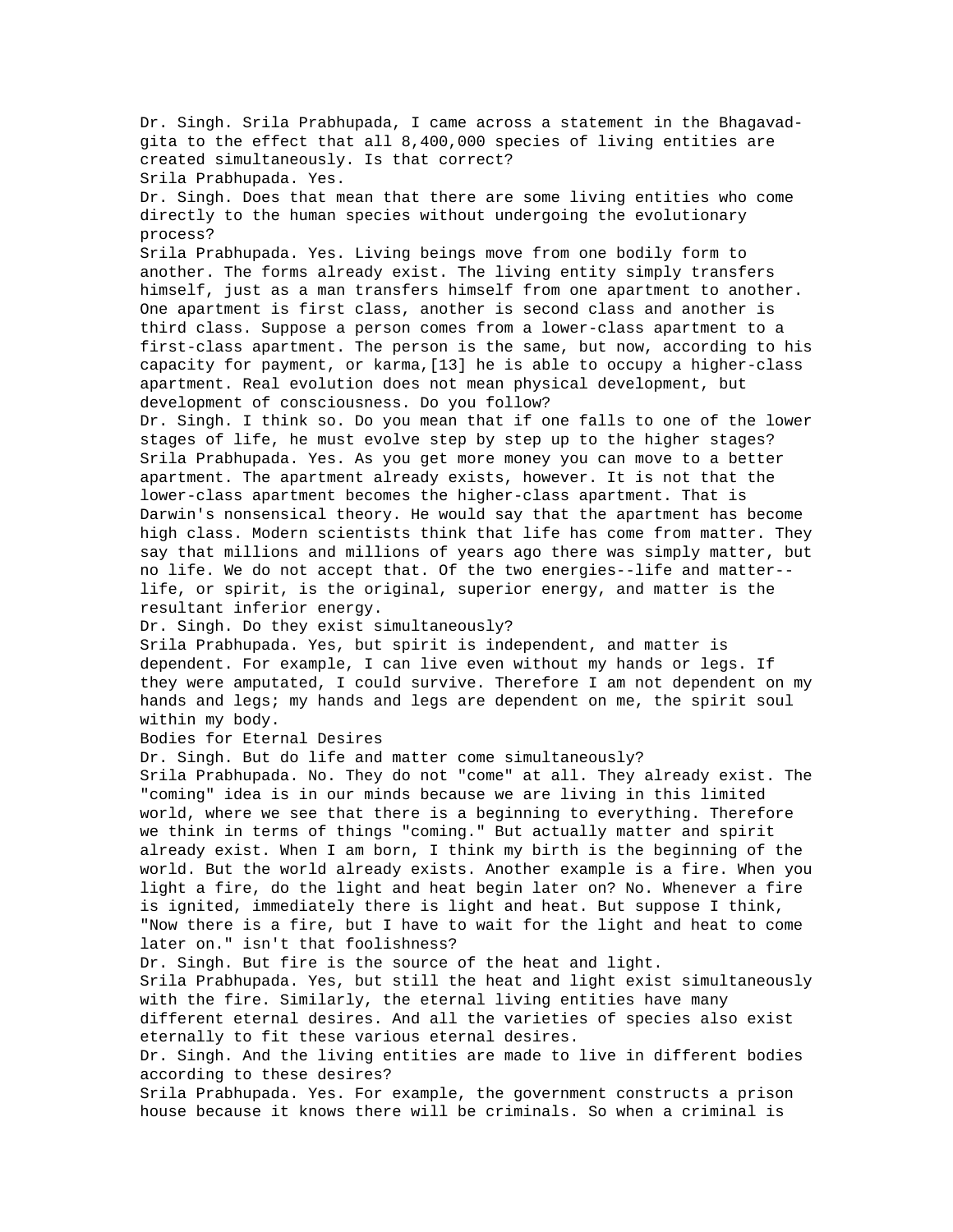tried and convicted, the prison already exists, even before the judgment period. Similarly, God is described as sarva -jna, He who knows everything. Thus He knows that some living entities will become criminal and rebel against His service. Furthermore, He knows the various desires the living entities in the material world acquire according to the three modes of material nature. Therefore He creates all the species of life from the very beginning to accommodate all the conditioned souls.

 The three modes of material nature are sattva-guna [goodness], raio-guna [passion] and tamo-guna [ignorance]. With these three qualities, all the different objects of the material world are made, just as one might mix the three primary colors (blue, red and yellow) to make millions of hues. The great expertise required to handle this arrangement exists in nature. According to the Bhagavad-gita (3.27), prakrteh kriya-manani gunaih karmani sarvasah: "All activities are performed by the modes of material nature." And these modes are manifested in the different types of species, which include plants, trees, aquatics, human beings, demigods, cats, dogs and many others, totaling 8,400,000.

 The Supreme Lord expands Himself as the Paramatma, or Supersoul, in everyone's heart. Although dwelling in the material body, this Supersoul is not material, even though He is the original source of the material body. Because heat and light are the energies of the sun, the sun never feels "too hot." Similarly, for the Paramatma there is no distinction between spiritual and material because both the material and the spiritual energies emanate from Him. Sometimes we see that clouds cover the sun; but that is actually our imperfection. We on this planet experience both sunshine and cloudiness, but on the sun, even though it can create clouds, only sunshine is experienced. Similarly, the division of matter and spirit is our experience, not God's. Whether He comes in a so-called material body or in a spiritual body, He is always spiritual. For Him matter and spirit are the same because He is the energetic. He can turn matter into spirit, and spirit into matter. H2O Plus Mystic Power

Dr. Singh. The chemists and the scientists think that certain elements enable the spirit soul to remain in the material world. These elements, they say, are carbon, hydrogen, nitrogen and oxygen--the main elements that combine to form living units. I think the Vedas teach that in order for a living creature to develop, spirit must first enter within these preexisting chemical elements. Is that correct?

Srila Prabhupada. Yes. For example, the earth contains everything necessary for a plant to grow, but you must first put a seed in the earth. Similarly, a mother has within her womb all the necessary ingredients for creating another body, but the father must first inject the semen, or seed, into the womb; then the child will develop. A dog forms a dog's body, and a human forms a human body. Why? Because all the required ingredients are there, respectively.

 We find a certain quantity of chemicals in my body, a smaller quantity in an ant's body, and a greater quantity in an elephant's body. So, if I can create so many more chemicals than an ant, and an elephant can create so many more chemicals than I can, then just think how many more chemicals God can create! This is the basis on which scientists should consider how hydrogen and oxygen combine to form water. Otherwise, they cannot identify the source of the vast quantities of hydrogen and oxygen required to make the oceans. But we can. This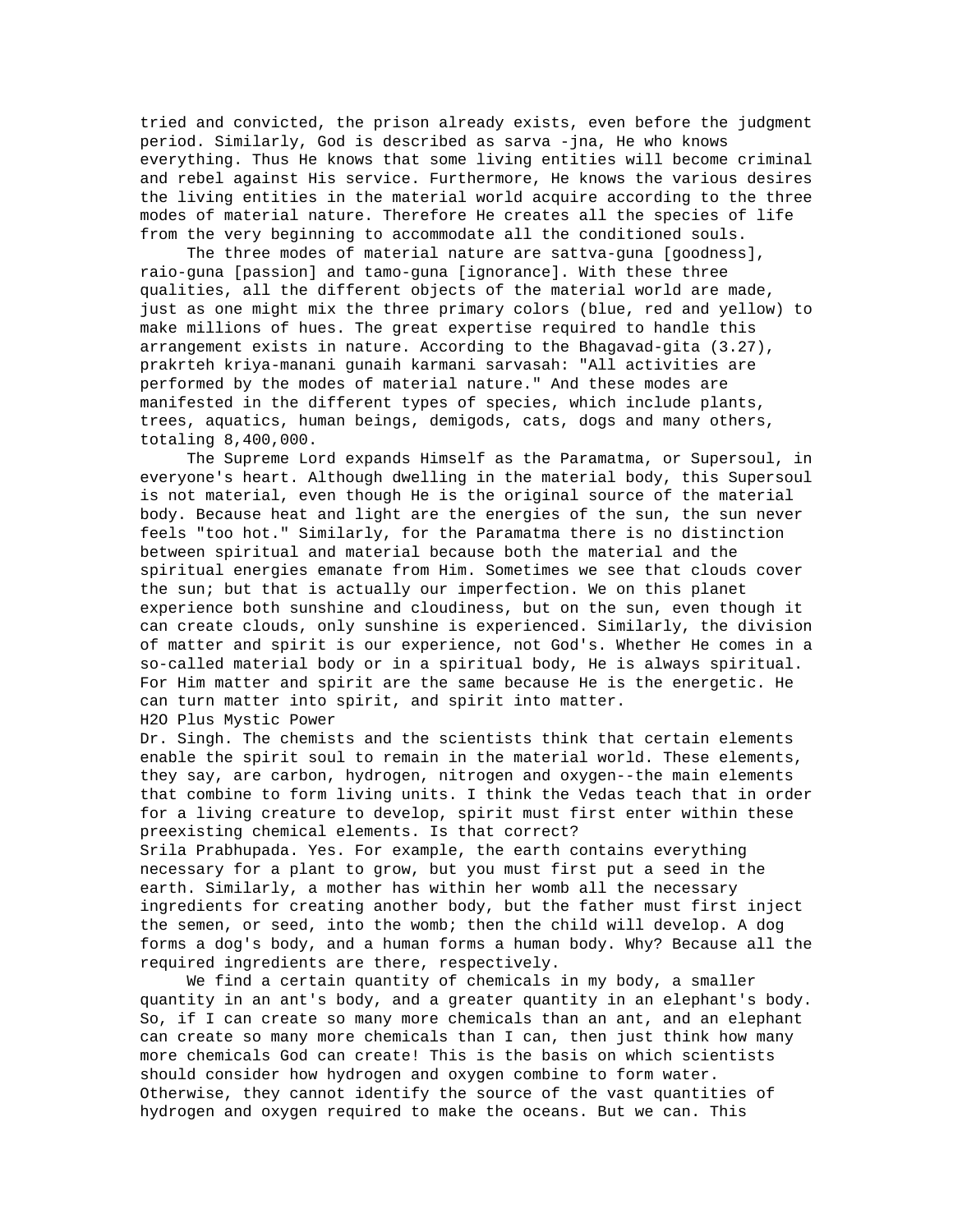hydrogen and oxygen exist in the virat-rupa, the universal body of the Lord. Why do the scientists fail to understand this plain truth? Hydrogen and oxygen combine to form the water in the seas. We both accept this fact. But the scientists are surprised to hear that the origin of this huge quantity of hydrogen and oxygen is actually acintyasakti, or the inconceivable mystic power of the Lord. The Definition of "Life" Dr. Singh. I have noticed a disagreement within the scientific community over the definition of living and nonliving. Some say that if a being can reproduce, it is alive. Therefore, they claim to have created life because certain large DNA molecules[14] produced in the laboratory can replicate themselves; that is, they can reproduce other chains of molecules by their own power. Some scientists say these DNA molecules are living, and others say they are not. Srila Prabhupada. Because somebody is saying one thing and somebody is

saying another, their knowledge must be imperfect.

Dr. Singh. Can we define living as "containing consciousness" and nonliving as "without consciousness"?

Srila Prabhupada. Yes, that is the difference. As Krsna says in the Bhagavad-gita (2.17), avinasi tu tad viddhi yena sarvam idam tatam: "That which is spread all over the body is indestructible." Anyone can understand what is spread all over a living body; it is consciousness. According to our consciousness at the time of death, we are awarded a particular bodily shape. If you have a dog's consciousness, you will get a dog's body, and if you have a godly consciousness, you get a demigod's body.[15] Krsna gives everyone the freedom to take whatever body he wants:

> yanti deva-vrata devan pitrn yanti pitr-vratah bhutani yanti bhutejya yanti mad-yajino 'pi mam

 "Those who worship the demigods will take birth among the demigods; those who worship ghosts and spirits will take birth among such beings; those who worship ancestors go to the ancestors; and those who worship Me will live with Me." (Bg. 9.25)

Darwin Condemned

Dr. Singh. If a human being doesn't attain liberation, does he have to pass through all 8,400,000 species of life before again coming to the human form?

Srila Prabhupada. No, only in the lower forms of life does the living entity progress step by step, according to the laws of nature. In the human form of life, he is endowed with developed consciousness--he has discretion. Therefore if he is advanced in consciousness, he is not going to get the body of a dog or cat; he will get another human body.

> prapya punya-krtam lokan usitva sasvatih samah sucinam srimatam gehe yoga-brasto 'bhijayate[16]

 The word yoga-bhrastah refers to someone practicing yoga who somehow or other could not fully succeed. There's no question of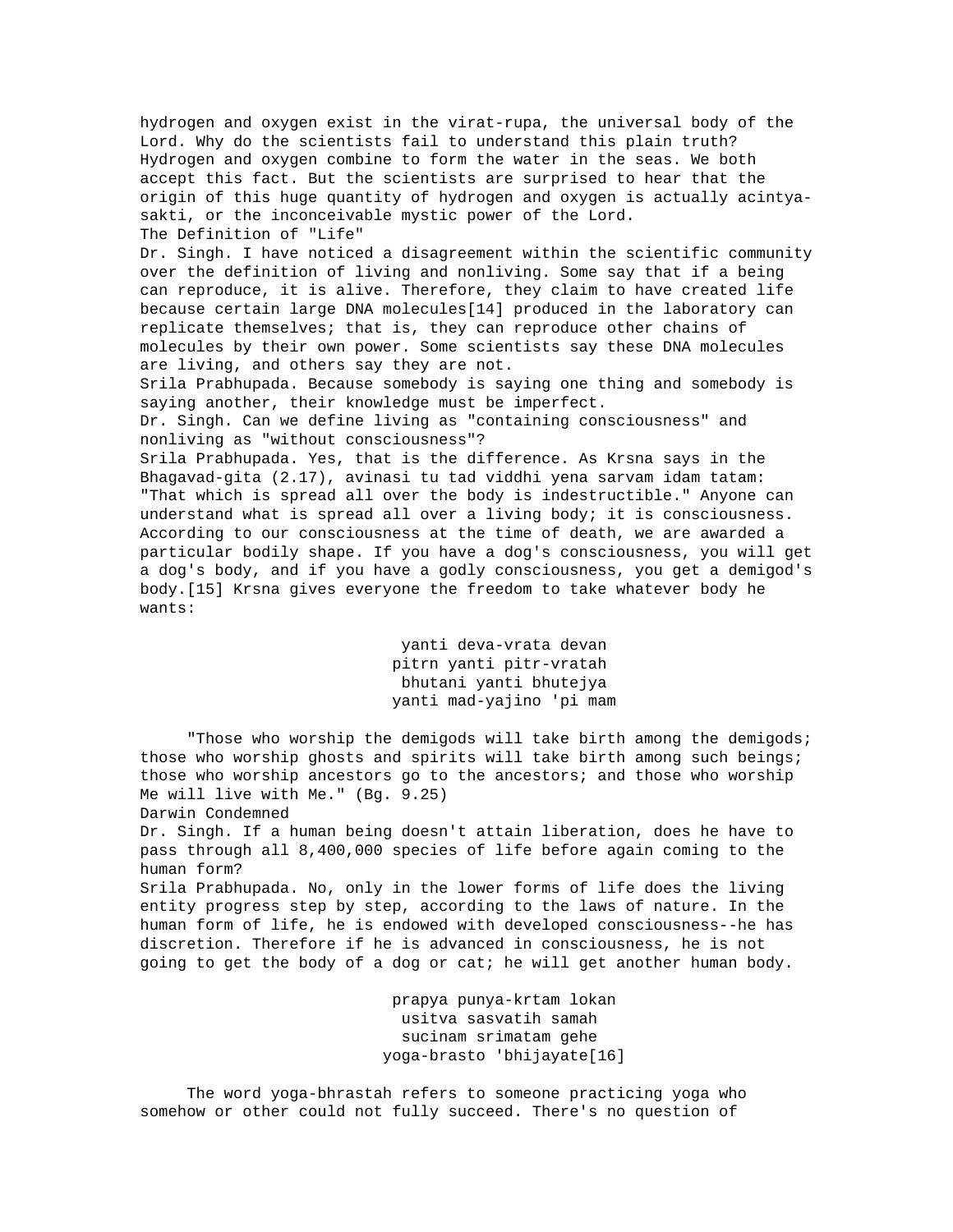evolution here; he is again awarded a human body. He does not get a cat's body or a dog's body. As with the apartments we were discussing, if you can pay more, you get a nicer apartment. You do not have to come to the lower-class apartment first. Dr. Singh. What you have been saying completely contradicts Darwin's theory of evolution. Srila Prabhupada. Darwin is a rascal. What is his theory? We kick out Darwin's philosophy. The more we kick out Darwin's philosophy, the more we advance in spiritual consciousness. Dr. Singh. Many scientists doubt Darwin's theories. But Darwin's supporters say that life started from matter and evolved from unicellular organisms to multicellular organisms. They believe that higher species like animals and men did not exist at the beginning of creation. Srila Prabhupada. Darwin and his followers are rascals. If originally there were no higher species, why do they exist now? Also, why do the lower species still exist? For example, at the present moment we see both the intellectual person and the foolish ass. Why do both these entities exist simultaneously? Why hasn't the ass form evolved upward and disappeared? Why do we never see a monkey giving birth to a human? The Darwinists' theory that human life began in such and such an era is nonsense. Bhagavad-gita says that you can directly transmigrate to any species of life you like, according to your efforts. Sometimes I travel to America, sometimes to Australia and sometimes to Africa. The countries already exist. I am simply traveling through them. It is not that because I have come to America, I have createdor become America. And there are many countries I have not yet seen. Does that mean they do not exist? The scientists who support Darwin are nonsensical.

 Bhagavad-gita clearly says that all the species exist simultaneously, and that you can go to whichever species you like. You can even go up to the kingdom of God, if you so desire. All this is declared in Bhagavad-gita by Lord Krsna.

The Ninth Morning Walk

Recorded on May 13, 1973,

Srila Prabhupada is accompanied by Dr. Singh, Karandhara dasa adhikari and other students. Evolution From Human to Dog Srila Prabhupada. The so-called scientists are putting their faith in a fraudulent theory. Krsna says, aham sarvasya prabhavah: "I am the origin of everything." (Bg. 10.8) Krsna is life; Krsna is not a dead stone. Dr. Singh. So matter is caused by life? Srila Prabhupada. Yes, and matter grows upon life; my body grows upon me, the spirit soul. For example, I have put on this overcoat, which is made according to the size of my body. But i would be foolish if I thought, "I am this overcoat." Student. Srila Prabhupada, mineralogists have proven that mountains are growing by sedimentary activity. Is this growth due to the presence of the spirit soul?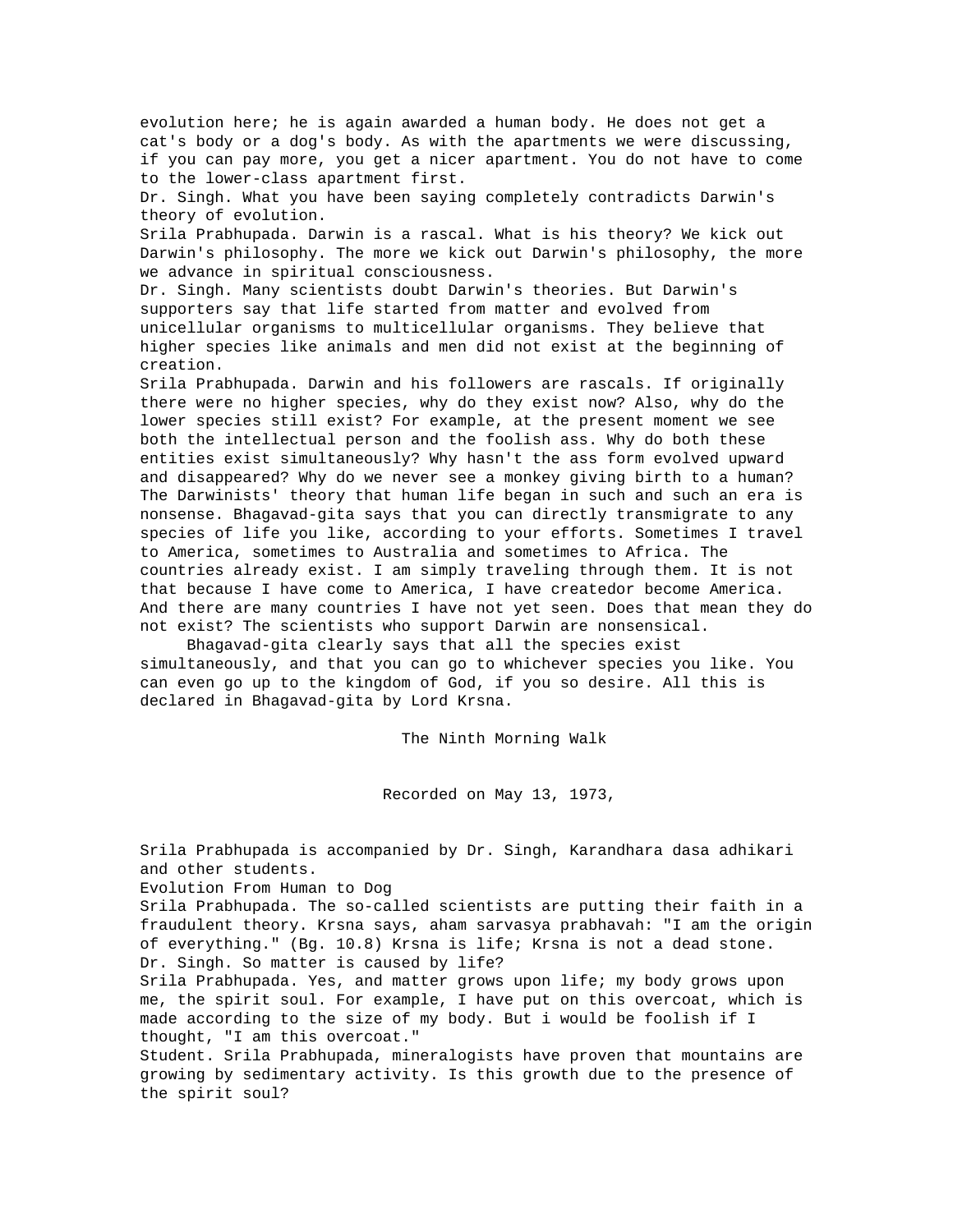Srila Prabhupada. Yes. Srimad-Bhagavatam describes mountains as the bones of God, and the grass as the hair on His body. So, in this sense, God has the biggest body. Dr. Singh. Srila Prabhupada, what is the difference between the transmigration of souls in animal bodies and the transmigration of human souls? Srila Prabhupada. Animals transmigrate in only one direction--upward- but human beings can transmigrate to either a higher or a lower form of life. The body is awarded according to the living entity's desire. The lower animals have one kind of desire, but the human being has thousands and millions of desires--animal desires as well as human desires. By nature's law, the lower species are coming up from animal forms to the higher, human forms. But once you come to the human form, if you don't cultivate Krsna consciousness you may return to the body of a cat or dog. Nirvana Dr. Singh. The scientists have no information that there is evolution up or down from the human platform. Srila Prabhupada. Therefore I say they are rascals. They have no knowledge, yet they still claim to be scientists. Real science is in the Bhagavad-gita, where Krsna says, yanti deva-vrata devan pitrn yanti pitr-vratah (Bg. 9.25). This means that whatever one worships in this life will determine the type of body he gets in his next life. But if one worships Krsna, he ends the process of transmigration entirely. Yam prapya na nivartante tad dhama: "When one goes to that supreme abode of Mine, he never returns [to this material world of birth and death]." (Bg. 8.21) Promotion to the spiritual world (samsiddhim paramam) is the ultimate perfection of human life. Read Bhagavad-gita; everything is there. But the scientists have no idea of this perfection; they do not even believe in the existence of the living entity apart from the gross body. Dr. Singh. They do not speak of the living entity; they speak only of bodies. Student. Their conception is something akin to Buddhism. The Buddhists say that the body is like a house. Just as a house is put together with wood, the body is put together with chemicals. And when the body dies, it is just like a house that falls apart. Just as the house becomes simply pieces of wood and then there is no more house, so the body becomes simply chemicals, and there is no more body and no more life. Srila Prabhupada. That state is called nirvana. And then, with the ingredients, you can build another house or another body. That is Buddhism. The Buddhists do not have any information regarding the soul. Destiny and Karma Student. Some scientists argue that there are several souls within each body. They use the earthworm as an example. If you cut it in half, both parts will live. They say this proves that two souls occupied the original worm's body. Srila Prabhupada. No. It is simply that a new soul has come to occupy the other half of the worm's body. Dr. Singh. Must the spirit soul necessarily have a body--either spiritual or material? Srila Prabhupada. The soul already has a spiritual body, which the material body covers. My material body grows upon me--my spiritual body- -but my material body is unnatural. The real body is spiritual. I am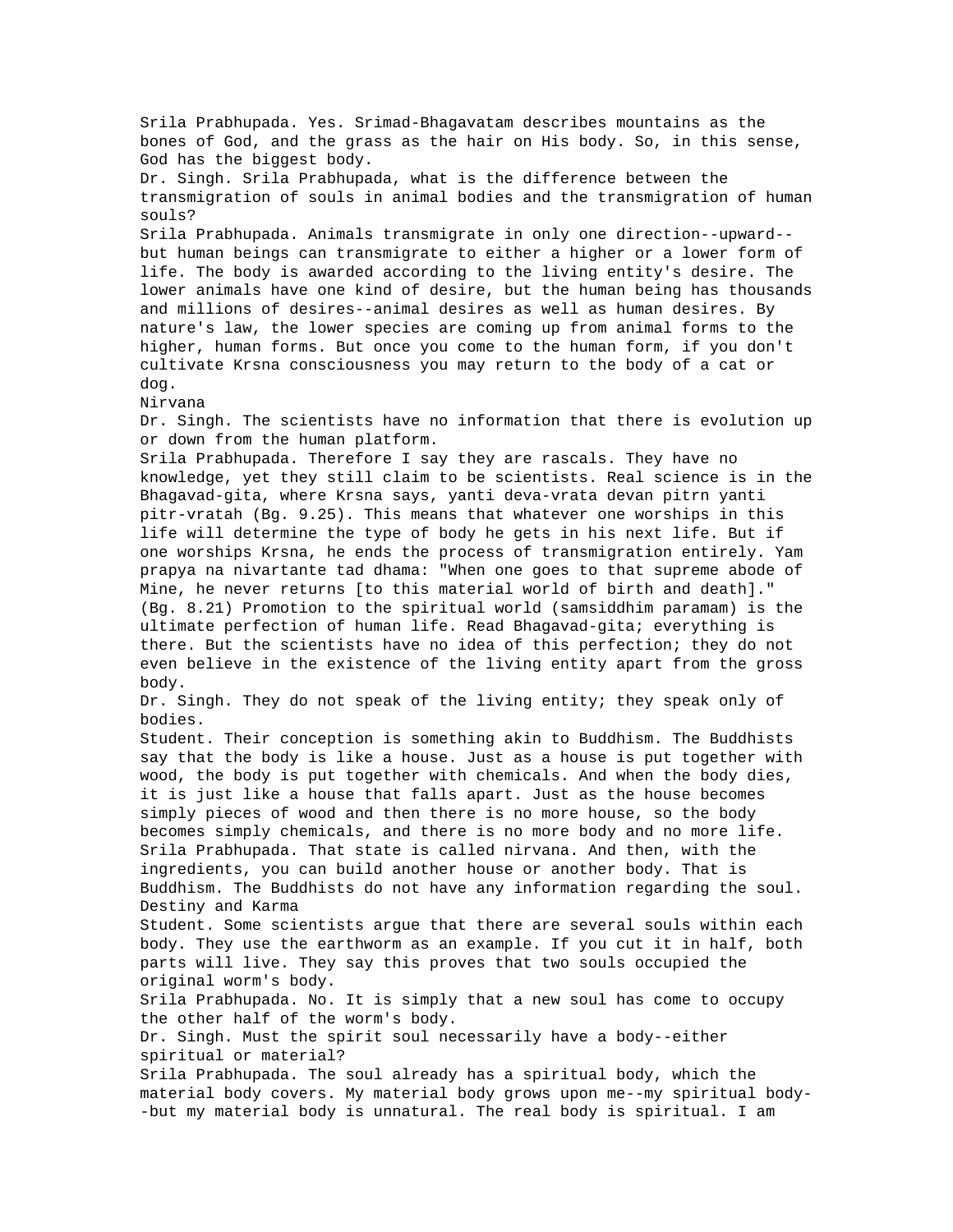accepting various bodies that are unnatural to my constitution. My real, constitutional position is to be the servant of Krsna. As long as I do not come to that position, I remain a servant of matter and get many material bodies according to the laws of material energy. i get one body and then give it up. I desire something else and again get another body. This process is going on under the strict laws of material nature. People think they completely control their destinies, but they are always under nature's law of karma:

> prakrteh kriyamanani gunaih karmanl sarvasah ahankara-vimudhatma kartaham iti manyate

 "The bewildered spirit soul, under the influence of the three modes of material nature, thinks himself to be the doer of activities that are In actuality carried out by nature." (Bg. 3.27) The source of this bewilderment is that the living entity thinks, "I am this body."

> isvarah sarva-bhutanam hrd-dese 'rjuna tisthati bhramayan sarva-bhutani yantrarudhani mayaya[17]

 In this verse the word yantra, or "machine," means that in any species of life, we are traveling in bodies that are like machines provided by material nature. Sometimes we are moving to higher species, sometimes to lower species. But if, by the mercy of the spiritual master and Krsna, one gets the seed of devotional service and cultivates it, he can become free from the cycle of birth and death. Then his life is successful. Otherwise, he has to travel up and down the different species of life, becoming sometimes a blade of grass, sometimes a lion, and so forth.

"**Life Comes From Life**" Morning Walks with His Divine Grace A.C. Bhaktivedanta Swami Prabhupada.

COPYRIGHT NOTICE: This is an evaluation copy of the printed version of this book, and is NOT FOR RESALE. This evaluation copy is intended for personal non-commercial use only, under the "fair use" guidelines established by international copyright laws. You may use this electronic file to evaluate the printed version of this book, for your own private use, or for short excerpts used in academic works, research, student papers, presentations, and the like. You can distribute this evaluation copy to others over the Internet, so long as you keep this copyright information intact. You may not reproduce more than ten percent (10%) of this book in any media without the express written permission from the copyright holders. Reference any excerpts in the following way: "Excerpted from "Life Comes From Life" by the Bhaktivedanta Book Trust International, www.Krishna.com."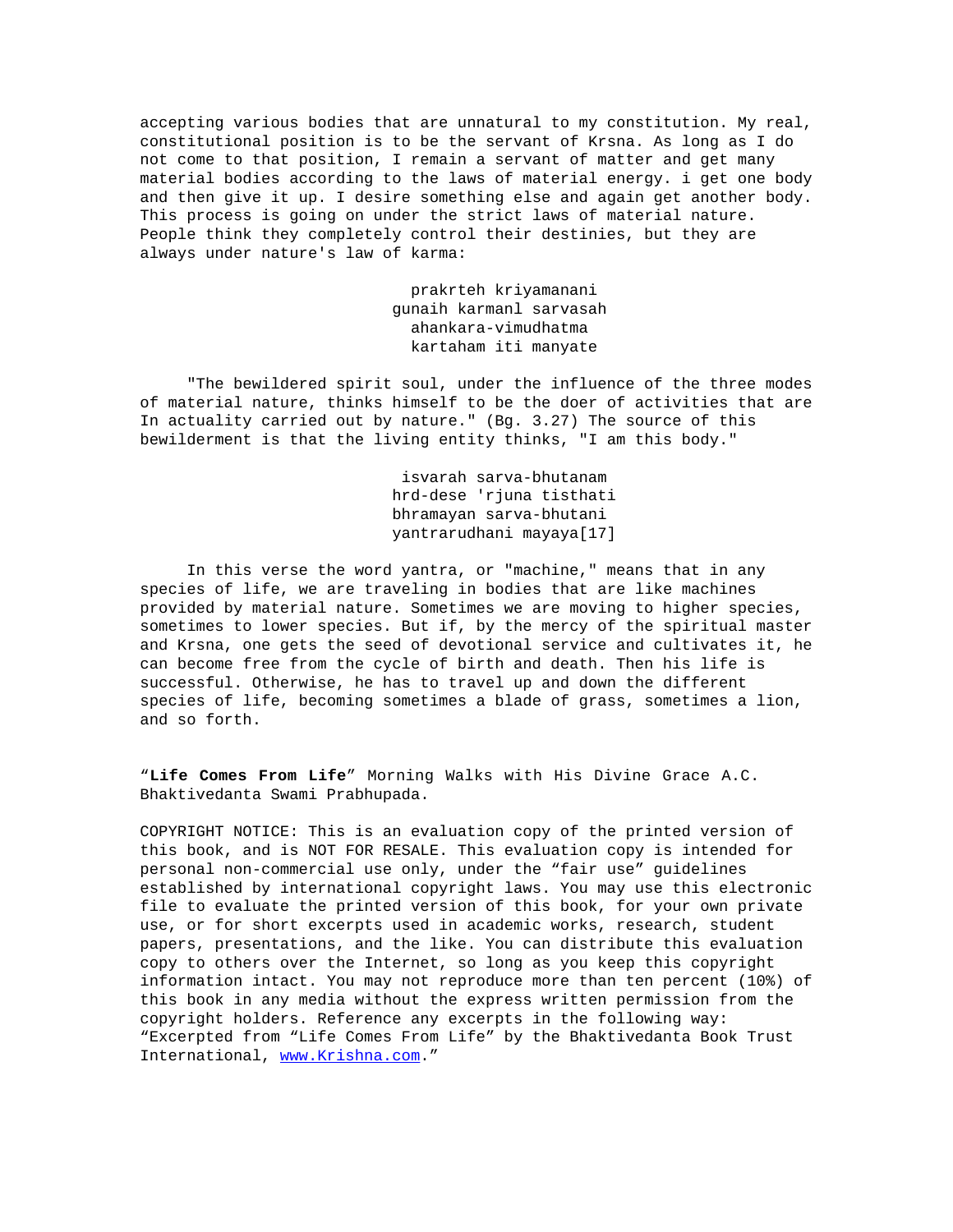This book and electronic file is Copyright 1979-2003 Bhaktivedanta Book Trust International, 3764 Watseka Avenue, Los Angeles, CA 90034, USA. All rights reserved. For any questions, comments, correspondence, or to evaluate dozens of other books in this collection, visit the website of the publishers, www.Krishna.com.

Advertising Ignorance as knowledge Student. So it is our desire to enjoy that causes us to take on these material bodies, and our desire to achieve Krsna that brings us to our natural position? Srila Prabhupada. Yes. Dr. Singh. But there seems to be a constant struggle with our lower nature. We are constantly fighting our desires for sense gratification, even though we want to serve Krsna. Does this continue? Student. The body is almost like a dictator from within. Srila Prabhupada. Yes. That means you are strongly under the control of material energy, or maya. Dr. Singh. Even though we also desire to serve Krsna? Srila Prabhupada. Yes. A thief may know that if he steals he will be arrested and put into jail--he may have even seen others being arrested- -yet he still steals. Even though he is aware that he is under the authority of the state, he still acts according to his desires. This is called tamas, or ignorance. Therefore, knowledge is the beginning of spiritual life. In Bhagavad-gita, Krsna gives Arjuna knowledge. He teaches, "You are not this body." This is the beginning of knowledge. But where is the university that teaches this knowledge? Dr. Singh, can you tell me where that university is that teaches this knowledge? Dr. Singh. There is none. Srila Prabhupada. That is the position of education: there is no knowledge. They simply advertise ignorance as knowledge. Dr. Singh. But if the scientists knew that they were not their bodies, their whole outlook would change. Srila Prabhupada. Yes, we want that. Student. But they don't want to admit their failure. Srila Prabhupada. Then that is further foolishness. If you are a fool and you pose yourself as intelligent, that is further foolishness. Then you cannot make progress. And if you remain in ignorance and advertise yourself as a man of knowledge, you are a great cheater. You are cheating yourself and cheating others. People are so mad after the material advancement of civilization that they have become exactly like cats and dogs. For instance, they have set up an immigration department,

and as soon as you enter a country these dogs go "Woof, woof, woof! Why have you come? What is your business?" This is a watchdog's activity. A first-class gentleman is being searched for a revolver. People cannot be trusted, and now there are so many educated rogues and thieves. So what is the meaning of advancement? Can we say that education means advancement? Is this civilization?

Fighting Ignorance With Arguments and Knowledge

Student. Some people say that one reason for the Vietnam war was that the Communists were atheists. It was a dispute between the theists and the atheists. At least that is one excuse given for the war.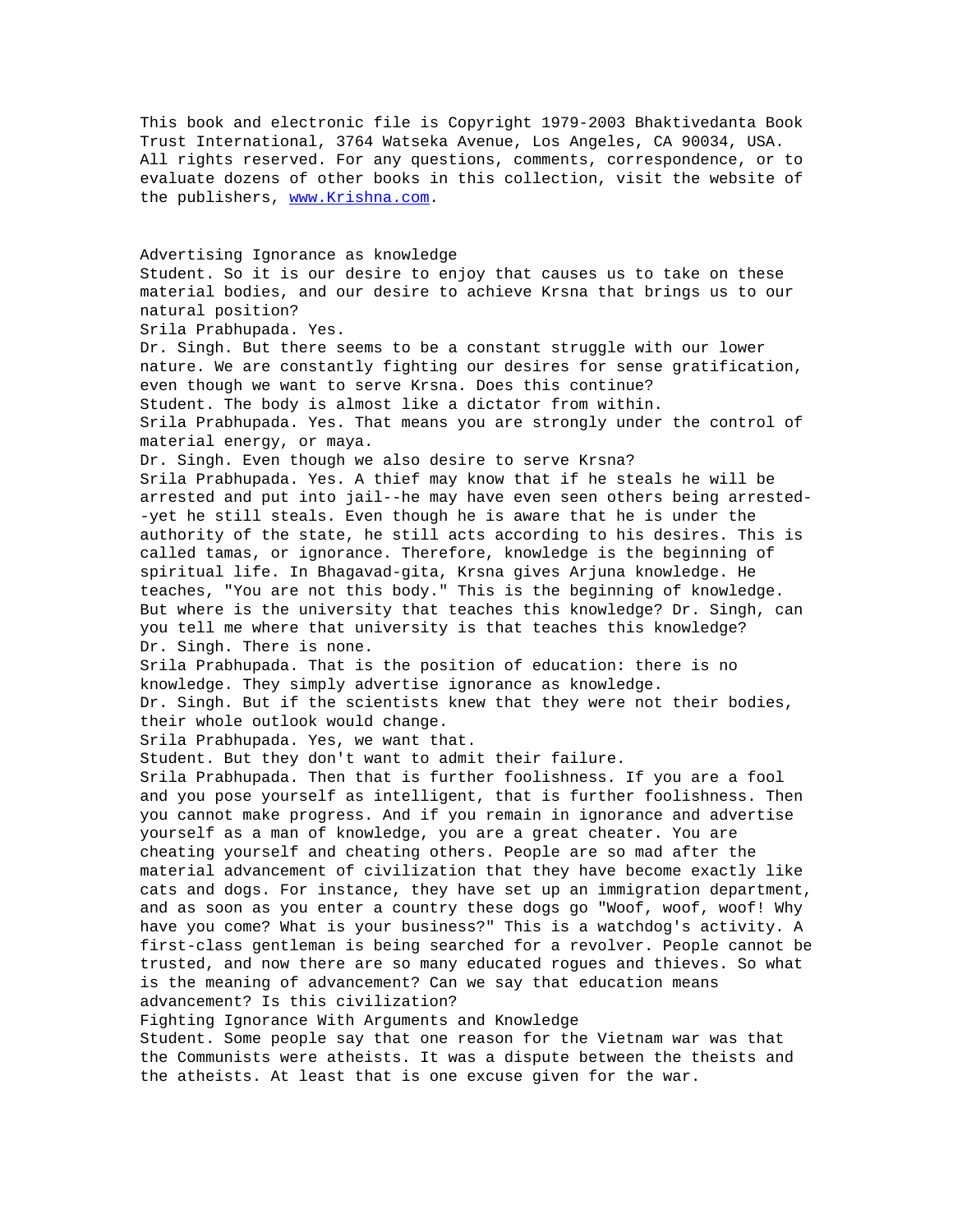Srila Prabhupada. We are also prepared to kill the atheists. But that killing is by preaching. If I kill your ignorance, it can also be called killing. Killing doesn't necessarily mean that everyone has to take the sword. Dr. Singh. A new method of warfare? Srila Prabhupada. No, fighting ignorance with arguments and knowledge has always existed. The bodily conception of life is animal life. The animal does not know about matter and spirit. And one who is under the bodily conception of life is no better than an animal. When an animal "talks," the intelligent man laughs. Such "talk" is nonsense. The animal is not talking knowledge. Student. At least the animals live by certain codes. They do not kill unnecessarily, and they only eat when necessary, whereas humans kill unnecessarily and eat unnecessarily. So in one sense humans are lower than animals. Srila Prabhupada. Therefore we must suffer more than animals. Krsna consciousness is not a bogus, sentimental religious movement. It is a scientific movement designed to alleviate human suffering. Dr. Singh. Scientists and other people say that everything in the universe is happening by chance. Srila Prabhupada. So, are they also writing books on the subject by chance? Karandhara. The books are also written by chance, they say. Srila Prabhupada. So, what is their credit? By chance, anything can be written. Dr. Singh. The French scientist Dr. J. Monod got the Nobel Prize in 1965. He says that everything started by chance--that by chance certain chemicals combined and formed the basic molecules. Srila Prabhupada. But where did the chemicals come from? Dr. Singh. According to him, they were created simply by chance, and when the necessity arose, molecules of the chemicals reoriented themselves. Srila Prabhupada. If everything was happening by chance, how can there be necessity? How can he speak of chance and necessity in the same breath? It is nonsense. If everything is directed by chance, why do people send their children to school? Why not let them grow up by chance? Suppose I break a law. If I say, "Well, it just happened by chance," will I be excused? Dr. Singh. So, is crime caused by ignorance? Srila Prabhupada. Yes. That is the cause: my ignorance. Student. It would certainly be stupid to say that a beautiful instrument like a violin was made by chance. Srila Prabhupada. Yes. It is most regrettable that such a rascal can get recognition. He is talking foolishness and getting recognition. The Tenth Morning Walk

Recorded on May 14, 1973,

Srila Prabhupada is accompanied by Dr. Singh and other students. The Scientists' Mistake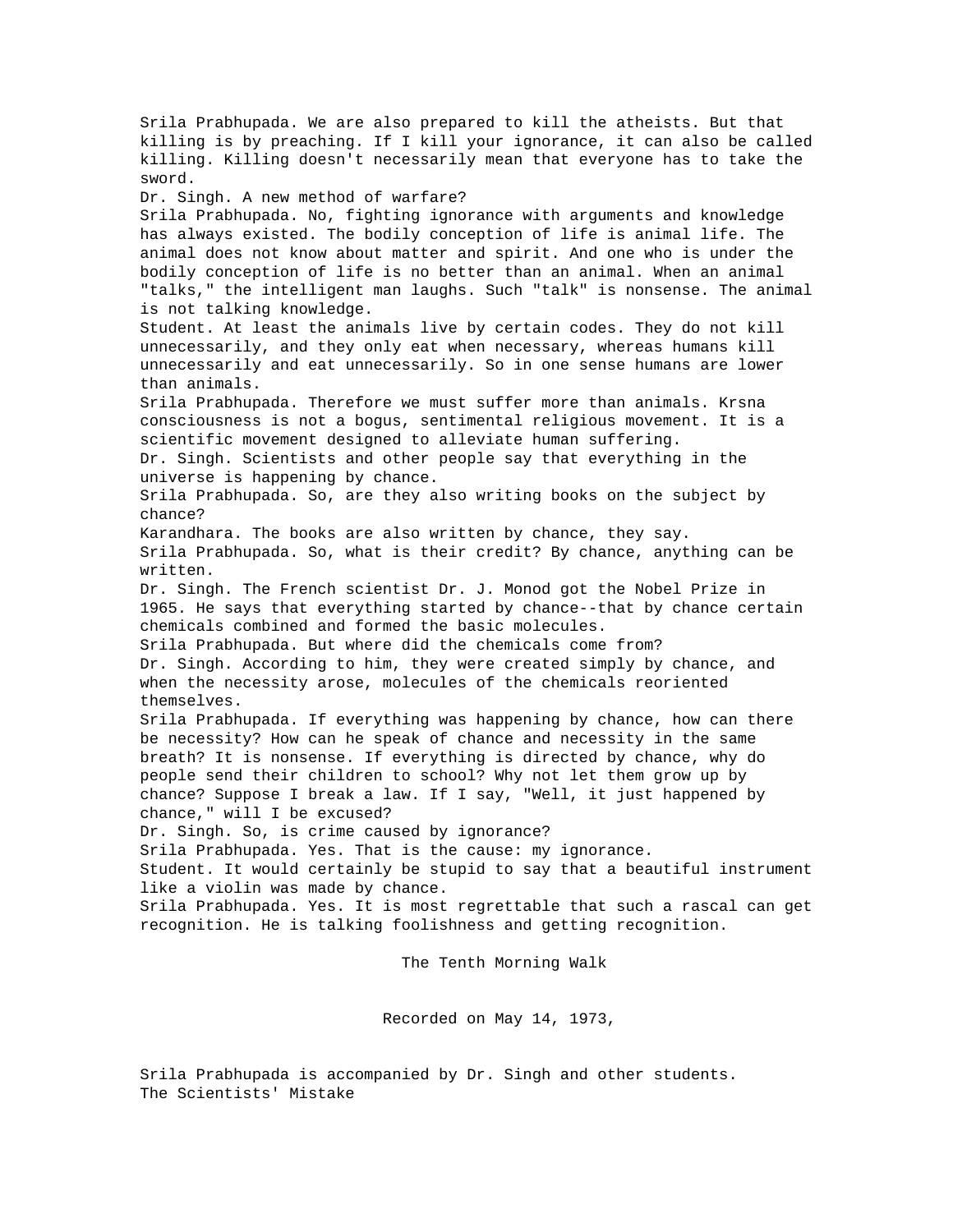Srila Prabhupada. The scientists' mistake is that they are ignorant of the two energies--material and spiritual. They say that everything is material and that everything emanates from matter. The defect in their theories is that they begin from matter instead of spirit. Since matter comes from spirit, in a sense everything is spiritual. Spiritual energy is the source and can exist without the material energy. But the material energy has no existence without the spiritual energy. It is correct to say that darkness begins from light, not that light begins from darkness. Scientists think that consciousness comes from matter. Actually, consciousness always exists, but when it is covered or degraded by ignorance, it is a form of unconsciousness. So "material" means forgetfulness of Krsna, and "spiritual" means full consciousness of Krsna. Is this clear? Try to understand: darkness comes from light. When no light is visible, then we are in darkness. Clouds are not to be found in the sun; that would be against the nature of the sun. But by the energy of the sun other things are temporarily created, such as mist, clouds or darkness. These creations are temporary, but the sun remains. Similarly, material nature is temporary, but spiritual nature is permanent. Krsna consciousness means getting out of this temporary nature and attaining a permanent, spiritual nature. No one actually wants this temporary nature; no one likes this cloudy atmosphere. Dr. Singh. is this cloudy consciousness created from spiritual energy? Srila Prabhupada. Yes.

Dr. Singh. And matter is also created from the superior energy? Srila Prabhupada. Aham sarvasya prabhavo mattah sarvam pravartate. Krsna says, "I am the source of all spiritual and material worlds. Everything emanates from Me." (Bg. 8.10) Krsna is the creator of everything, bad or good. Actually, "bad and good" is a material creation. Krsna's creation is good; God is good. What you think is bad is good for God. Therefore, we cannot understand Krsna. He is doing something that in our consideration may be bad, but for Him there is no such thing as good or bad. For example, Krsna married sixteen thousand wives. Some people may criticize, "Ah, He is so mad after women." But they do not see the whole picture. Krsna's power is so great that He expanded Himself into sixteen thousand different husbands.

"Everything Is One" Is Nonsense

Dr. Singh. You said this mist of material nature is temporary. But why should we bother to disentangle ourselves from something transitory? Srila Prabhupada. Why do you put coverings on your body? You may walk naked. The weather will clear in a few hours. Why do you cover yourself? Dr. Singh. The danger is now.

Srila Prabhupada. Whenever it may be, why do you take this step of covering your body?

Dr. Singh. To avoid discomfort.

Srila Prabhupada. Yes. Otherwise you would be uncomfortable. Not to bother to dress is the Mayavada theory: "Everything will come automatically, so why bother? Everything is one." That is a nonsensical theory. The Mayavada philosophy is that God is one and that every thing and every living being is equal to God.

 We have no quarrel with the chemists if they begin from life, but unfortunately they say that everything begins from darkness--dead matter. That is what we object to. We say, "Begin from life," and they say, "No, begin from matter--darkness." The reason they are in darkness is simple: if one goes from darkness to light, he thinks that darkness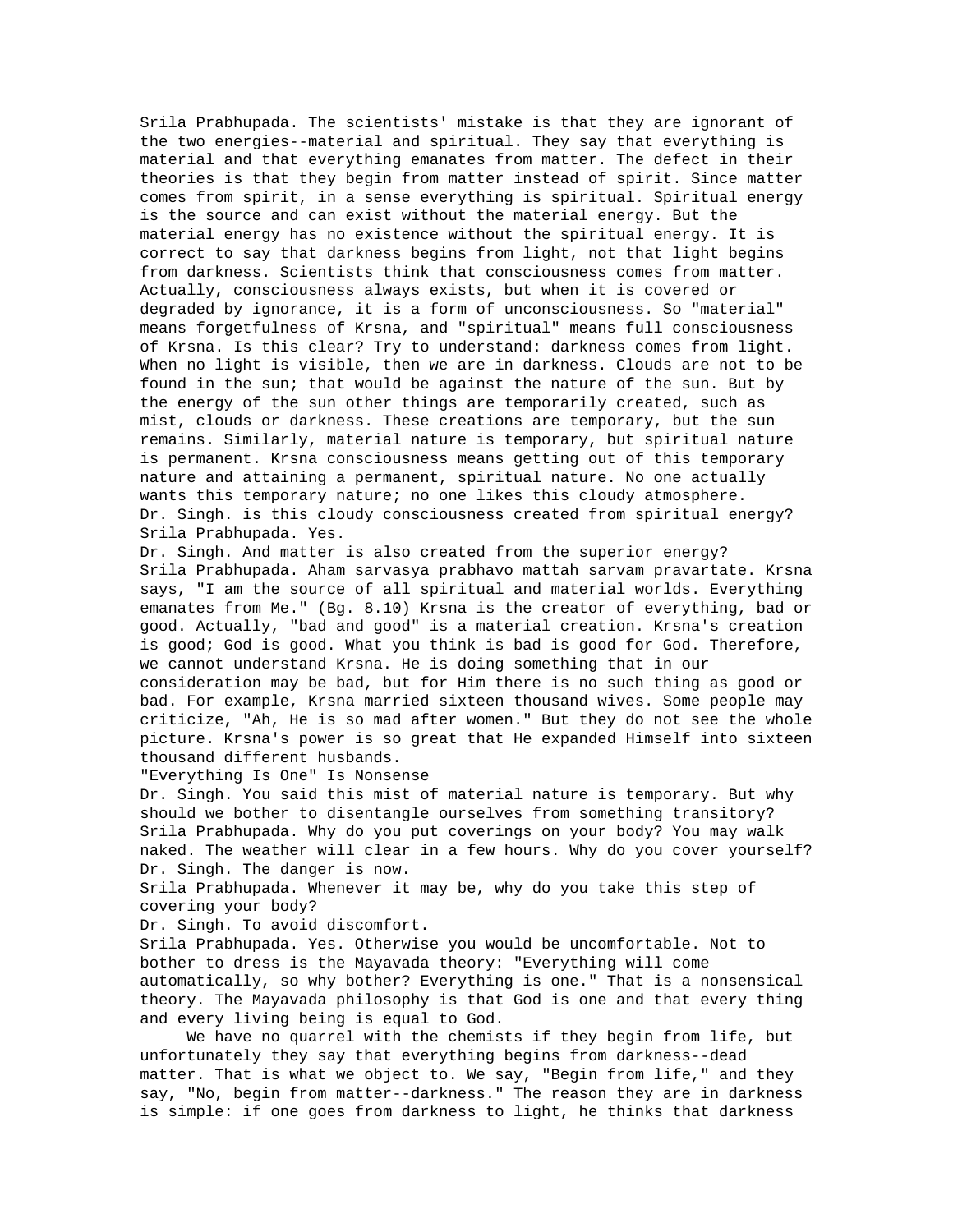is the beginning. Suppose you have been in darkness all your life, and now you suddenly come into the light. You will think, "Oh, light has come from darkness." Actually, darkness occurs when light becomes dim. Darkness does not produce light. Dr. Singh. Then darkness is dependent on light?

Srila Prabhupada. Yes. Or in other words, in the light there is no darkness. When the light is dim--then we experience darkness. Similarly, when our spiritual consciousness, or Krsna consciousness, is dim, our consciousness is material. In the morning we awaken, and at the end of the day we become tired and go to sleep. When life is somehow or other interrupted, we sleep. We sleep at night, and when we get up in the morning we understand that our wakefulness, or "life," has not come into existence from the sleepy condition. I was alive even while I slept, and on awakening I am still alive. This should be clearly understood. A baby comes from the womb of his mother. He thinks that his life has begun from the day he comes out of the womb. But that is not a fact. Actually, he is eternal. He constructed his material body within the womb of his mother while he was unconscious, and as soon as his bodily features were sufficiently developed, he came out of the womb and again to consciousness.

Dr. Singh. And he again falls asleep at death. Srila Prabhupada. Yes. That is described in Bhagavad-gita (8.19):

> bhuta-gramah sa evayam bhutva bhutva praliyate ratry-agame 'vasah partha prabha vaty ahar-agame

 "Again and again the day comes, and this host of beings is active, and again night falls, O Partha, and they are helplessly dissolved." We Are Not These Bodies

Srila Prabhupada. Do you see this flower? It has come back to consciousness, and soon it will dry up and die. This is material life. But spiritual life means to flower only--no dissolution. That is the difference between matter and spirit. I have achieved this body according to my consciousness in my last life. And I will receive my next body according to my consciousness in this life. This is also confirmed in the Bhagavad-gita (8.6):

> yam yam vapi smaran bhavam tyajaty ante kalevaram tam tam evaiti kaunteya sada tad-bhava-bhavitah

 "Whatever state of being one remembers when he quits his body, that state he will attain without fail." Dr. Singh. Srila Prabhupada, if our next body is always achieved by our consciousness in this life, how is it that I cannot remember my previous life? Srila Prabhupada. Do you remember everything you did last year, or even yesterday? Dr. Singh. No, I don't. Srila Prabhupada. That is your nature: you forget. Dr. Singh. Some things.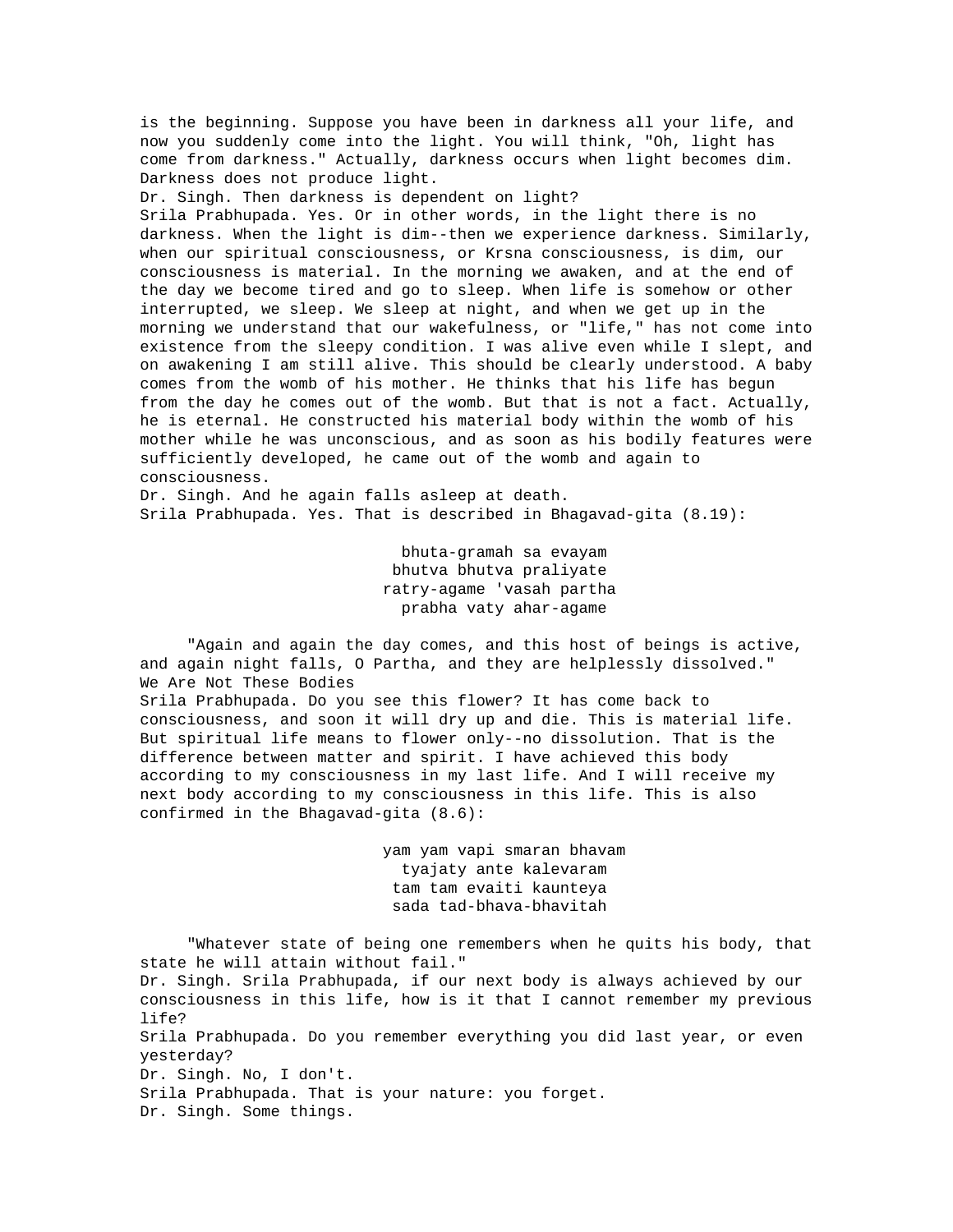Srila Prabhupada. And somebody forgets more than others. But we all forget. Dr. Singh. Is that a principle of material nature? Srila Prabhupada. Yes. It is something like stealing. Somebody is a pickpocket and somebody is a bank robber, but both of them are stealing. Dr. Singh. When we dream, are we being carried away by the subtle elements? Srila Prabhupada. You are being carried away by nature. Krsna says in Bhagavad-gita (3.27):

> prakrteh kriyamanani gunaih karmani sarvasah ahankara-vimudhatma kartaham iti manyate

 "The bewildered spirit soul, under the influence of the three modes of material nature, thinks himself to be the doer of activities that are in actuality carried out by nature." We forget our real identity because we are under the grip of material nature. The first lesson in spiritual life is that we are not these bodies, but eternal spirit souls. Once you were a child. Now you are a grown man. Where is your childhood body? That body does not exist, but you still exist because you are eternal. The circumstantial body has changed, but you have not changed. This is the proof of eternality. You remember that you did certain things yesterday and certain things today, but you forget other things. Your body of yesterday is not today's body. Do you admit it or not? You cannot say that today is the thirteenth of May, 1973. You cannot say that today is yesterday. The thirteenth was yesterday. The day has changed. But you remember yesterday; and that remembrance is evidence of your eternality. The body has changed, but you remember it; therefore you are eternal, although the body is temporary. This proof is very simple. Even a child can understand it. Is it difficult to understand? Changing Bodies

Dr. Singh. People want more proof.

Srila Prabhupada. What more is required? The eternality of the soul is a simple fact. I am an eternal soul. My body is changing, but I am not changing. For example, I am now an old man. Sometimes I think, "Oh, I used to jump and play, but now I cannot jump because my body has changed." I want to jump, but I cannot do it. That jumping propensity is eternal, but because of my old body I cannot do it. Dr. Singh. Opponents will say that according to their observation, the nature of consciousness is that it lasts for only one body. Srila Prabhupada. That is foolishness. In Bhagavad-gita (2.13) Krsna explains:

> dehino 'smin yatha dehe kaumaram yauvanam jara tatha dehantara-praptir dhiras tatra na muhyati

 "As the embodied soul continually passes, in this body, from boyhood to youth to old age, the soul similarly passes into another body at death. The self-realized soul is not bewildered by such a change."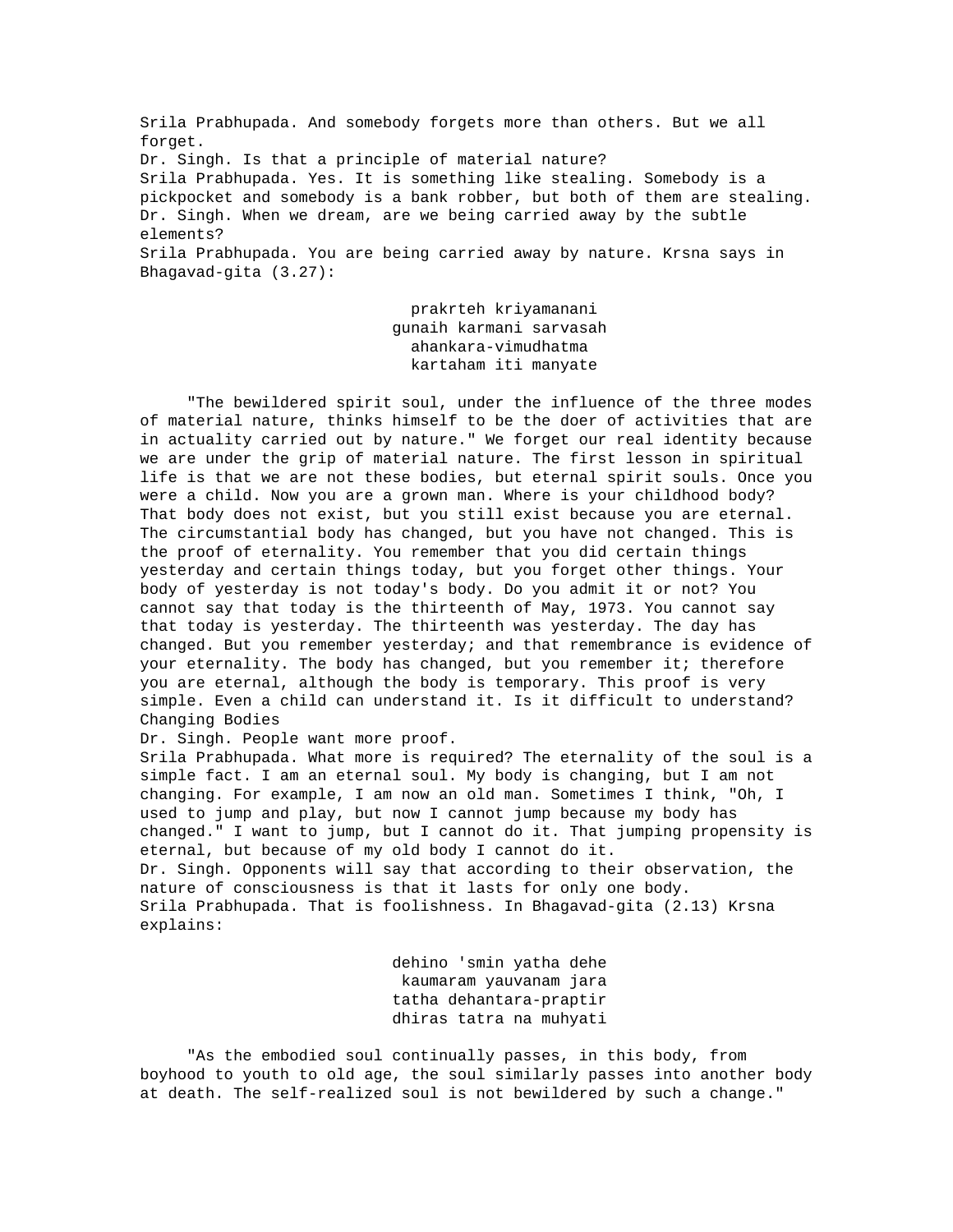Just as this body is always changing (as I can see in my daily experience), there is a similar change at the time of death. Dr. Singh. But according to the scientists, we cannot actually observe this last change. Srila Prabhupada. Their eyes are so imperfect that they cannot observe many, many things. Their ignorance does not make the Bhagavad-gita unscientific. Why don't the scientists admit the imperfection of their senses? They must first admit the imperfection of their senses. Their seeing power does not determine what is and what is not science. Dogs cannot understand the laws of nature. Does that mean the laws of nature don't exist? Dr. Singh. Well, the scientists admit that argument, but they say the way to become perfect is through objective information and experience. Srila Prabhupada. No. That is not the way to become perfect. No one can become perfect through imperfect thinking, and our thinking must be imperfect because our senses and minds are imperfect. Dr. Singh. Srila Prabhupada, another question can be raised. is it not possible that the soul may accept three, four or five bodies and then die? Srila Prabhupada. You are accepting millions of bodies. I say that your body of yesterday is not your body of today. So, if you live for one hundred years, how many times have you changed bodies? Just calculate. Dr. Singh. Thirteen. Srila Prabhupada. Why thirteen? Dr. Singh. Medical science says that all the bodily cells are replaced every seven years. Srila Prabhupada. No, not every seven years--every second. Every second, the blood corpuscles are changing. Is it not so? Dr. Singh. Yes. Srila Prabhupada. And as soon as the blood corpuscles change, you change your body. Dr. Singh. In scientific terminology, can the eternality of the soul be compared to conservation of energy? Srila Prabhupada. There is no question of the conservation of energy, because energy is always existing. Dr. Singh. But according to scientific terminology, the law of conservation of energy is that energy cannot be created or destroyed, which means, I think, that it is eternal. Srila Prabhupada. Oh, yes, that we admit. Krsna is eternal; therefore all His energies are eternal. Dr. Singh. Is that why the living entity is also eternal? Srila Prabhupada. Yes. If the sun is eternal, its energies--heat and light--are also eternal. Dr. Singh. Does it follow from this, then, that life cannot be created or destroyed? Srila Prabhupada. Yes. Life is eternal. It is not created or destroyed. It is only temporarily covered. I am eternal, but last night I was covered by sleep, so I think in terms of yesterday and today. This is the condition of the material world. Everything Is Spiritual Dr. Singh. Is material consciousness the absence of Krsna consciousness? Srila Prabhupada. Yes. Dr. Singh. And when there is Krsna consciousness, where is material nature?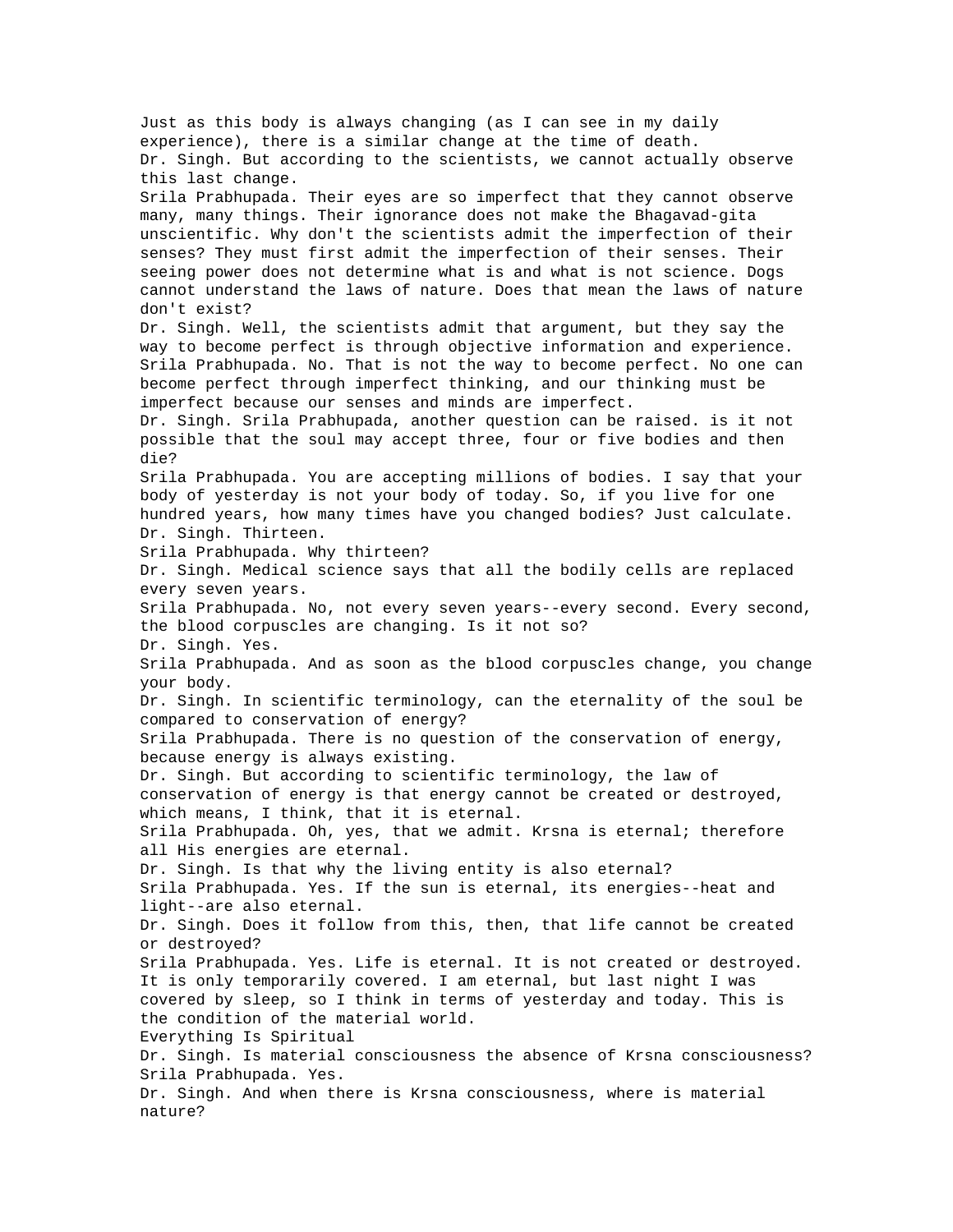Srila Prabhupada. If you continue in Krsna consciousness, you will see that nothing is material. When you offer a flower to Krsna, it is not material. Krsna will not accept anything material. And this does not mean that the flower is material on the bush, and then it becomes spiritual when you offer it to Krsna. No. The flower is "material" only as long as you think that it is made for your enjoyment. But as soon as you see that it is for Krsna's enjoyment, you see it as it really is- spiritual. Dr. Singh. So the entire world is actually spiritual? Srila Prabhupada. Yes. Therefore, we want to engage everything in Krsna's service; that is the spiritual world. Dr. Singh. Can we also appreciate Krsna's creation in that light? For example, can we think, "This tree is very beautiful because it is Krsna's property"? Srila Prabhupada. Yes. That is Krsna consciousness. Dr. Singh. If someone looks at the Deity of Krsna in the temple and thinks that it is only stone or wood, what does that mean? Srila Prabhupada. He is ignorant of the facts. How can the Deity be material? Stone is also Krsna's energy. Just as electric energy is everywhere but only the electricians know how to utilize it, so Krsna is everywhere--even in stone--but only His devotees know how to utilize stone to appreciate Krsna. The devotees know that stone cannot exist outside of Krsna. Therefore, when the devotees see the Deity, they say, "Here is Krsna." They see the real oneness of Krsna and His energy. Simultaneously One and Different Dr. Singh. Is it true that Krsna conscious persons perceive Krsna in a plain stone as much as in the Deity carved from stone? Srila Prabhupada. Yes. Dr. Singh. Just as much? Srila Prabhupada. Yes. Why not? In the Bhagavad-gita (9.4) Krsna says:

> maya tatam idam sarvam jagad avyakta-murtina mat-sthani sarva-bhutani na caham tesv avasthitah

 This means that Krsna's energy--that is, Krsna in His partially manifested form--pervades every atom of the universe. But His fully manifested personal form is present in the Deity shaped according to His directions. This is the philosophy of acintya-bhedabheda-tattva, the simultaneous oneness and difference of God and His energies. For example, when the sunshine is in your room, that does not mean the sun itself is in your room. The sun and its separated energies, like heat and light, are one in quality, but different in quantity. Dr. Singh. But still, you say that one can see Krsna in ordinary stone? Srila Prabhupada. Yes, why not? We see the stone as Krsna's energy. Dr. Singh. But can we worship Him within the stone? Srila Prabhupada. We can worship Him through His energy in the stone. But we cannot worship the stone as Krsna. We cannot worship this bench as Krsna. But we can worship everything because we see everything as Krsna's energy. This tree is worshipable because both Krsna and His energy are worshipable, but this does not mean we worship the tree in the same way as we worship the Deity of Krsna in the temple.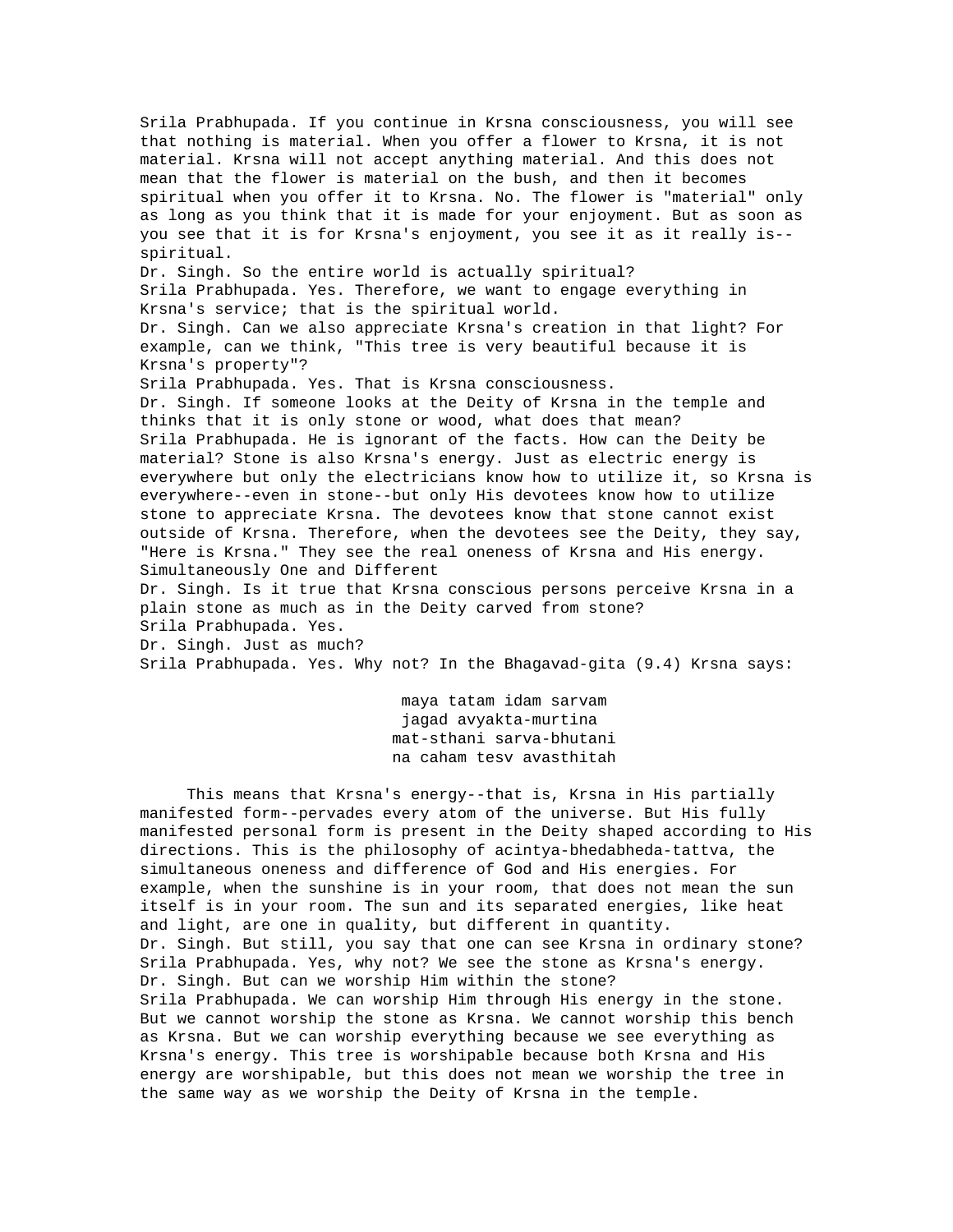In my childhood I was taught by my parents never to waste Krsna's energy. They taught me that if even a small grain of rice was stuck between the floorboards, I should pick it up, touch it to my forehead and eat it to save it from being wasted. I was taught how to see everything in relation to Krsna. That is Krsna consciousness. We therefore do not like to see anything wasted or misused. We are teaching our disciples how to use everything for Krsna and how to understand that everything is Krsna. As Krsna says in the Bhagavad-gita (6.30):

> yo mam pasyati sarvatra sarvam ca mayi pasyati tasyaham na pranasyami sa ca me na pranasyati

 "For one who sees Me everywhere and sees everything in Me, I am never lost, nor is he ever lost to Me."

The Eleventh Morning Walk

Recorded on May 15, 1973,

Srila Prabhupada is accompanied by Dr. Singh and other students. Detecting the Spirit Soul Dr. Singh. Scientists find it very hard to see the spirit soul. They say its existence is very doubtful. Srila Prabhupada. How can they see it? It is too small to see. Who has that seeing power? Dr. Singh. Still, they want to sense it by some means. Srila Prabhupada. if you inject someone with just one hundredth of a grain of very venomous poison, he dies immediately. No one can see the poison or how it acts, but it is acting nevertheless. So why don't the scientists see the soul by its action? In such cases we have to see by the effect. The Vedas say that because of the minute particle called the soul, the whole body is working nicely. If I pinch myself, I immediately feel it because I am conscious throughout the whole of my skin. But as soon as the soul is out of my body, which is the case when my body dies, you can take the same skin and cut and chop it, and nobody will protest. Why is this simple thing so hard to understand? Is this not detecting spirit? Dr. Singh. We may detect the soul in this way, but what about God? Srila Prabhupada. First of all let us understand the soul. The soul is a sample God. If you can understand the sample, then you can understand the whole. Modern Science: Help or Harm? Dr. Singh. Scientists are in the process of trying to create life. Srila Prabhupada. "Process of"! "Trying to"! That we kick out; that we do not accept. A beggar is saying, "I am trying to be a millionaire." We say, "When you become a millionaire, then talk. Now you are a poor beggar; that is all." The scientists say they are trying, but suppose I ask you, "What are you?" Will you say, "I am trying to be..."? What are you now? That is the question. "We are trying" is not a proper answer, what to speak of a scientific proposition.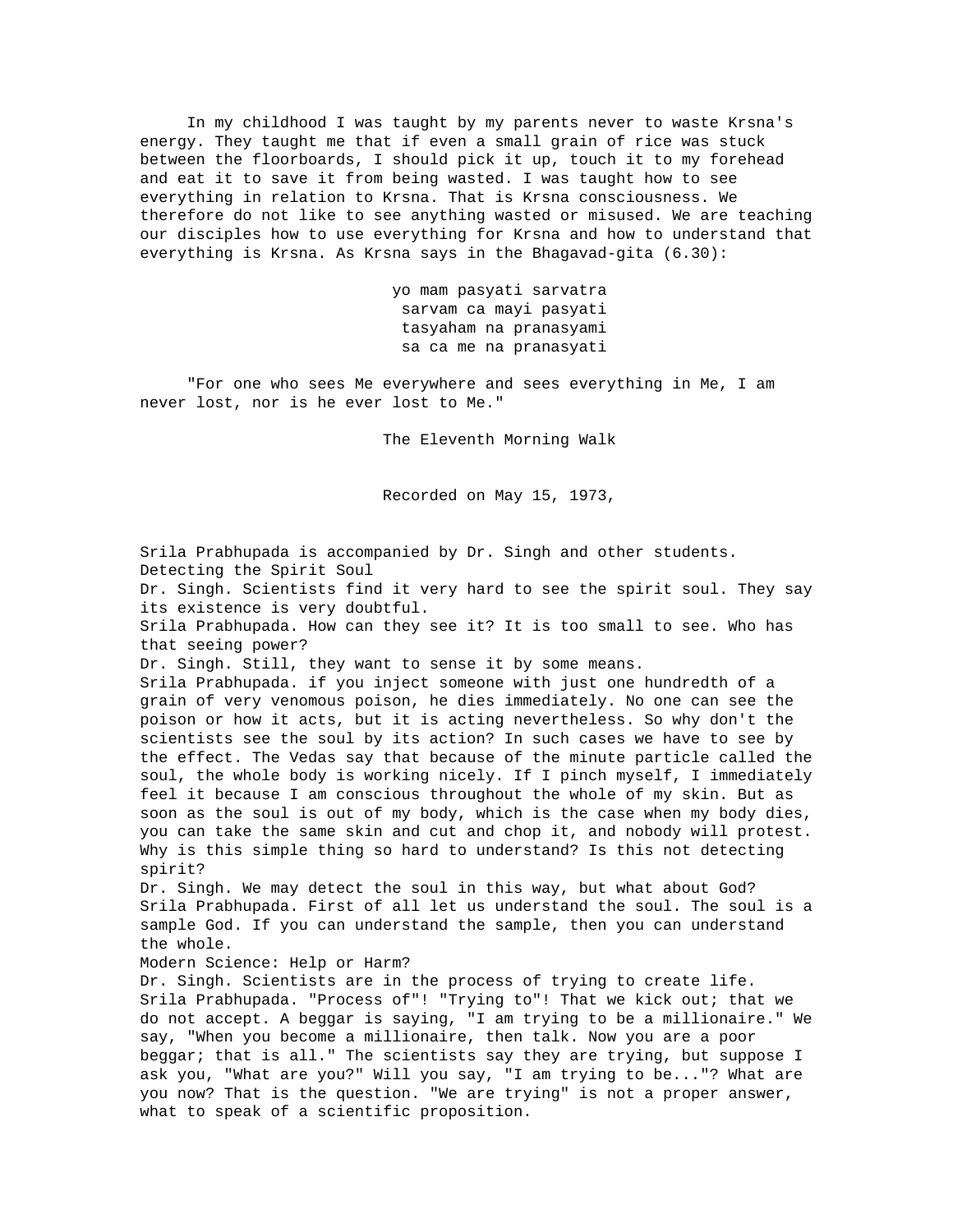Dr. Singh. Well, although they haven't been able to create life so far, they say that soon they should be able to do so. Srila Prabhupada. Any rascal may say that. If you say, "In the future I shall be able to do something extraordinary," why should I trust or believe you? Dr. Singh. Well, the scientists say they have done so much in the past and they will accomplish more in the future. Srila Prabhupada. In the past there was death, and people are dying now. So what have the scientists done? Dr. Singh. Helped them. Srila Prabhupada. Scientists have helped to minimize the duration of life! Formerly men lived one hundred years; now they seldom live more than sixty or seventy years. And the scientists have discovered atomic energy; now they can kill millions of men. So they have helped only in dying. They have not helped in living, and still they dare to declare that they will create. Dr. Singh. But now we have airplanes and-- Srila Prabhupada. The scientists cannot stop death, they cannot stop birth, they cannot stop disease, and they cannot stop old age. So what have they done? Formerly people used to become old, and nowadays they are becoming old. Formerly people used to become diseased, and now they are becoming diseased. Now there is more medicine--and more disease. So what have they accomplished? Scientists have not helped improve the order of the world. We are going to challenge all the rascal scientists who say that life has grown out of matter. The fact is that matter has grown from life. The Illusion of Progress Srila Prabhupada. How long can science cheat people? One hundred years, two hundred years? They cannot cheat them for all time. Dr. Singh. Cheating has been going on since time immemorial, so perhaps they think they can continue forever. Srila Prabhupada. Not since time immemorial! Science has been cheating people for only the past two or three hundred years, not before that. Dr. Singh. Oh, really? Srila Prabhupada. Yes, for the last two hundred years they have been preaching that life comes from matter--not for thousands of years. And the cheating will be finished in another fifty years. Dr. Singh. Yes, now there is a so-called anti-intellectual movement. People are rebelling against science and modern progress. Srila Prabhupada. And what is that science? It is not science! It is ignorance. Ignorance is passing for science, and irreligion is passing for religion. But this cheating cannot go on for long, because some people are becoming intelligent. Dr. Singh. In Newsweek, one of the largest magazines in the United States, there was an article about the degradation of Christianity. The article included a cartoon picturing the devil causing earthquakes. There was recently a very large earthquake in South America that killed many thousands of people. The cartoon attributed such things to the devil, and right next to him it showed Richard Nixon presenting himself as a follower of Christ but bombing Southeast Asia. In this cartoon, the devil turned to Richard Nixon and said, "It's hell keeping up with Christians." Srila Prabhupada. Yes, people will criticize in that way. People are becoming advanced. How long can they be cheated by so-called science and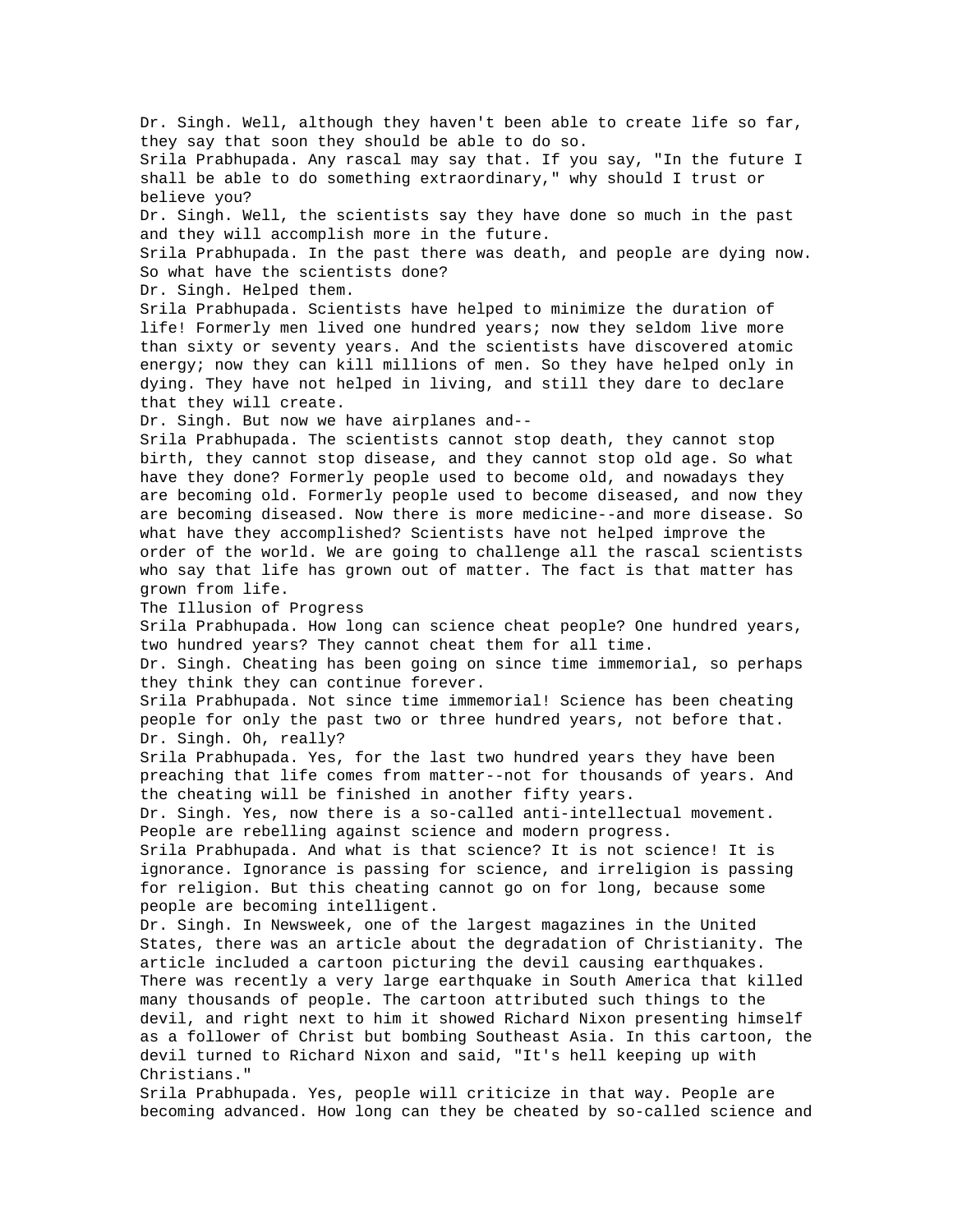so-called religion? If Mr. Nixon loves his countrymen, why does he not love his country's cows? They are also born in the same land, and they have the same right to live. Why are they killed? "Thou shalt not kill." But the animals are being killed. That is imperfection. Krsna embraces both the cows and Radharani.[18] That is perfection. Krsna even talks with the birds. One day on the bank of the Yamuna River, He was talking with a bird, because He speaks even in the languages of the birds. An old lady saw this and was struck with wonder: "Oh, He is talking with a bird!"

Dr. Singh. You mean He was actually talking the way the birds talk? Srila Prabhupada. Yes. One of Krsna's qualities described in the Vedas is that He can speak any language. He is the father of all living beings, and the father can understand the language of his children.

 Krsna is the supreme enjoyer. Actually, except for those who are Krsna conscious, no one can have any real knowledge, nor can anyone enjoy. One simply suffers, but he thinks the suffering is enjoyment. This is called maya, or illusion. In America people work hard day and night, and they think, "I am enjoying." This is maya. A conditioned soul cannot enjoy anything; he simply suffers, but he thinks he is enjoying.

 Therefore, in Srimad-Bhagavatam the conditioned soul is likened to the camel. The camel is very fond of eating thorny twigs that cut his tongue. While he is eating them, blood issues from his tongue and mixes with the thorny twigs. They become a little tasty, and he is thinking, "Oh, these twigs are very nice." That is called maya. Maya means "that which is not." Ma means "not," and ya means "this." So maya means "not this." That is the explanation of maya, or illusion. The scientists are in maya because they think they are improving things and becoming happy. But this world, along with everything in it, will eventually be finished because it is maya; it is not what we think it is. As Srimad-Bhagavatam explains, the materialists are thinking they are becoming victorious, but they are actually being defeated.

The Twelfth Morning Walk

Recorded on May 17, 1973,

Srila Prabhupada is accompanied by Dr. Singh, Karandhara dasa adhikari, Krsnakanti dasa adhikari and other students. Yogic Weapons

Srila Prabhupada. You have no power to drive away this mist. Scientists merely explain it with some word jugglery, saying that it contains certain chemicals. [He laughs.] But they have no power to drive it away. Dr. Singh. They do have an explanation as to how the mist is formed. Srila Prabhupada. That they may have, and I may have that also, but that is not a very great credit. If you really know how it is formed, then you should be able to counteract it. Dr. Singh. We know how it is formed.

Srila Prabhupada. Then discover how to counteract it. Formerly, in Vedic warfare, the atomic brahmastra[19] was used. And to counteract it, the opposing army would have to use a weapon that would transform it into water. But where is such a science today?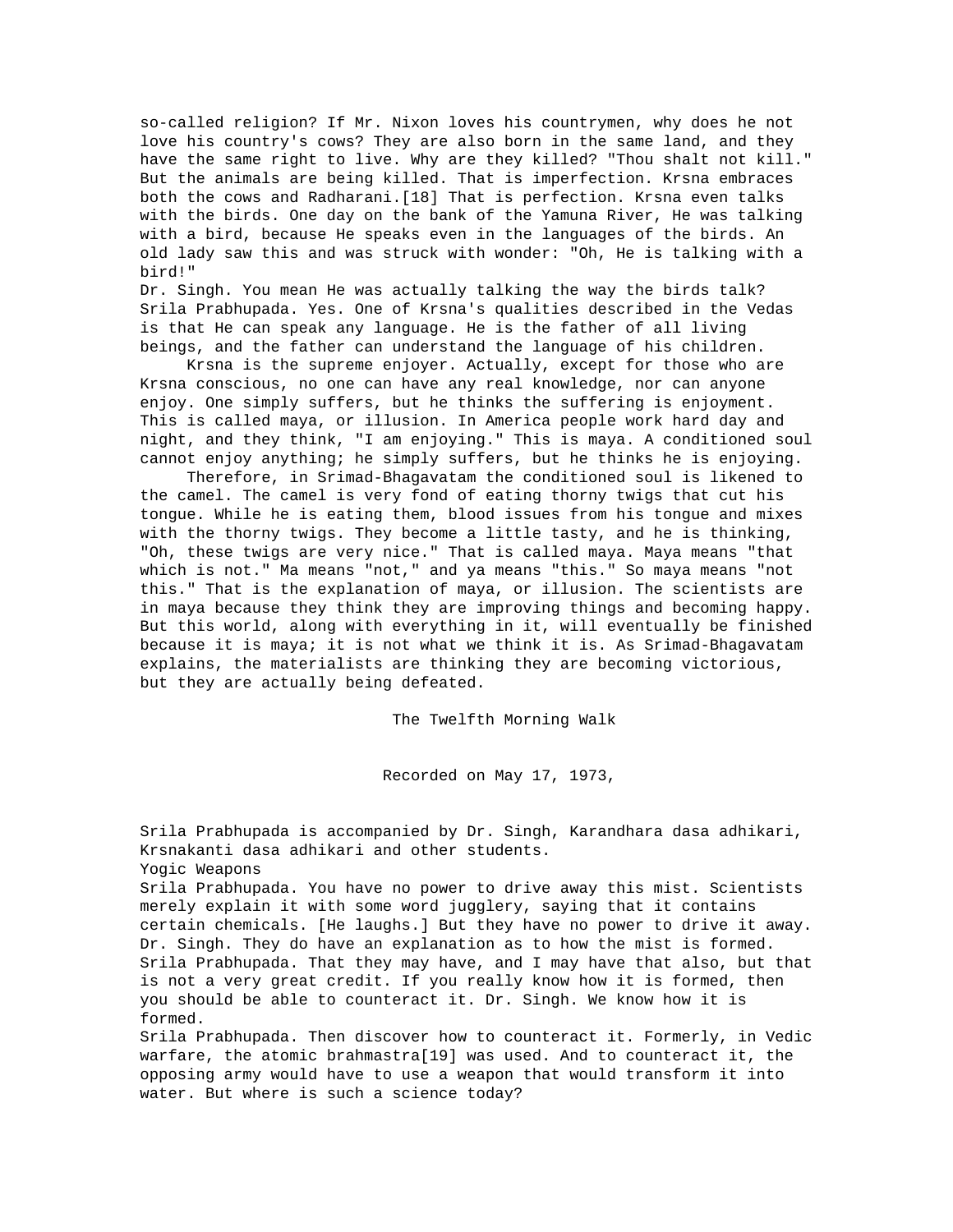Dr. Singh. Mist is something like milk. Milk looks white, but actually it is a colloidal suspension of certain protein molecules. Similarly, fog is a colloidal suspension of water.

Srila Prabhupada. So if you could create some type of fire, the mist would be immediately driven away; water can be driven away by fire. But that you cannot do. If you were to explode a bomb, it would generate heat, and all the mist would go away.

Karandhara. That might damage the whole city.

Srila Prabhupada. Everyone knows that fire can counteract water, but you cannot drive away the mist without killing people or destroying property. But by nature's way, as soon as the sun rises, the mist is vanquished. The power of the sun is greater than your power. Therefore, you have to accept that inconceivable power exists. Symptoms of God

Srila Prabhupada. Without accepting the principle of inconceivable power, no one can understand God. God is not so cheap that any so-called yogi can become God. Such imitation gods are for rascals and fools. Those who are intelligent will test whether or not such a person has inconceivable power. We accept Krsna as God because He has demonstrated His inconceivable power. As a child, Krsna lifted a big hill. And Lord Rama, an incarnation of Krsna, constructed a bridge without pillars by floating stones on water. So one should not accept God cheaply. Nowadays, some rascal comes along and says, "I am an incarnation of God," and another rascal accepts him. But Lord Rama and Lord Krsna actually demonstrated Their inconceivable power. Sometimes people say the descriptions of Their activities are just stories or myths. But these literatures were composed by Valmiki,[20] Vyasadeva and other acaryas, who are all great and vastly learned sages. Why would these great sages simply waste their time writing mythology? They never said it was mythology. They treated the accounts as actual facts. For instance, in the Tenth Canto of Srimad-Bhagavatam, Vyasadeva tells of a forest fire in Vrndavana. All of Krsna's cowherd boyfriends became disturbed and looked to Krsna for help. He simply swallowed up the whole fire. That is inconceivable mystic power. That is God. Because we are tiny samples of God, or Krsna, we also possess inconceivable mystic power within our bodies--but only in very minute quantities. Scientific Knowledge Comes From Krsna

Krsnakanti. The doctors marvel at the complex nature of the human brain. Srila Prabhupada. Yes, but it is not the brain that works the body; it is the spirit soul. Does a computer work by itself? No, a man works it. He pushes the button; then something happens. Otherwise, what is the value of the machine? You can keep the machine for thousands of years, but it will not work until a man comes to push the button. But who is working, the machine or the man? Similarly, the human brain is also a machine, and it is working under the direction of Paramatma, an expansion of God within everyone's heart.

 Scientists should accept God and His mystic power. If they don't, they should be considered foolish. On the basis of transcendental knowledge, we are directly challenging many big scientists and philosophers. The other day, you brought that chemist, and I told him, "You are foolish." But he was not angry. He admitted it, and I defeated all his arguments. Perhaps you remember.

Dr. Singh. Yes. In fact, he acknowledged that perhaps Krsna didn't give him all the procedural steps needed to perform his experiments.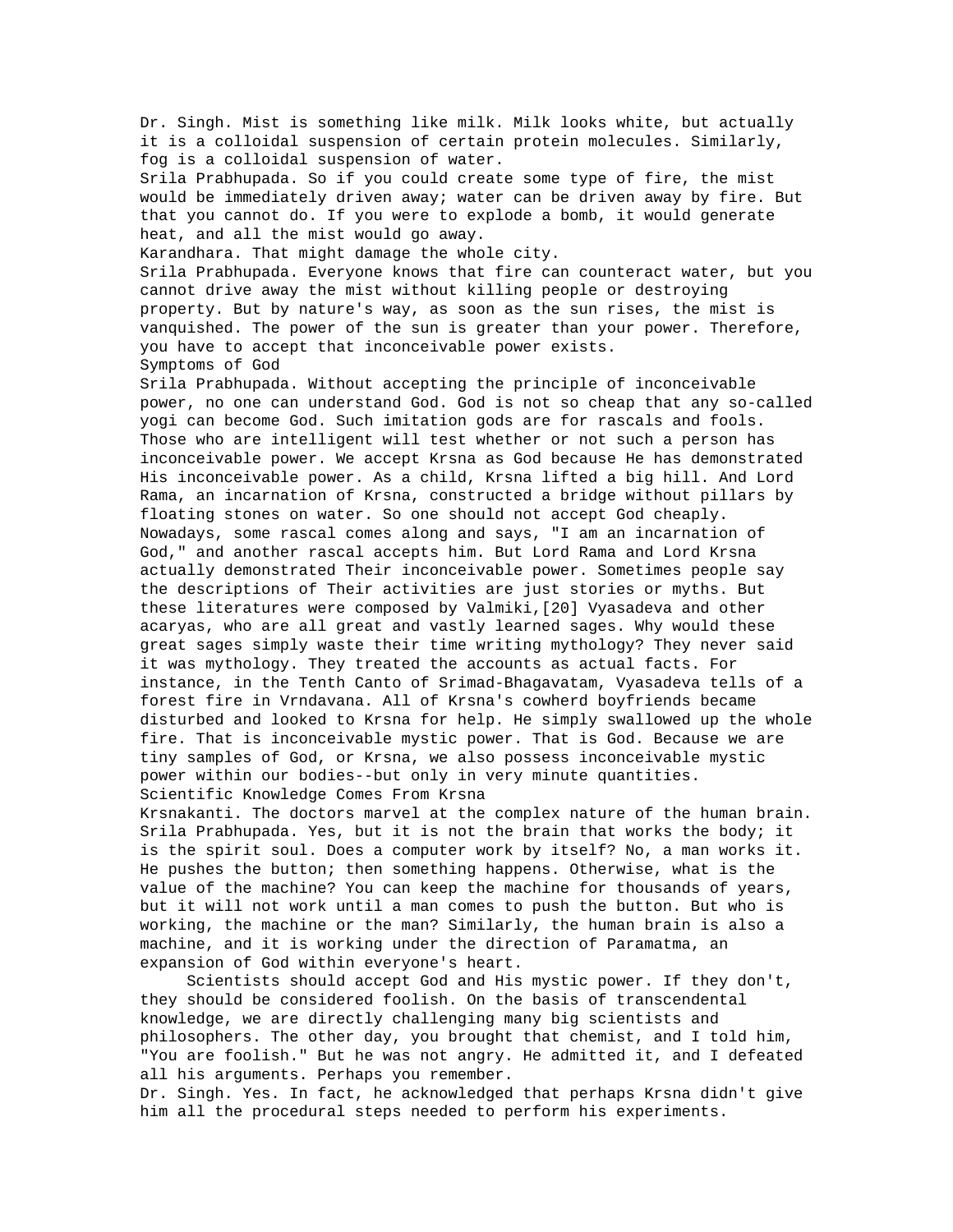Srila Prabhupada. He is against Krsna, so why should Krsna give him any facilities? If you are against Krsna and you want credit without Krsna, you will fail. You must first be submissive, and then Krsna will give you all facilities. We dare to face any scientist or philosopher and challenge him. How? On the strength of Krsna. I know that when I talk with them, Krsna will give me the necessary intelligence to defeat them. Otherwise, from the viewpoint of scientific qualification, they are much more qualified than we. We are laymen before them. But we know Krsna, and Krsna knows everything. Therefore we can challenge any scientists, just as a small child can challenge a very big man because he knows, "My father is here." He clutches the hand of his father, who makes sure that nobody can harm him.

Dr. Singh. Is the human form of life spoiled for those who do not try to understand Krsna consciousness?

Srila Prabhupada. Yes. People who do not try to understand their relationship with God simply die like animals--like cats and dogs. They take birth, eat, sleep, beget children and die. This is the sum total of their human lives. These rascals think, "I am this body." They have no information of atma. Atma means the self, or the individual soul. Srimad-Bhagavatam and Bhagavad-gita give us knowledge about the atma, but people are unaware of this.

 People are unaware of the knowledge given to human society in the Vedic literature. For example, the Vedas inform us that cow dung is pure. Here in America especially, people bring their dogs onto the street to pass stool. Of course, dog stool is very impure--germs thrive in it. But people are such rascals that they do not consider this; instead, they distribute dog stool everywhere. But there's no cow dung to be seen, even though the Vedas say that cow dung is pure. Here is a sign: "Littering Illegal." But dog stool is allowed. Just see how foolish people are. It is illegal to drop a paper on the grass, but your dog is allowed to pass stool. The government authorities will not allow you to bring even one mango from another country; but they will allow your dog to distribute its stool everywhere, although this stool is full of infectious germs.

The Space Program:

### A Childish Waste of Time and Money

Dr. Singh. When the astronauts returned from the moon to the surface of the earth, the scientists in the space program were very careful. They thought the astronauts might have brought some new germs as yet unknown, so they put the astronauts in quarantine for several days to make sure that--

Srila Prabhupada. First of all, find out whether they have gone to the moon. I am not so sure. Sixteen years ago, when I wrote Easy Journey to Other Planets, I remarked that the scientists were childish in their attempts to explore outer space and would never be successful. Many years later, when I visited San Francisco, a press reporter asked me, "What is your opinion about the moon expedition?" I told him, "It is simply a waste of time and money, that's all."

Krsnakanti. The space program recently had another failure. Srila Prabhupada. That is always happening. What was it? Krsnakanti. They sent up a space vehicle to orbit the earth and act as sort of a space outpost, but it failed. It cost two billion dollars. Srila Prabhupada. Why are they wasting time and money in that way? Krsnakanti. They were criticized in the newspapers.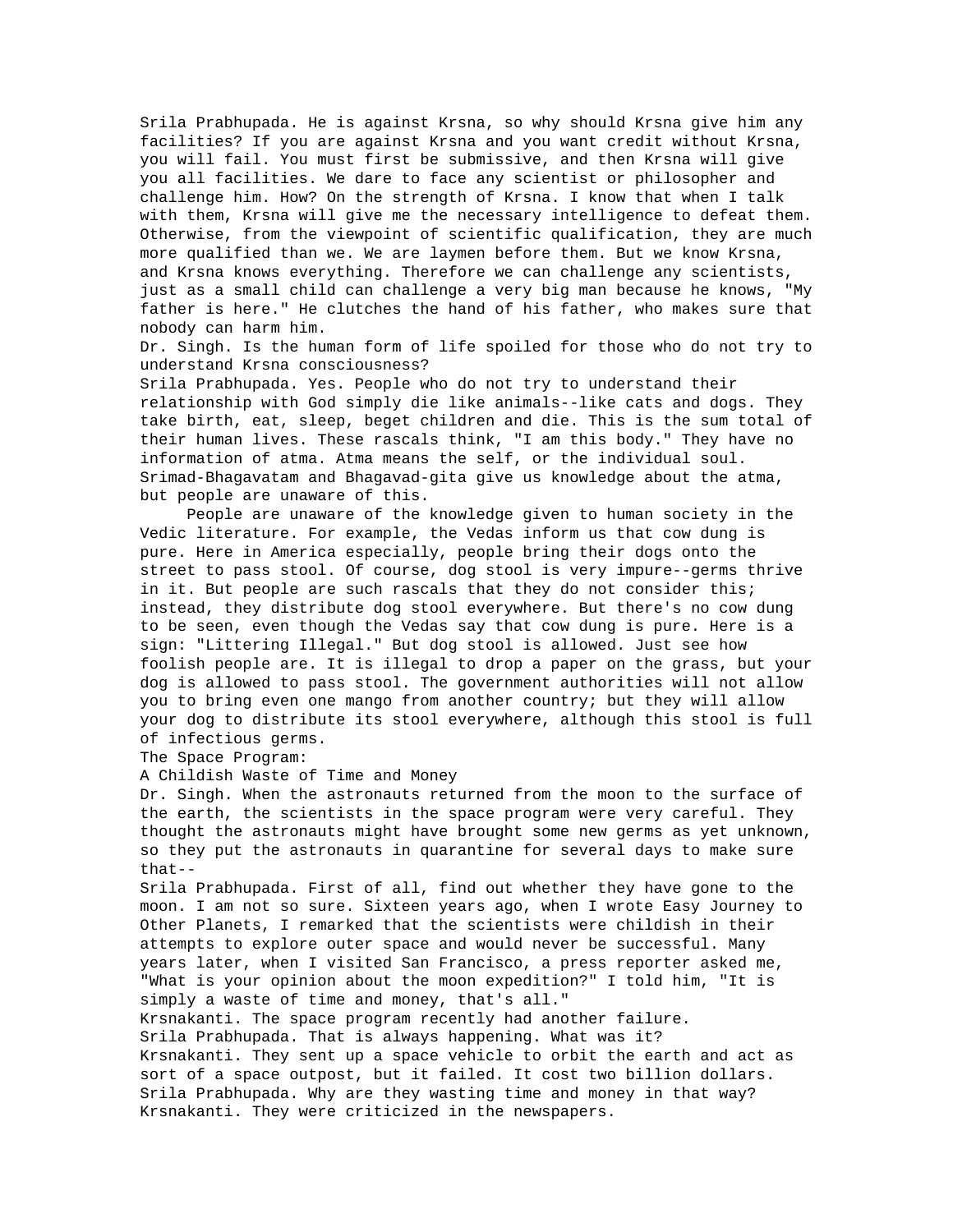Srila Prabhupada. They are simply childish fools. What have they gained in the last--how many years? For how many years have they been trying to go to the moon? with their sputnik. Srila Prabhupada. But they were trying for many years before that. So let us say that for twenty-five years they have been trying. They have not gained anything except dust, but still they are trying. How obstinate! The space program will never be successful. Dr. Singh. They say that in the future they want to go to the subsurface of Mars. Srila Prabhupada. They are all becoming "big men" with their statements about the future. Dr. Singh. They say that it will happen in about ten years. Srila Prabhupada. So what if they say one year? They may say ten years or one year, but we do not accept such propositions. We want to see what they are doing now. Dr. Singh. They are developing their technology by using small scale models. Srila Prabhupada. They are simply childish. In my childhood I used to watch the tramcars go along the rail. Once I thought, "I shall take a stick and touch it to the wire, and I shall also go along the rails." The scientists, with all their plans, are just as childish. They spend so much time and money, but what is their purpose? Their effort is hopeless because they do not actually know the purpose of life. The scientists are spending large sums of money, and politicians are financing them, but the result is zero. They are like a doctor who doesn't understand a particular disease, but who still says to his patient, "All right, first try this pill, and if that doesn't work, then try this pill." The doctor will never admit that he doesn't know the remedy for the disease. The scientists are simply bluffing and cheating. They cannot solve the real problems of life--birth, death, old age and disease--and therefore all their programs are taking place on the utopian platform, which in Sanskrit is called akasa-puspa. Akasa-puspa means "a flower from the sky." All their efforts to know the truth by exploring outer space are like trying to pluck a flower from the sky.

 To give another example, the scientists act like foolish ducks. In India we may sometimes observe a duck following all day behind a bull. The duck is thinking that the testicles of the bull are a fish. In India this is a common sight. The bull is walking, and all day the duck is walking behind, following that big fish and thinking, "It will drop, and I will eat it."

The Thirteenth Morning Walk

Recorded on December 2, 1973,

Srila Prabhupada is accompanied by Dr. Singh, Hrdayananda dasa Goswami. Krsna kanti dasa adhikari and other students. The Devotee Beyond Desires Srila Prabhupada. Now, who knows the difference between the karmi, the jnani, the yogi and the bhakta?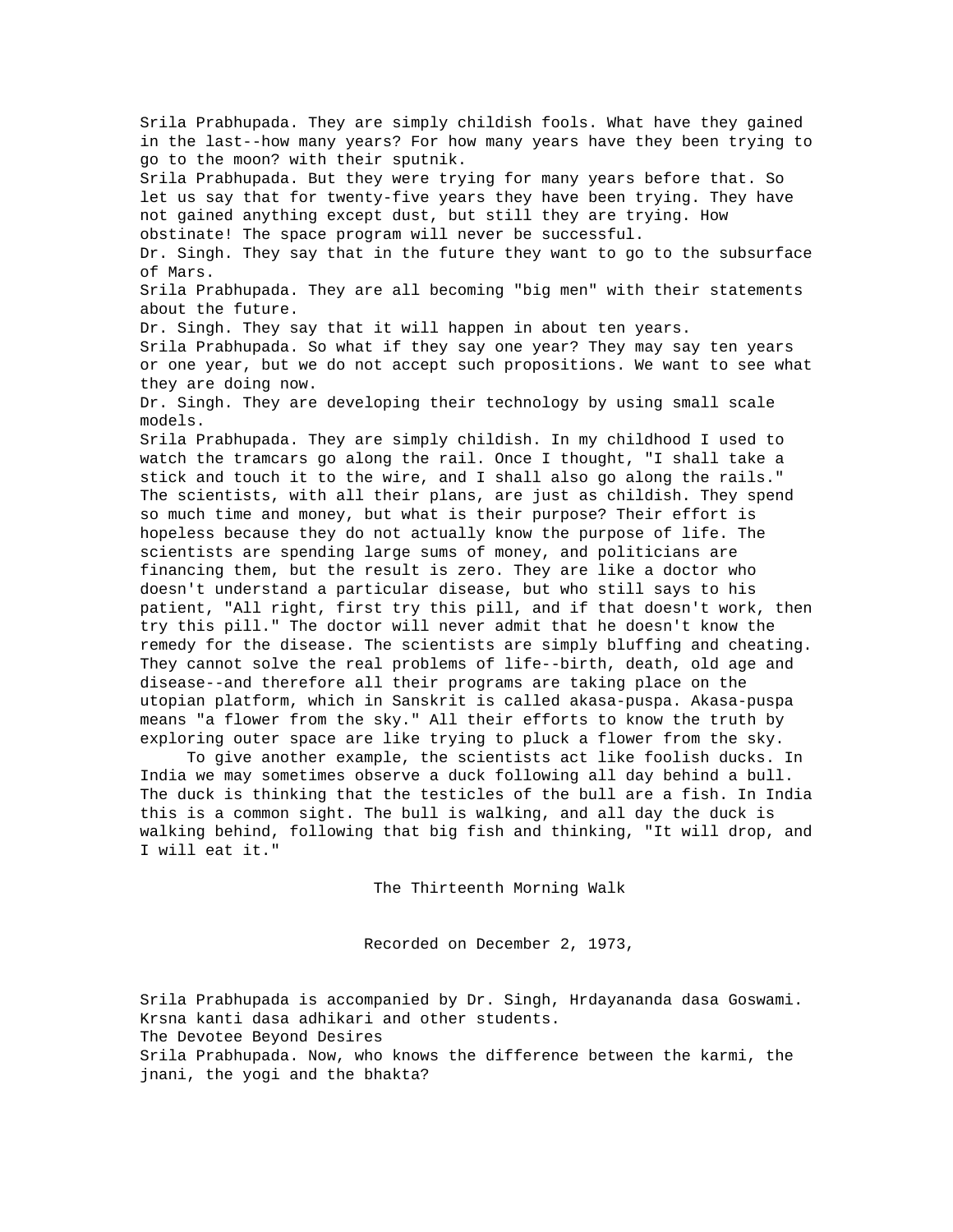Hrdayananda dasa Goswami. The karmi wants to enjoy the gross senses, the jnani wants to enjoy the subtle mind--to mentally speculate--and the yogi wants to manipulate the universe with mystic powers. Srila Prabhupada. These are all material powers. Hrdayananda dasa Goswami. And the bhakta has no material desires. Srila Prabhupada. Yes. And unless one is actually desireless, he cannot be happy. The karmi, the jnani and the yogi are all full of desires; therefore they are unhappy. Karmis are the most unhappy, the jnani is a little less unhappy, and the yogi is still more advanced. But the bhakta, the devotee, is perfectly happy. Some yogis have a mystic power that enables them to snatch pomegranates from trees in another country, thousands of miles away. Others can fly without an airplane. And some yogis can hypnotize anyone. Then they point to someone and say, "This is God," and their victims believe them. I have actually seen such magical nonsense. Krsnakanti. Is the pure devotee more merciful than Krsna? Srila Prabhupada. Yes. A real Vaisnava, a real devotee, is even more merciful than Krsna. Take Lord Jesus Christ, for example. It is said that Lord Jesus took everyone's sins upon himself, yet he was crucified. We can see how merciful he was. Today, rascals think, "Let us go on committing sinful activities; Christ has taken a contract to suffer for us." [There is a long, thoughtful silence.] The Difference Between Matter and Spirit Dr. Singh. Scientists say that trees also have consciousness. Srila Prabhupada. Yes, that is true, but a tree's consciousness and my consciousness are different. My consciousness is more developed. If you pinch my body, I will immediately protest. But if you cut a tree, it will not protest. Actually, everything has consciousness in it; it is simply a question of degree. The more covered consciousness is by matter, the more it is considered material. And the more consciousness is developed, the more it is considered spiritual. This is the difference between matter and spirit. Spirit souls are everywhere. They are trying to come out of the earth. [Points to the grass.] As soon as there is an opportunity, they want to express their consciousness. Those souls who descend from higher planets to this planet sometimes fall down to the ground in raindrops. Then they become grass and gradually evolve to higher forms of life. Dr. Singh. Oh, that is terrible. Srila Prabhupada. These are the workings of subtle energy. What do the scientists know about this? Actually, their knowledge is carried away by maya, illusion, and they are thinking, "Oh, I am a very learned scholar." Soul Transplants? Dr. Singh. Srila Prabhupada, what about heart transplants? We know that the spirit soul is within the heart. But nowadays doctors can replace an old heart with a new one. What happens to the spirit soul in each heart? Does the person who receives a new heart also get a new personality? Srila Prabhupada. No. Dr. Singh. Why not? Srila Prabhupada. Suppose I get up from one chair and go sit in another chair. Does my personality change? I may change my seat, but does that mean I have changed? Dr. Singh. But the heart is changed, and the heart contains the spirit soul.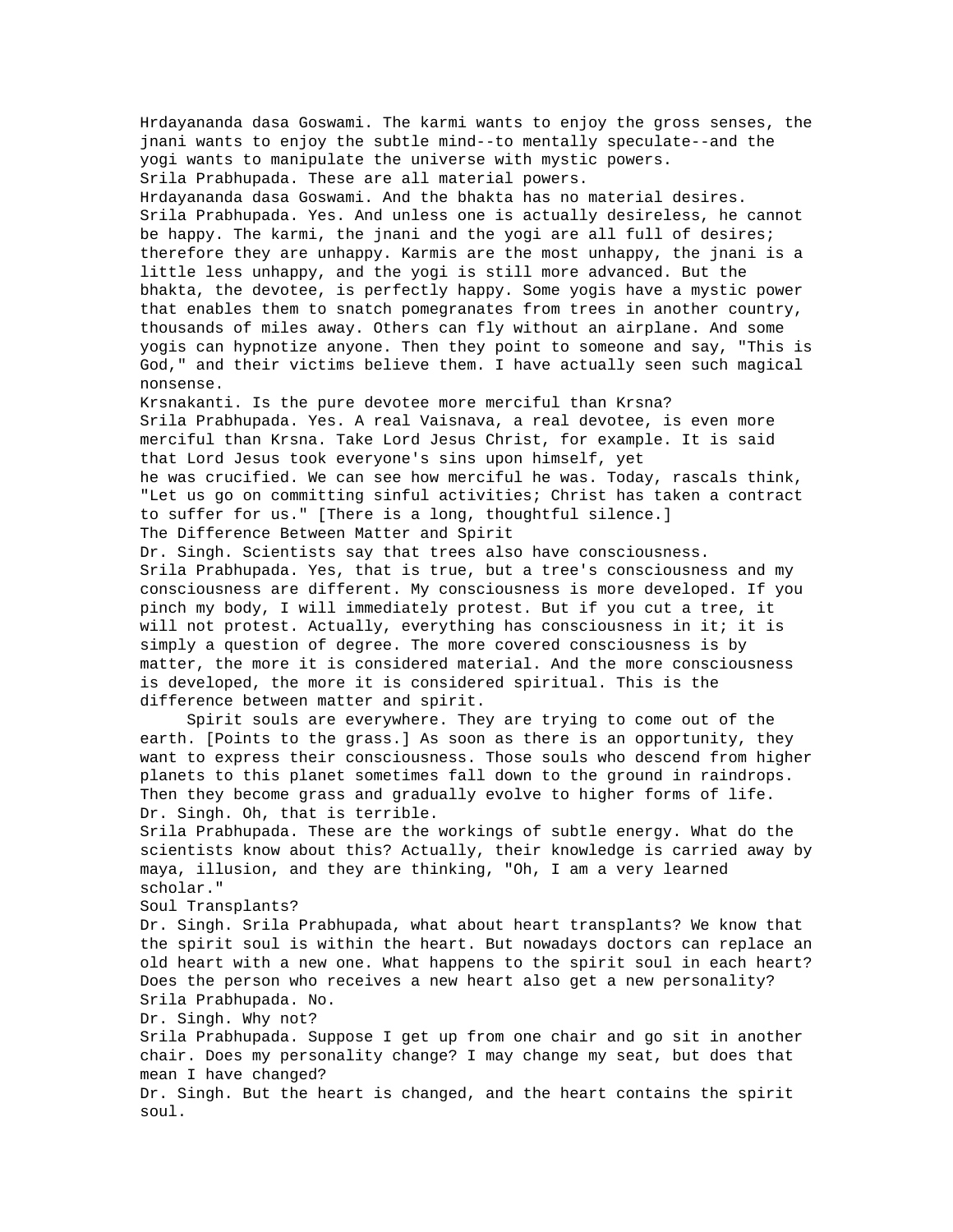Srila Prabhupada. The Vedas describe the heart as a sitting place for the soul. So when they transplant hearts, they simply change the soul's seat. The same soul remains. If they could prove that by changing the heart they have increased the patient's duration of life, then that would prove they've caught the spirit soul. But they cannot increase the duration of life, because people have acquired their bodies by a superior arrangement. You have this body, and you must live within it for a certain period. If you simply change one of the parts of your body, that will not help you prolong your life. That is impossible. The doctors think that by changing the heart they will increase the duration of life, but that is not possible. Dr. Singh. So a heart transplant is a kind of artificial transmigration of the soul from an old heart to a new one?

Srila Prabhupada. Yes, it is something like that. Krsna explains in the Bhagavad-gita (2.13):

> dehino 'smin yatha dehe ka umaram yauvanam jara tatha dehantara-praptir dhiras tatra na muhyati

 "As the embodied soul continually passes, in this body, from boyhood to youth to old age, the soul similarly passes into another body at death. The self-realized soul is not bewildered by such a change." Changing hearts is just a change of material bodily organs. The heart is not the real source of life, and therefore changing the heart does not prolong the duration of life.

Dr. Singh. Yes, most heart transplant patients live only a very short time after the operation. But is it ever possible to transplant the soul from one body to another?

Srila Prabhupada. Sometimes certain yogis can do that. They can find a better body and transfer themselves into it.

Dr. Singh. When the doctors perform a heart transplant, they take a heart from someone who has just died and exchange it for a weak heart in someone else's body. Does the soul from the dead heart change places with the soul in the weak living heart?

Srila Prabhupada. No. The soul has already left the dead heart. There is no question of bringing in another soul.

Dr. Singh. Let me see if I understand you correctly. When the doctors remove the heart of a man who has just died, the soul has already left his heart. Then, when they transplant his dead heart into the body of the patient, the patient's soul passes into the transplanted heart. Srila Prabhupada. Yes. The soul is destined to live in a particular body for a certain number of years. You may change whatever part of the body you like, but you cannot change the duration of the life of that body. Dr. Singh. So the heart is just a machine--an instrument? Srila Prabhupada. Yes. It is the sitting place of the soul. A Mustard Seed in a Bag of Mustard Seeds

Dr. Singh. Srila Prabhupada, biologists tell us that there are many species of life that can reproduce without sex. Do the Vedas agree with this?

Srila Prabhupada. Oh, yes.

Dr. Singh. So we cannot curtail their reproduction?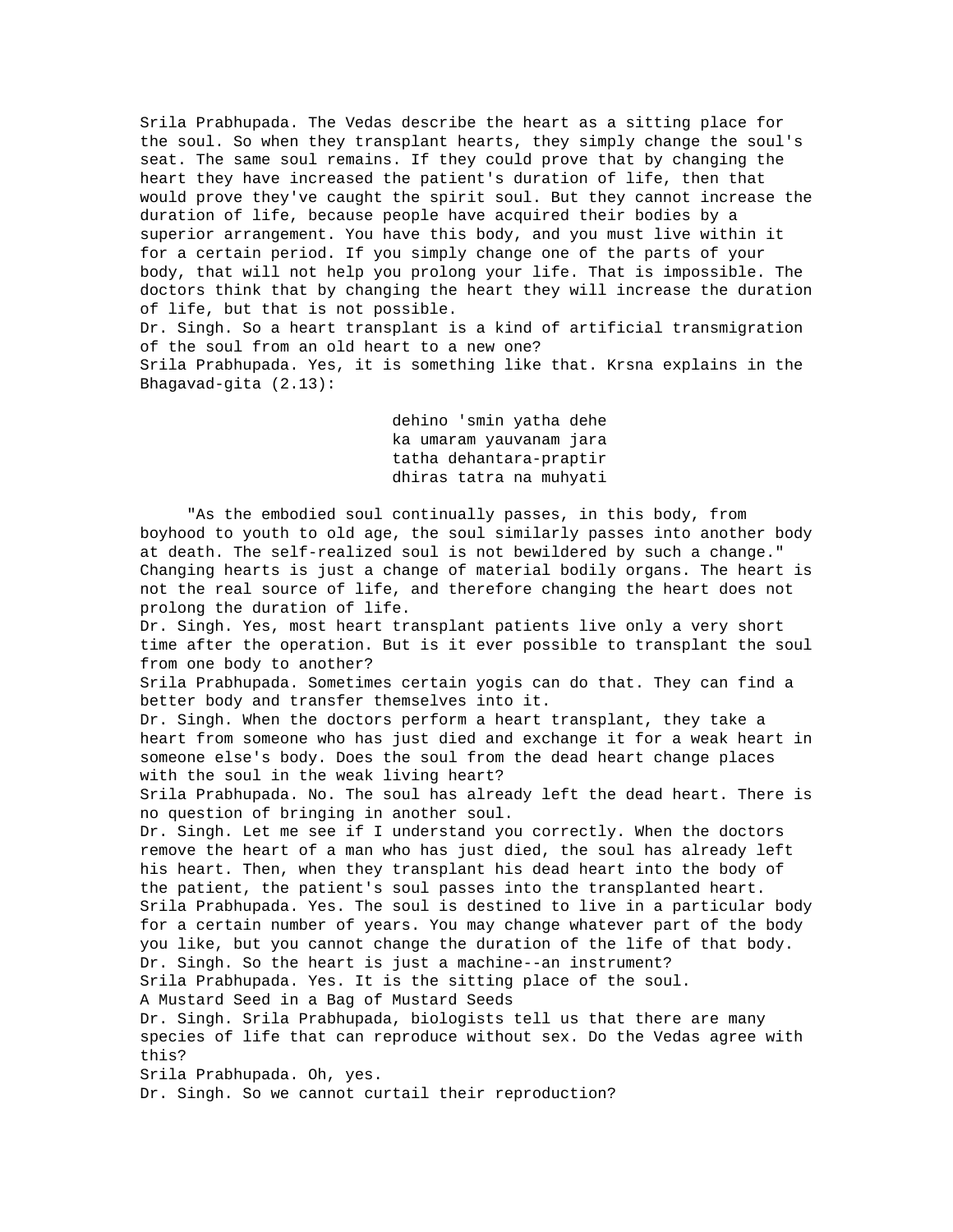Srila Prabhupada. No. How could we? There are so many living entities that have come into this material world to enjoy life, and therefore reproduction must continue. This material world is like a jail. You cannot put an end to jails. As soon as one man leaves the jail, another is ready to enter it. This same question was discussed by Lord Caitanya Mahaprabhu.[21] One of His devotees, Vasudeva Datta, said, "Please take all the living entities of this entire universe and release them from material bondage. And if You think they are too sinful to be rectified, then just give all their sins to me." But Caitanya Mahaprabhu said, "Suppose I were to take this entire universe and all the living entities with it. This is only one of innumerable universes. It is just like a mustard seed in a huge bag of mustard seeds. If you removed one seed from the bag, what would be the difference?" So reproduction cannot actually be stopped. Living entities are unlimited in number, and therefore it must continue.

Dr. Singh. You have said that this material world is like a correction house to teach one to get out of material entanglement and the cycle of repeated birth and death.

Srila Prabhupada. Yes. Therefore you must practice Krsna consciousness.

The Fourteenth Morning Walk

Recorded on December 3, 1973,

Srila Prabhupada is accompanied by Dr. Singh, Dr. W. H. Wolf-Rottkay and other students.

The Origin of the Interplanetary Gases

Dr. Singh. The scientists say that at one point the earth was composed of dust particles floating in some gaseous material. Then, in due course, this colloidal suspension condensed and formed the earth. Srila Prabhupada. That may be, but where did the gas come from? Dr. Singh. They say it just existed! Srila Prabhupada. Krsna says in Bhagavad-gita (7.4):

> bhumir apo 'nalo vayuh kham mano buddhir eva ca ahankara itiyam me bhinna prakrtir astadha

 "Earth, water, fire, air, ether, mind, intelligence and false ego- all together these eight comprise My separated material energies." Here Krsna explains that vayu (gas) came from Him. And finer than vayu is kham (ether), finer than ether is mind, finer than mind is intelligence, finer than intelligence is false ego, and finer than false ego is the soul. But the scientists do not know this. They understand only gross things. They mention gas, but where does the gas come from? Dr. Singh. That they cannot answer.

Srila Prabhupada. But we can answer. From Srimad-Bhagavatam we know that gas has come from kham, or ether, ether comes from mind, mind comes from intelligence, intelligence comes from false ego, and false ego comes from the soul.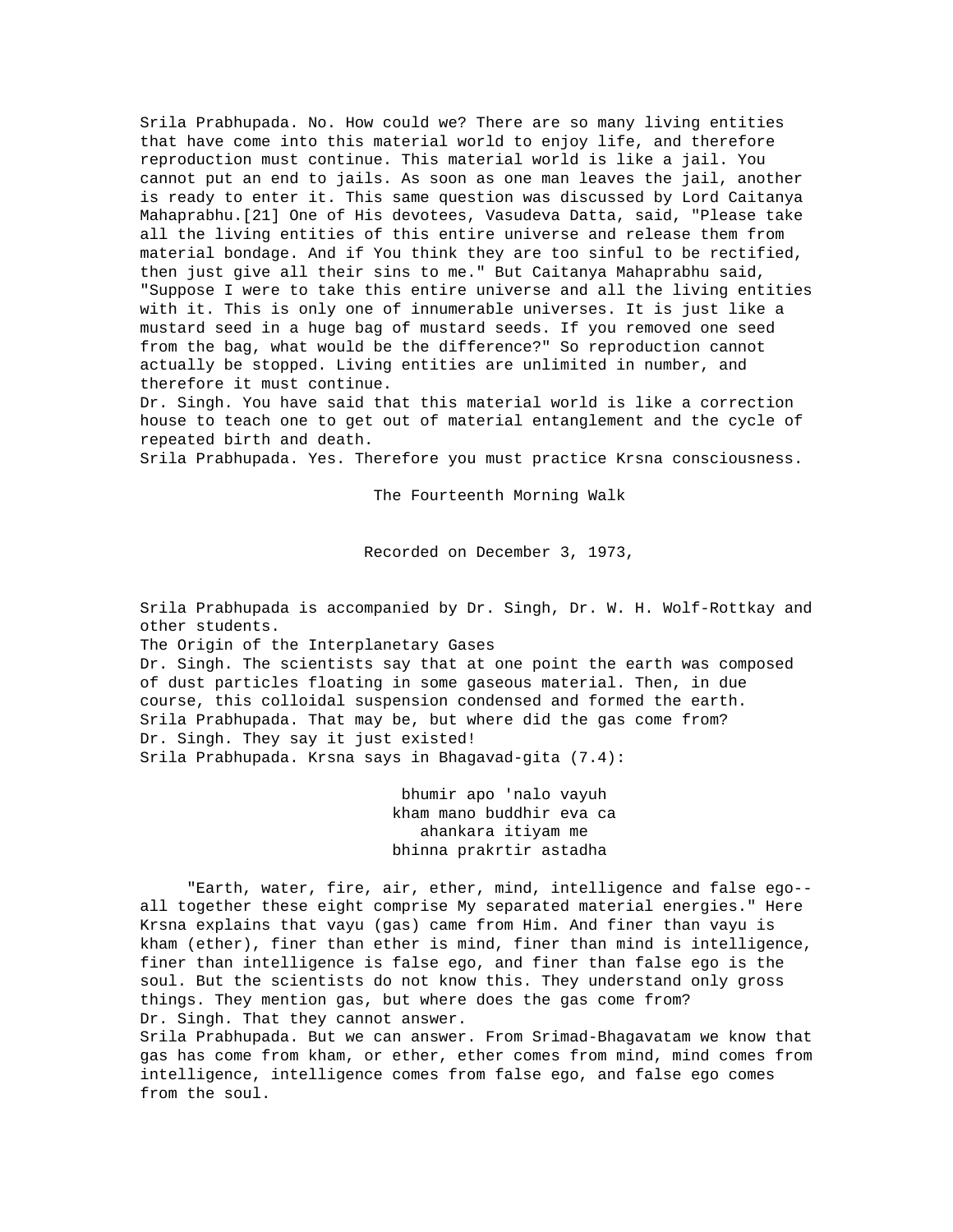Dr. Singh. The scientists argue that before Darwin's biophysical type of evolution could take place, there had to be what they call prebiotic chemistry, or chemical evolution.

Srila Prabhupada. Yes. And the term "chemical evolution" means that chemicals have an origin, and that origin is spirit, or life. A lemon produces citric acid, and our bodies produce many chemicals in urine, blood, and bodily secretions. This is proof that life produces chemicals, not that chemicals produce life.

Dr. Singh. Scientists say that once the seed of life is present in the cells, then the living entity automatically develops and functions. Srila Prabhupada. Yes, but who gives the seed? In the Bhagavad-gita (7.10) Krsna answers this question. Bijam mam sarva-bhutanam viddhi partha sanatanam: "O son of Prtha, know that I am the original seed of all existences." And later (14.4):

> sarva-yonisu kaunteya murtayah sambhavanti yah tasam brahma mahad yonir aham bija-pradah pita

 "It should be understood that all species of life, O son of Kunti, are made possible by birth in this material nature, and that I am the seed-giving father."

Giving Credit to the Primal Creator

Dr. Wolf-Rottkay. But in all humility, Srila Prabhupada, suppose the scientists actually succeed in artificially creating a living cell. What would you say?

Srila Prabhupada. What would be their credit? They would only be imitating what already exists in nature. People are very fond of imitations. If a man in a nightclub imitates a dog, people will go and pay money to watch him. But when they see a real dog barking, they don't pay any attention to it.

Dr. Singh. Srila Prabhupada, the idea of chemical evolution came from a Russian biologist in 1920. He demonstrated that before biochemical evolution, the earth's atmosphere was in a state of reduction. In other words, it was mostly full of hydrogen, with very little oxygen. Then, in due course, the sun's radiation caused these hydrogen molecules to form into different chemicals.

Srila Prabhupada. This is a side study. First of all, where did the hydrogen come from? The scientists simply study the middle of the process; they do not study the origin. We must know the beginning. There is an airplane. [indicates an airplane appearing on the horizon.] Would you say the origin of that machine is the sea? A foolish person might say that all of a sudden a light appeared in the sea, and that's how the airplane was created. But is that a scientific explanation? The scientists' explanations are similar. They say, "This existed, and then all of a sudden, by chance, that occurred." This is not science. Science means to explain the original cause.

 Perhaps the scientists can create imitations of nature, but why should we give them credit? we should give credit to the original creator, God; that is our philosophy.

Dr. Singh. When a scientist discovers some natural law, he usually names it after himself.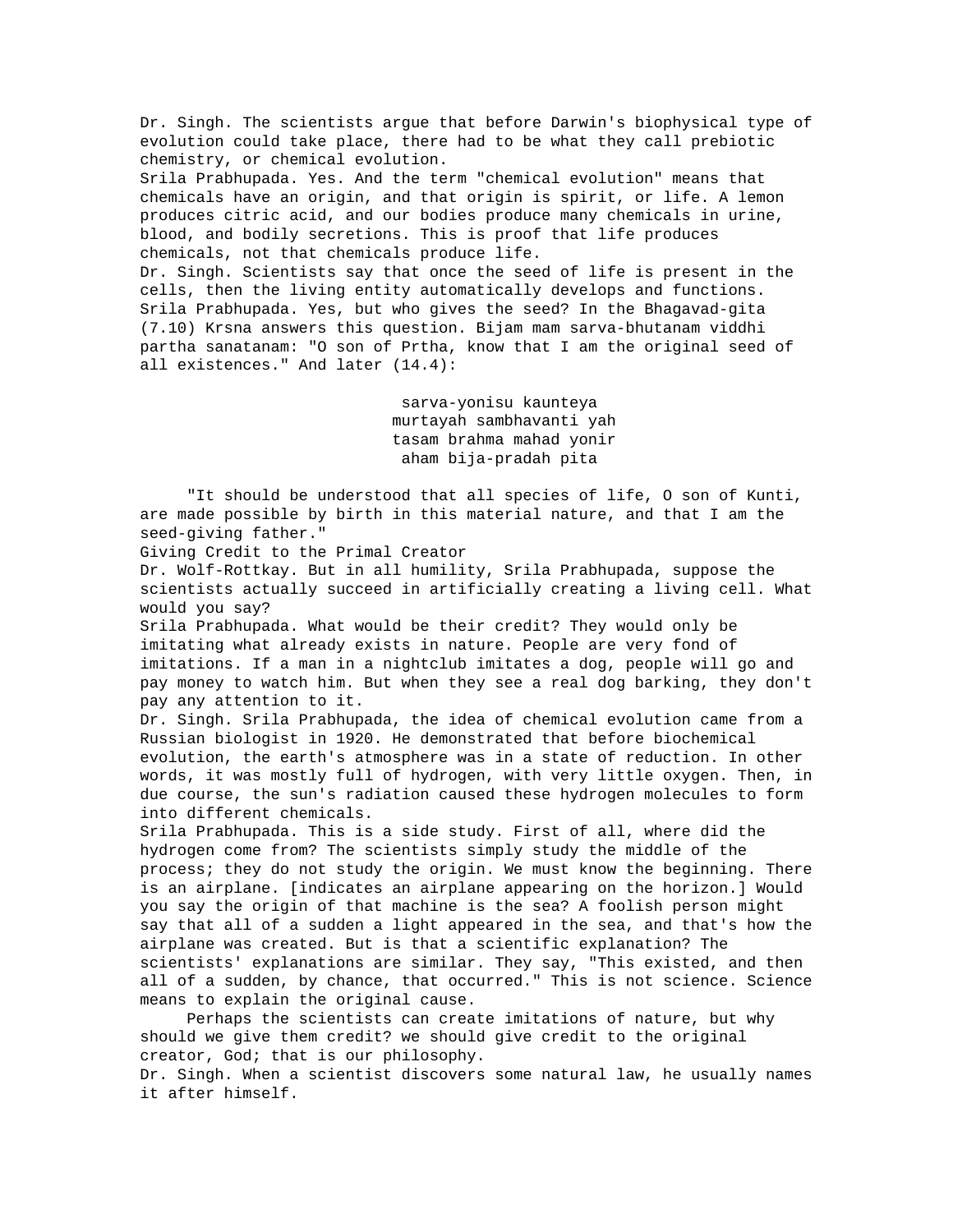Srila Prabhupada. Yes, exactly. The law is already there in nature, but the rascal wants to take credit for it. Gerontology: Prolonging the Suffering Dr. Singh. They are actually fighting against the laws of nature, but often they take pleasure in the struggle. Srila Prabhupada. That pleasure is childish. Suppose a child builds a sand castle on the beach with great effort. He may take pleasure in it, but that is childish pleasure. That is not a grown man's pleasure. Materialistic men have created a standard of false happiness. They have created a gorgeous arrangement for a comfortable civilization, but it is all false because they cannot create a situation in which they will be able to enjoy it. At any moment, anyone can be kicked out by death, and all his enjoyment will be finished. Dr. Singh. That is why they say that God hasn't given us everything- because we are not able to live here forever. Srila Prabhupada. But God has given them everything necessary to live peacefully, and everything necessary to understand Him. So why will they not inquire about God? Instead, they do things that help them forget God. Dr. Singh. Now the scientists have organized a whole department in science called gerontology, in which they study how to prolong life. Srila Prabhupada. Their real aim should be to stop the suffering. Suppose an old man is in great pain, suffering from many diseases, and suddenly the doctors increase his life-span. What is the profit? Dr. Singh. That is what they do with heart transplants. Srila Prabhupada. It is nonsense! Let them stop death; that would be an achievement. Let them stop all disease; ah, that would be an achievement. They cannot do these things! Therefore, I say that all their research is simply a struggle for existence. Krsna says in Bhagavad-gita (15.7):

> mamaivamso jiva-loke jiva-bhutah sanatanah manah-sasthan indriyani prakrti-sthani karsati

 "The living entities in this conditioned world are My eternal, fragmental parts. Due to conditioned life, they are struggling very hard with the six senses, which include the mind." Student. Now there is a shortage of oil.

Srila Prabhupada. Yes, we have built a civilization that is dependent on oil. This is against nature's law, and therefore there is now an oil shortage. By nature's law, winter is now coming. Scientists cannot stop it and turn it into summer. They wrongly think they are in control of nature. In Bhagavad-gita Krsna informs us that the living being thinks himself to be the doer of activities that are in actuality carried out by nature. The sun is now rising. Can they make it dark? And when it is dark, can they command the sun, "Get up!" They do not realize that if they really want to conquer nature, they should try to conquer birth, death, old age and disease. In Bhagavad-gita (7.14) Krsna says:

> daivi hy esa gunamayi mama maya duratyaya mam eva ye prapadyante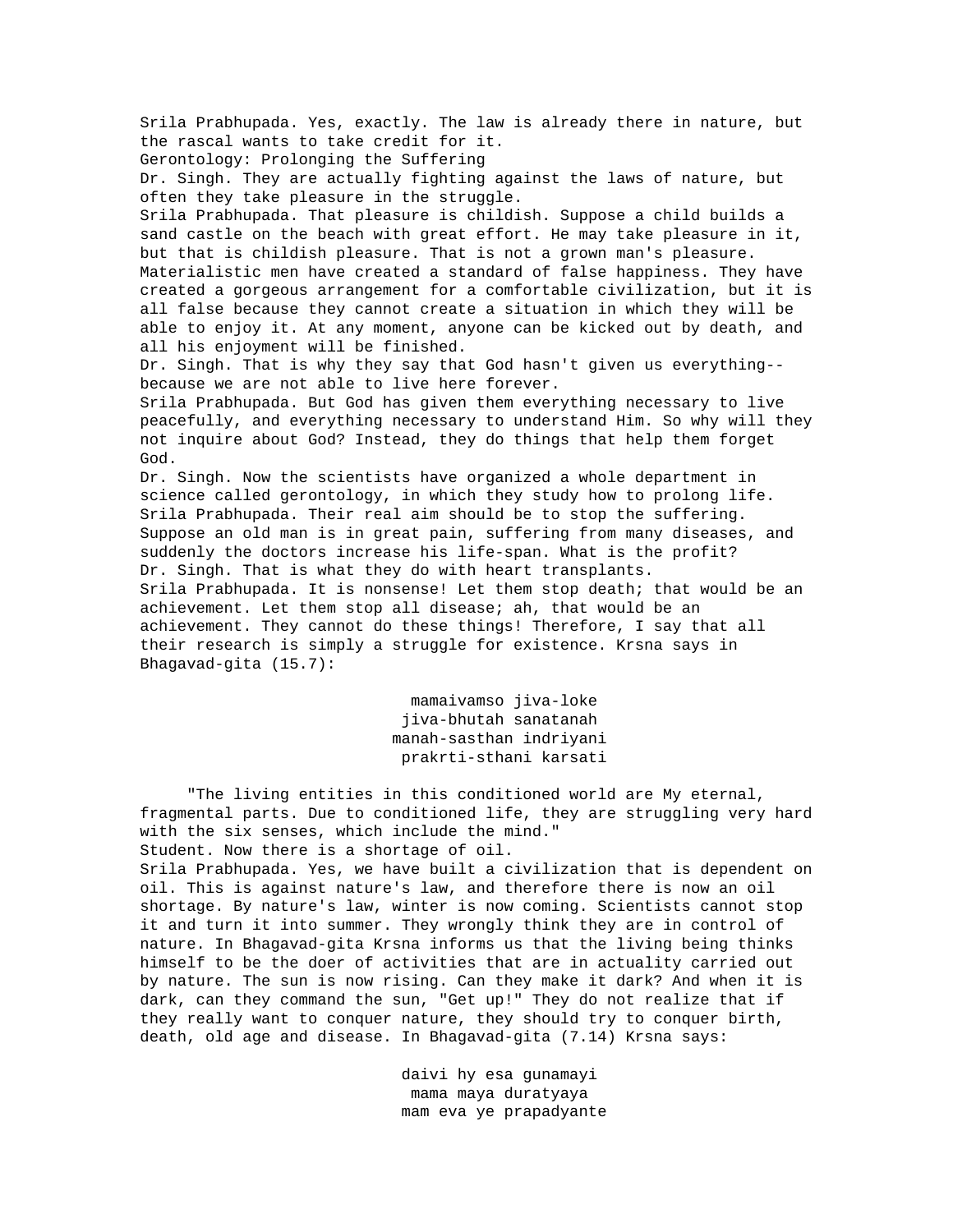### mayam etam taranti te

 "This divine energy of Mine, consisting of the three modes of material nature, is difficult to overcome. But those who have surrendered unto Me can easily cross beyond it." Dr. Singh. So, is it very hard to overcome nature's laws? Srila Prabhupada. For the materialists, it is impossible. But if one surrenders to Krsna, it becomes easy. The Real Origin of Species Dr. Singh. To explain why there are so many varieties of living entities, the scientists say that at a certain time during evolution, the cells' genes, which normally reproduce themselves perfectly for the next generation, sometimes make a mistake in copying--something like the printing press that sometimes makes mistakes. In some circumstances these mistakes, or mutations, have stood, and different species of living entities have been formed because of the difference in the genes. Srila Prabhupada. But that "mistake" has been continuing since time immemorial, for you will find that all varieties of living entities have always existed. Therefore the "mistake" is eternal. But when a "mistake" is permanent, it is not a mistake; it is intelligence! Dr. Singh. But scientists say that if there were no mutations, then there would be only one kind of living entity in the whole universe. Srila Prabhupada. No. Every living entity has a different mind, and therefore there are so many different species of life to accommodate the different mentalities. For example, we are walking here, but most people are not coming to join us, because they have different mentalities than we do. Why does this difference exist? Dr. Singh. Maybe it is a mistake.

Srila Prabhupada. It is not a mistake. It is their desire, and at the time of death everyone will get a body exactly according to his desire. Krsna says in Bhagavad-gita (8.6):

> yam yam vapi smaran bhavam tyajaty ante kalevaram tam tam evaiti kaunteya saaa tad-bhava-bhavitah

 "Whatever state of being one remembers when he quits his body, that state he will attain without fail." What you are thinking of at the time of death exactly determines your next body. Nature will give you the body; the decision is not in your hands, but in nature's, and she is working under the direction of God.

Dr. Singh. But science seems to have evidence that different species of life do arise by mistakes.

Srila Prabhupada. That is their mistake! In the laws of nature there are no mistakes. In railway cars there are first-class, second-class and third-class sections. If you purchase a third-class ticket but by mistake go to the first-class section, you will not be allowed to stay there. It is not a mistake that there are sections; that is the arrangement. But it is your mistake that you have gone to the wrong section. So, God is so thorough that He knows all the mistakes that will be made. Therefore, according to the mistakes you commit, you enter a particular body: "Here, come here. The body is ready." There are 8,400,000 species of life, and nature works, assigning different bodies,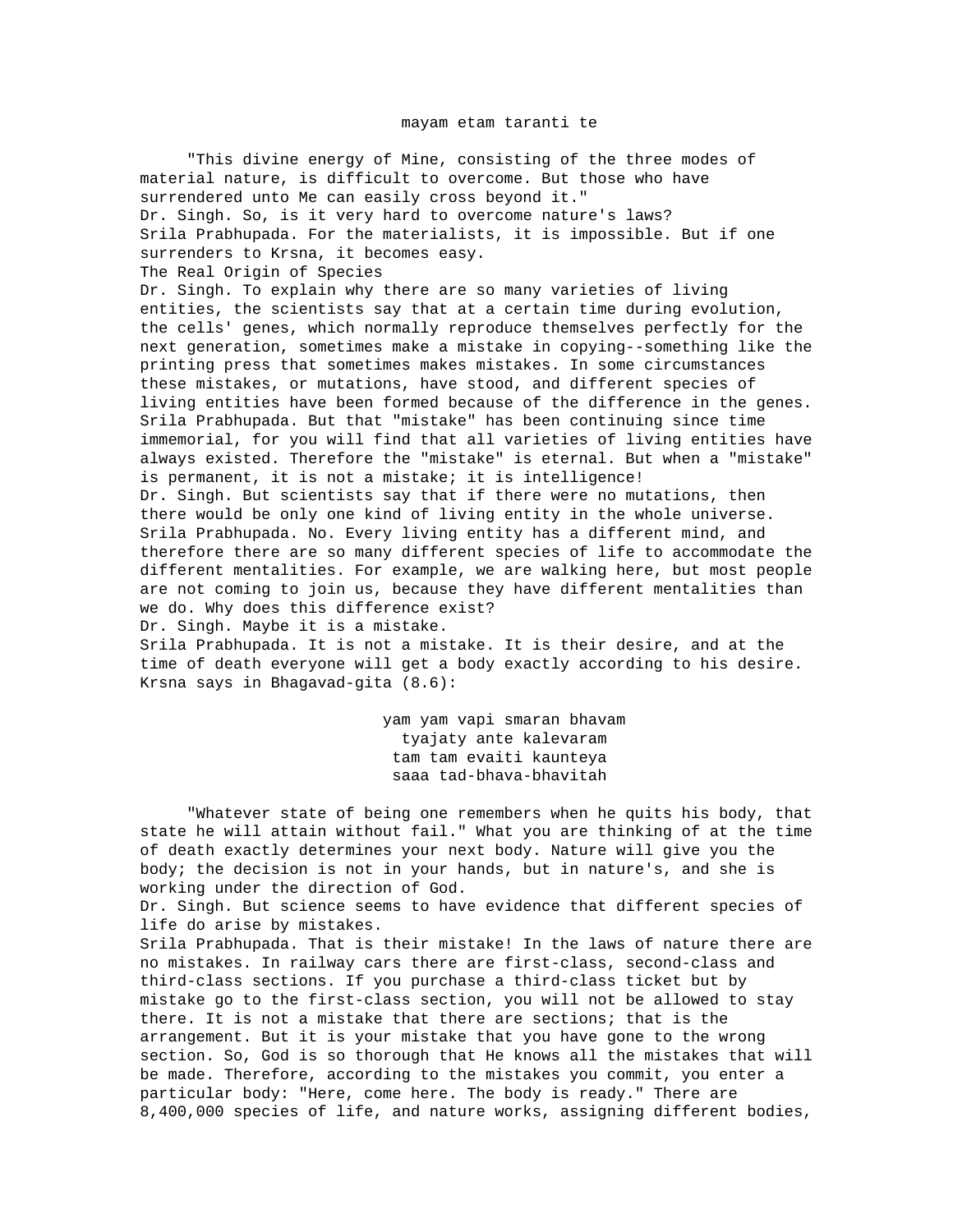with mathematical precision. When the government builds a city, it builds a prison even before the city is completed, because the government knows that there will be many criminals who will have to go to prison. This is not the government's mistake; it is the mistake of the criminals. Because they become criminals, they have to go there. It is their mistake.

In nature there are no mistakes. Krsna says:

 mayadhyaksena pra krtih suyate sacaracaram hetunanena kaunteya jagad viparivartate

 "This material nature is working under My direction, O son of Kunti, and producing all moving and nonmoving beings." (Bg. 9.10) Nature works under the supervision of God, Krsna, so how can nature make mistakes? But we commit mistakes, we are illusioned, our senses are imperfect, and we cheat. That is the difference between God and man. God does not have imperfect senses; His senses are perfect. Satisfied Animals

Dr. Wolf-Rottkay. Because our senses are defective, the technological enlargements of our senses must also be defective, of course. Dr. Singh. The microscopes with which we detect things must also be defective.

Srila Prabhupada. Material existence means defective existence. If you construct something with defective knowledge and imperfect senses, whatever you construct must be defective.

Dr. Singh. Even if scientists devised a perfect microscope, they would still have to look through it with defective eyes.

Srila Prabhupada. Yes. That is right. Therefore we conclude that whatever the scientists may say is defective.

Dr. Singh. But they seem quite satisfied.

Srila Prabhupada. The ass is also satisfied. The ass is satisfied to carry the load of the washerman. Everyone is satisfied, even the worm in the stool. That is nature's law.

Dr. Wolf-Rottkay. It is said that even the pauper is proud of his penny. Srila Prabhupada. Yes. In some parts of India one may sometimes see a dog starving to death. But as soon as it gets a female dog, it is satisfied with having sex. Is that satisfaction? The dog is starving, but still it is satisfied with sex.

The Fifteenth Morning Walk

Recorded on December 7, 1973,

Srila Prabhupada is accompanied by Dr. Singh, Dr. W. H. Wolf-Rottkay and another student.

Getting the Eyes to See God

Student. For the last one hundred fifty years, one of the major problems of Western theologians has been the relationship between reason and faith. They have been seeking to understand faith through reason, but they have been unable to find the relationship between the reasoning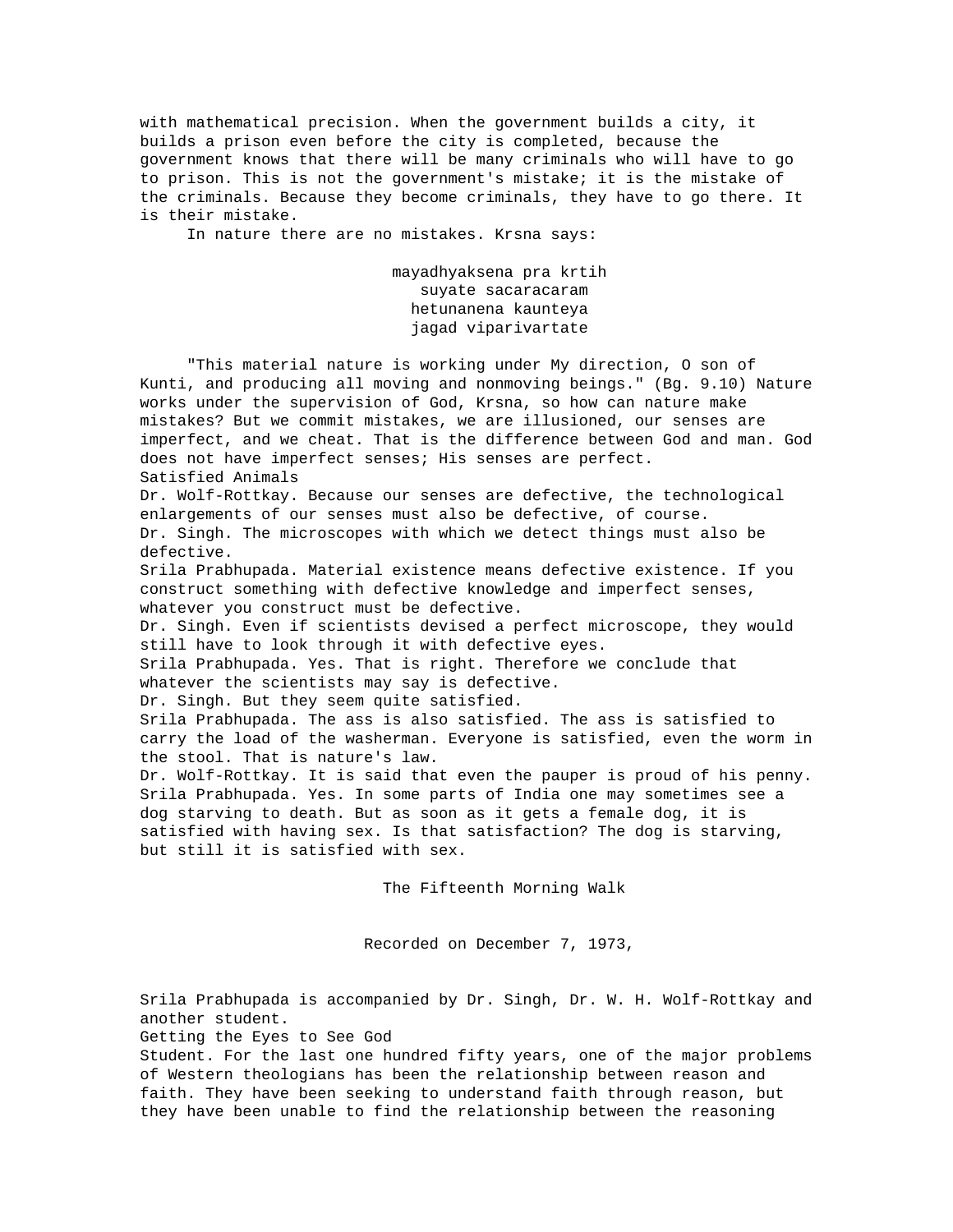abilities and faith. Some of them have faith in God, but their reason tells them there is no God. For instance, they would say that when we offer prasada to the Lord, it is only faith to think that He accepts it, because we cannot see Him.

Srila Prabhupada. They cannot see Him, but I can see Him. I see God, and therefore I offer prasada to Him. Because they cannot see Him, they must come to me so I can open their eyes. They are blind--suffering from cataracts--so I shall operate, and they will see. That is our program. Student. Scientists say that their common ground of objectivity is what they can perceive with their senses.

Srila Prabhupada. Yes, they can perceive things with their senses, but very imperfectly. They perceive the sand with their senses, but can they see who has made the sand? Here is the sand, and here is the sea; they can be seen by direct perception. But how can one directly perceive the origin of the sand and the sea?

Student. The scientists say that if the sand and the sea were made by God, we would be able to see Him, just as we can see the sand and the sea themselves.

Srila Prabhupada. Yes, they can see God, but they must get the eyes to see Him. They are blind. Therefore they must first come to me for treatment. The sastras say that one must go to a guru to be treated so that one can understand God. How can they see God with blind eyes? Student. But seeing God is supramundane. Scientists only consider mundane vision.

Srila Prabhupada. Everything is supramundane. For instance, you may think there is nothing in the clear sky--that it is vacant--but your eyes are deficient. In the sky there are innumerable planets you cannot see because your eyes are limited. Therefore, because it is not in your power to perceive, you have to accept my word: "Yes, there are millions of stars out there." Is space vacant because you cannot see the stars? No. Only the deficiency of your senses leads you to think so. Student. The scientists will admit their ignorance of some things, but

they say they cannot accept what they cannot see.

Srila Prabhupada. If they're ignorant, they have to accept knowledge from someone who knows the truth.

Student. But they say, "What if what we are told is wrong?"

Srila Prabhupada. Then that is their misfortune. Because their imperfect senses cannot perceive God, they have to hear it from an authority. That is the process. If they don't approach the authority--if they approach a cheater--that is their misfortune. But the process is that wherever your senses cannot act, you must approach an authority to learn the facts. The Frustration of the Atheists

Dr. Singh. The difficulty is that in a group of atheists, you can't prove the existence of God.

Srila Prabhupada. The atheists are rascals. Let us teach the others- those who are reasonable. Everything has been made by someone: the sand has been made by someone, the water has been made by someone, and the sky has been made by someone. Krsna consciousness means learning who that someone is.

Dr. Singh. The scientists will say, "Present that someone to me so I can see Him."

Srila Prabhupada. And I answer them, "I am presenting that someone to you, but you have to take the training as well." You have to qualify your eyes to see that someone. If you are blind, but you do not want to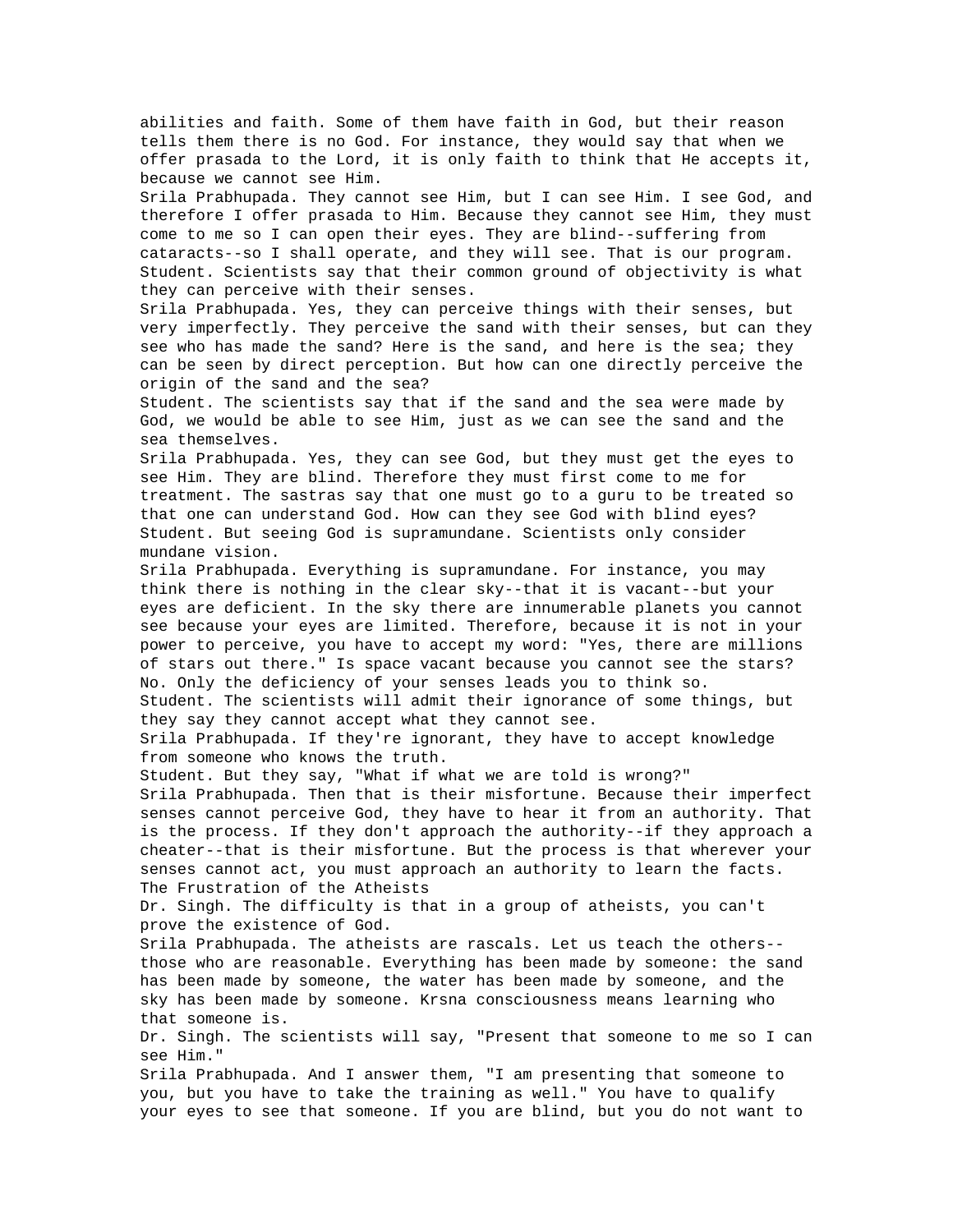go to the physician, how will you be cured of your blindness and see? You have to be treated; that is the injunction. Student. That step requires faith. Srila Prabhupada. Yes, but not blind faith--practical faith. If you want to learn anything, you must go to an expert. That is not blind faith; it is practical faith. You cannot learn anything by yourself. Student. If somebody is actually sincere, will he always meet a bona fide guru? Srila Prabhupada. Yes. Guru-krsna-prasade paya bhakti-lata-bija. Krsna is within you, and as soon as He sees that you are sincere, He will send you to the right person. Student. And if you are not completely sincere, you will get a cheater for a teacher? Srila Prabhupada. Yes. If you want to be cheated, Krsna will send you to a cheater. Krsna is superintelligent. If you are a cheater, He will cheat you perfectly. But if you are actually sincere, then He will give you the right guidance. In Bhagavad-gita (15.15) Krsna says, sarvasya caham hrdi sannivisto mattah smrtir jnanam apohanam ca: "I am seated in everyone's heart, and from Me come remembrance, knowledge and forgetfulness." Krsna speaks of both remembrance and forgetfulness. If you are a cheater, Krsna will give you the intelligence to forget Him forever. Student. But the atheists are in control. They have the dominance.

Srila Prabhupada. One kick of maya and all their dominance is finished in one second. That is the nature of maya. The atheists are under control, but due to maya, or illusion, they think they're free.

> moghasa mogha-karmano mogha jnana vicetasah raksasim asurim caiva prakrtim mohinim sritah

 "Those who are bewildered are attracted by demoniac and atheistic views. In that deluded condition, their hopes for liberation, their fruitive activities and their culture of knowledge are all defeated." (Bg. 9.12) Because they are bewildered, all their hopes are frustrated. That is stated here in Bhagavad-gita, and that is actually happening. So many of their big plans, like this moon project, are frustrated, but they still claim that they can dominate nature. Dr. Singh. They do not want to come to their senses. Srila Prabhupada. Therefore they are rascals.

Scientists Bravely Going to Hell

Srila Prabhupada. A sensible man will take a good lesson, but a rascal will never take a good lesson. There is a story of a great poet named Kalidasa, who was a great rascal also. Once, Kalidasa was sitting on the branch of a tree and simultaneously cutting it. A gentleman asked him, "Why are you cutting this tree limb? You will fall down."

 Kalidasa replied, "No, no, I will not fall down." So he kept cutting the limb, and he fell down. The conclusion is that he was a rascal because he would not take good advice. By their so-called scientific advancement, scientists are going to hell. But they do not listen when they are told; therefore they are rascals. Rascals repeatedly make a plan, see it frustrated, and again make another plan. This plan is also frustrated, so they make another plan. Yet when we try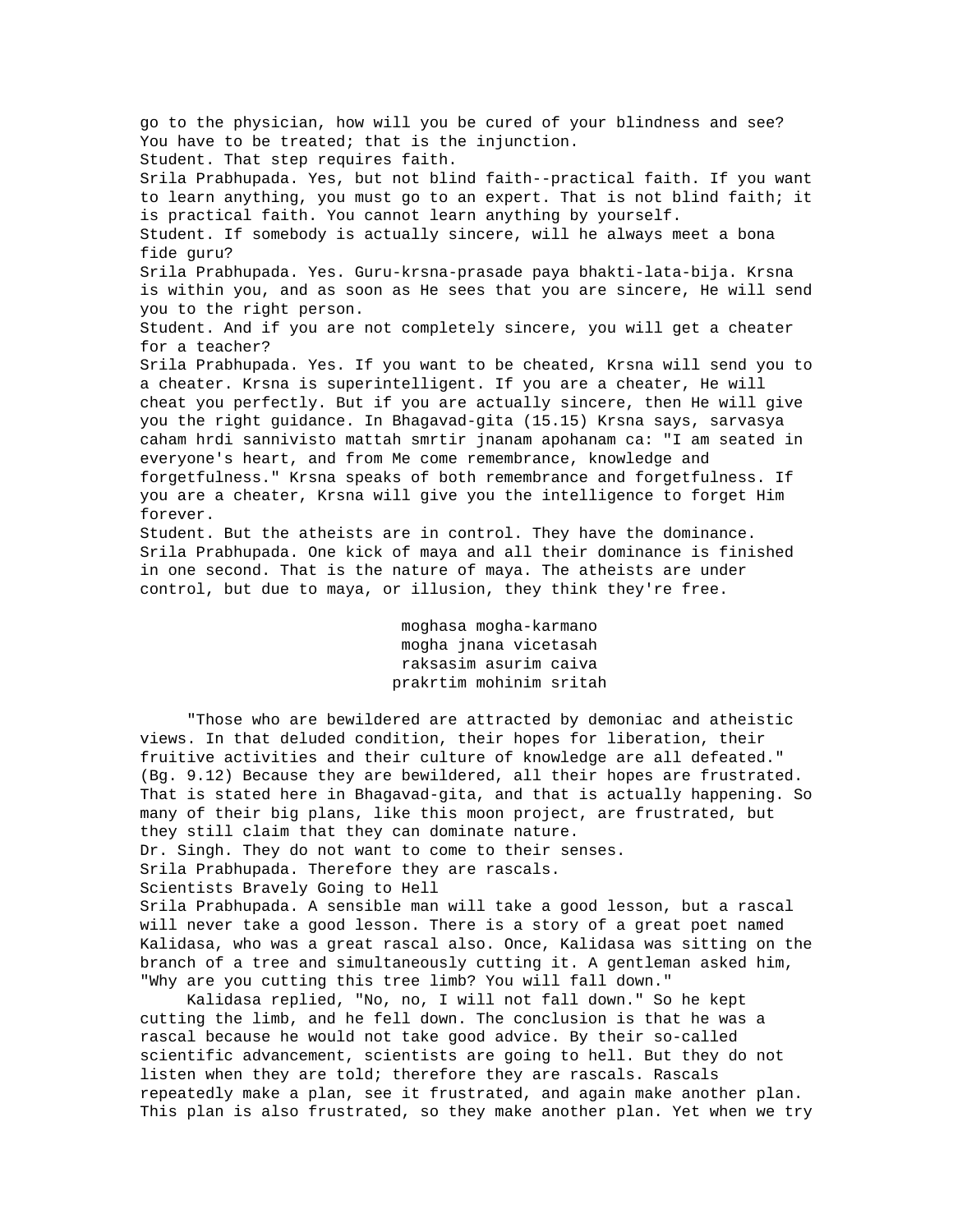to explain to them that all their materialistic plans will be unsuccessful and useless, they refuse to listen. That is rascaldom. The rascals repeatedly chew the chewed. At home, in the street, at the nightclub, at the theater--wherever he is, sex in its different varieties is his only pleasure.

Student. Srila Prabhupada, one could say that that is bravery. Srila Prabhupada. Yes, you can say that, but that bravery is their rascaldom. They are bravely going to hell, that's all. Once, one man was chasing another man, and the man who was chasing asked, "Why are you fleeing? Are you afraid of me?" The other man replied, "I am not afraid of you. Why should I not run? Why should I stop?"

 In the same way, the gross materialist is bravely going to hell. "Why should I stop with my sinful activities?" he says. "I will Bravely face any reaction."

Dr. Singh. They are crazy.

Srila Prabhupada. Yes, crazy. The Vedas say that once a man becomes crazy, or haunted by ghosts, he speaks all kinds of nonsense. Similarly, anyone under the influence of the material energy is crazy. Therefore he talks only nonsense, that's all. Though scientists are not expert in science, they are expert in bluffing others and juggling words. Mystic Television

Dr. Singh. They now have things they did not have before, like telephones, televisions, airplanes, missiles and many other new discoveries.

Srila Prabhupada. But there are better telephones that they do not know about. In Bhagavad-gita, Sanjaya demonstrated this when he was sitting with his master, Dhrtarastra, and relating all the affairs that were taking place far away on the Battlefield of Kuruksetra. Sanjaya's vision was actually greater than the telephone. It was mystic television. It was television within the heart, for he was sitting in a room far from the battlefield and still seeing everything that was occurring there. In Bhagavad-gita, Dhrtarastra inquired of Sanjaya, "How are my sons and nephews? What are they doing?" Then Sanjaya described how Duryodhana was going to Dronacarya, what Dronacarya was speaking, how Duryodhana was replying, and so on. Even though these activities were too far away to be seen by ordinary eyes, Sanjaya could see and describe them through his mystic power. That is real science.

Dr. Singh. Some scientists say that we have improved on nature by making things like plastic and medicine.

Srila Prabhupada. In Vedic times people ate on silver and golden plates, but now the scientists have improved things with plastic plates. [Laughter.]

Dr. Singh. The plastic has become a great problem because they cannot get rid of it. There is no way to dispose of it. It just continues to pile up.

Here Is the Proof

Dr. Wolf-Rottkay. The materialists would be more sincere if they said, "We don't want to be taken out of our dream. We want to continue trying to enjoy our senses with all our machines." But they will not admit that their attempts to enjoy always fail.

Srila Prabhupada. That is their foolishness. Eventually they have to admit it.

Dr. Wolf-Rottkay. But they say, "Try, try again."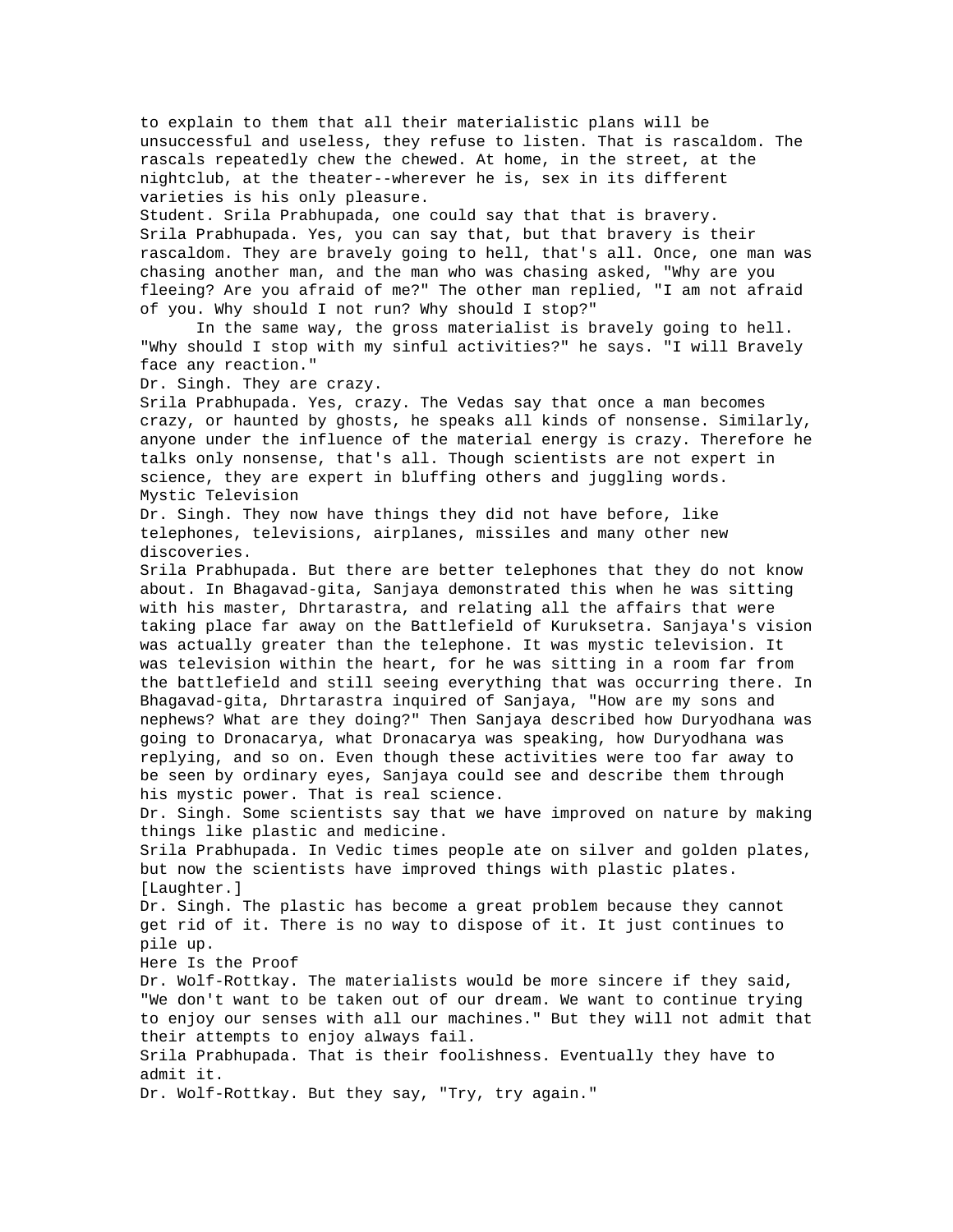Srila Prabhupada. How can they try? Suppose you cannot see because you are suffering from cataracts. If you try to see--you try, try, try, try, try. Is that the cure for cataracts? No. You will never be cured like that. You must go to a physician, who will perform a surgical operation to restore your eyesight. You cannot see by trying and trying. Dr. Wolf-Rottkay. That is just what they do not want to accept--that all their efforts to know the truth by materialistic science have failed. Srila Prabhupada. They are foolish. They will not take good advice. If you give a rascal some good advice, he will become angry, just like a serpent. Suppose you bring a serpent into your home and say, "My dear serpent, please live with me. Every day I will give you nice food--milk and bananas." The snake will be very pleased, but the result will be that its poison will increase, and one day you will say, "Ah!" [imitates a bitten person.] Dr. Wolf-Rottkay. But the scientists will never give up hope.

Srila Prabhupada. Their plans are being frustrated at every moment, but still they are hoping.

Student. Srila Prabhupada, one librarian wanted me to prove that Bhagavad-gita was five thousand years old. He wanted to see a copy that was written down five thousand years ago.

Srila Prabhupada. Suppose I go into a dark room and say to the person inside, "The sun has risen. Come out!" The person in darkness may say, "Where is the proof that there is light? First prove it to me; then I will come out." I may plead with him, "Please, please, just come out and see." But if he does not come out to see, he remains ignorant, waiting for proof. So, if you simply read Bhagavad-gita you will see everything. Come and see. Here is the proof.

The Sixteenth Morning Walk

Recorded on December 10, 1973,

Srila Prabhupada is accompanied by Dr. Singh, Hrdayananda dasa Goswami and other students.

The Meaning of "Supreme"

Srila Prabhupada. What is the meaning of supremacy in this material world? Why do you accept President Nixon as the supreme person within your state?

Dr. Singh. Because he has some power.

Srila Prabhupada. Yes. And why is he supreme? Because as the government's number one servant, he gets the highest salary, has all the best facilities, and his order is final.

Dr. Singh. He has the power to convince others.

Srila Prabhupada. No. You may not agree with him, but because he is supreme, you have to accept his order. That is his position. It does not depend on your acceptance or nonacceptance. That is the meaning of supremacy, is it not? The Vedic literature says that one who has the symptoms of supremacy is fortunate. The supremely fortunate person is God. Laksmi-sahasra-sata-sambhrama-sevyamanam: "He is served by hundreds and thousands of laksmis, or goddesses of fortune." (Brahma-samhita 5.29) Here on this planet we are begging a little favor from the goddess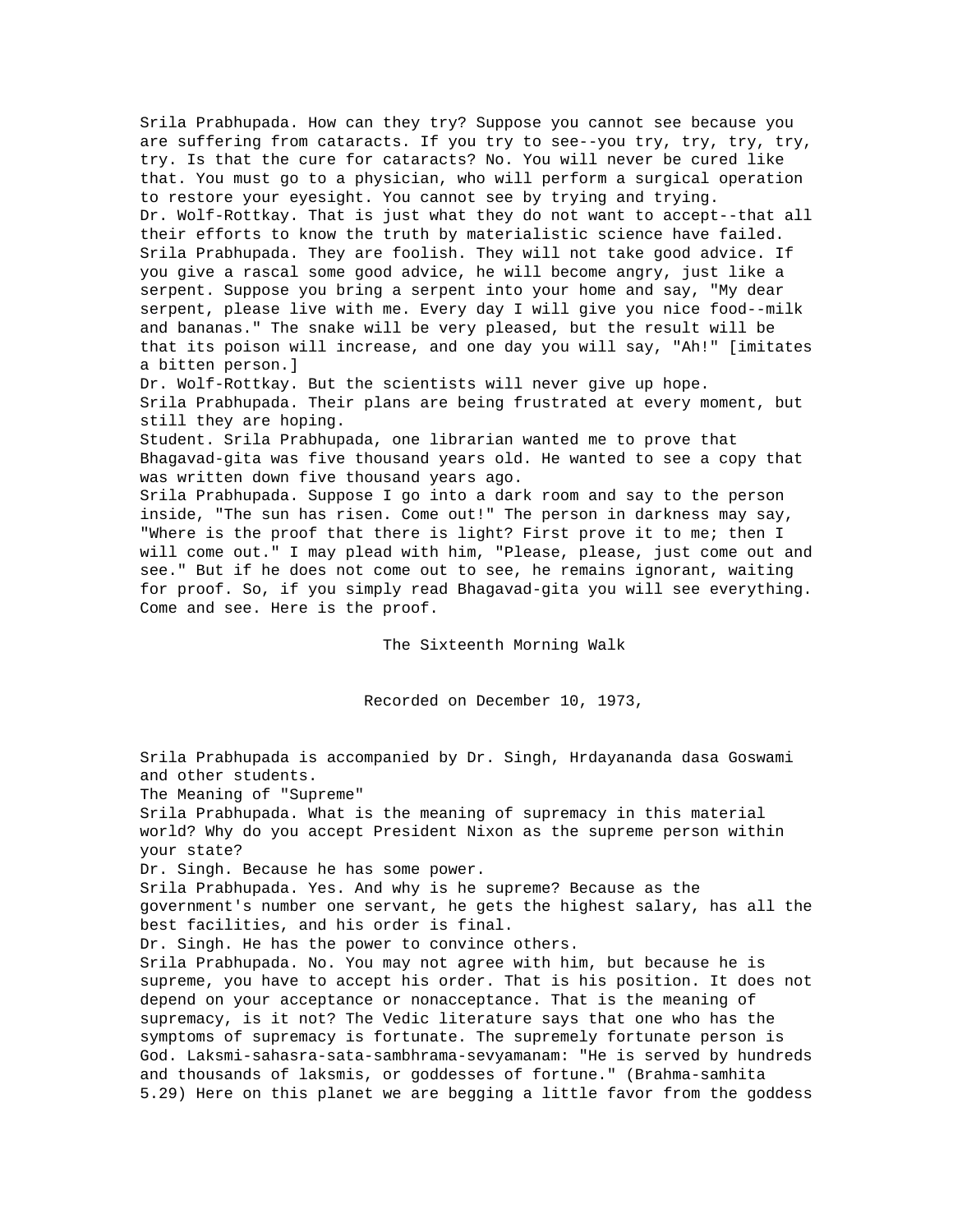of fortune. But Krsna is always worshiped by many thousands of goddesses of fortune. Dr. Singh. To conceive of anyone so fortunate is beyond our thinking capacity. Srila Prabhupada. Yes. Therefore Krsna is acintya, inconceivable. We cannot estimate how great or fortunate He is! Acintya means "that which we cannot estimate." We can see only a part of God's opulence--this material nature--which is only a partial exhibition of God's potencies. The Supreme Personality has many potencies. He has inferior energies and superior energies. In Bhagavad-gita (7.4) Krsna says:

> bhumir apo 'nalo vayuh kham mano buddhir eva ca ahankara itiyam me bhinna prakrtir astadha

 "Earth, water, fire, air, ether, mind, intelligence and false ego- all together these eight comprise My separated material energies." In the next verse of Bhagavad-gita, Krsna describes His superior energy (para prakrti), which is manifested as the spiritual world. So, if in the inferior, material energy there are so many wonderful things, just imagine how much more important and how much more wonderful things are in the spiritual world. This is the meaning of superior. The Mysteries of Yogic Power Hrdayananda dasa Goswami. And are all the varieties of life we see on earth contained in the spiritual world? Srila Prabhupada. Yes. And, moreover, if in this inferior energy there are so many wonderful varieties of life, just think how wonderful are the superior varieties of life in the spiritual world. Even in this material universe, the inhabitants of some planets are far superior to those on other planets. For example, people on earth practice mystic yoga for achieving wonderful powers, but people on the planet called Siddhaloka have these great yogic powers naturally. On earth it is natural that a bird can fly; but we cannot, except with costly machines. However, on such planets as Siddhaloka, the residents can fly even from one planet to another without machines. They can go to other planets simply at will. Even on earth there are some yogis who can take their bath early in the morning in four places at once--Jagannatha Puri, Ramesvara, Hardwar and Dvaraka.[22] One yogi friend used to visit my father in Calcutta. The yogi told him that when he (the yogi) would simply sit down and touch his guru, he would travel from Calcutta to Dvaraka in two minutes. That is yogic power. So what are today's airplanes? Durvasa Muni traveled all over the universe and up to Vaikuntha[23] within one year. According to modern calculations, certain planets in this universe are more than forty thousand light-years[24] distant from the earth. This means it would take forty thousand years to reach these planets if you traveled at the speed of light. Even if they had the means, how could the astronauts live for forty thousand years? So, why are they so proud? Dr. Singh. The scientists have a theory that they can produce a machine that will travel at the speed of light. Srila Prabhupada. That is rascaldom. They say that, but they will never be able to do it. Vedic Cosmology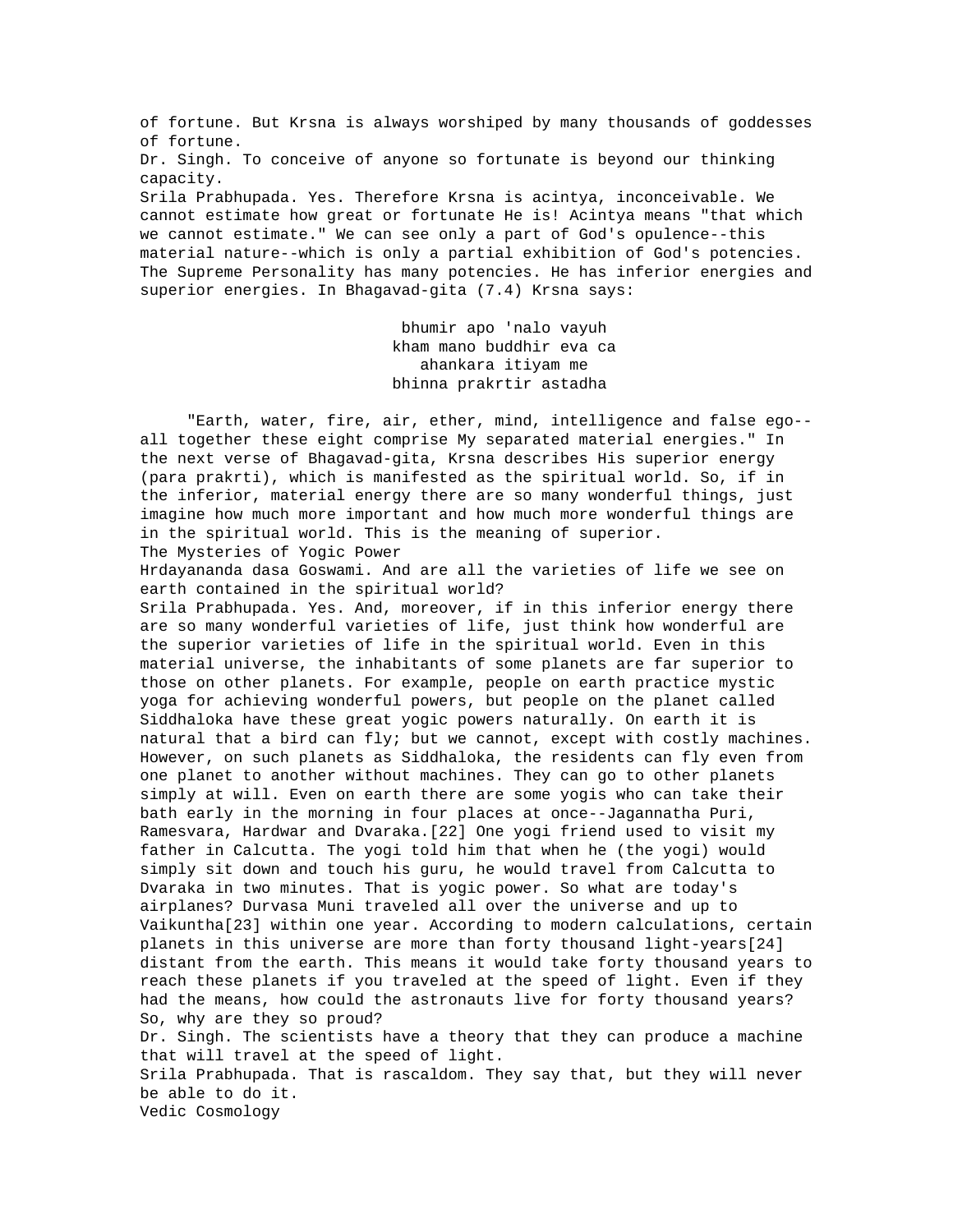Srila Prabhupada. There are many invisible planets and stars. For example, when the Rahu planet passes before the sun and moon, there is an eclipse. But the scientists describe an eclipse differently. Actually, the Rahu planet causes an eclipse. There are many questionable points regarding the modern scientists' theory of the eclipse. Their explanation is incorrect according to Vedic information. Dr. Singh. But the scientists say that they can prove their theories. Srila Prabhupada. They say that science proves everything. But that is nonsense. The scientist has proved everything except what he is. That he does not know. And why does he die? That also he does not know. That is the extent of his knowledge. Dr. Singh. They can make a model of the universe. They can make a model of the planets and the moon. Srila Prabhupada. If they can make things, why don't they make an imitation sun to save electricity? These rascals say everything, but they cannot do anything. That is their position. If they can make a model of the universe, let them make a big model of the sun. Then in the dark night we will not have to spend so much money on electricity. But they cannot do it. Yet they speak big, big words, simply to take money from the taxpayers. They say they know the composition of the moon and the composition of the sun, so why can't they make them? Why can't they create an artificial sun so that the people of Iceland and Greenland can be saved from so much cold? God Is Never Zero

Srila Prabhupada. Lord Caitanya Mahaprabhu once gave the example of the jewel called cintamani, which produces many other jewels while remaining as it is.

> om purnam adah purnam idam purnat purnam udacyate purnasya purnam adaya purnam evavasisyate (Sri Isopanisad Invocation)

 The meaning of this verse is that although everything emanates from the Personality of Godhead, He never diminishes. Here on earth the petrol is running out, and this is becoming a terrible problem, but the sun is still shining and will continue to shine for an untold number of years. And Krsna can create millions of suns; in fact, He has already done so. But He is still fully potent. He has lost nothing. That is God, and that is the supreme energy of God, acintya-sakti.

 We have some money to spend, and the next day our account becomes zero. Rascals say that ultimate truth is zero, sunyavada. They do not know that God is never zero--that He is always positive. So we must have a clear idea of God. Theologians should take these ideas from Vedic descriptions and not be misled by fools and rascals. God and His full energies are explained in the Vedic literatures. Our energy is lost, but God's is not. That is the difference between God and us. I cannot walk swiftly or do so many other things that a young man can do, because I have lost my youthful energy. But God is always youthful. Advaitam acyutam anadim ananta-rupam adyam purana-purusam nava-yauvanam ca: "Krsna, the Supreme Personality of Godhead, is absolute, infallible and beginningless. Expanded into unlimited forms, He is the original person, the oldest, and always appearing as a fresh youth." (Brahma-samhita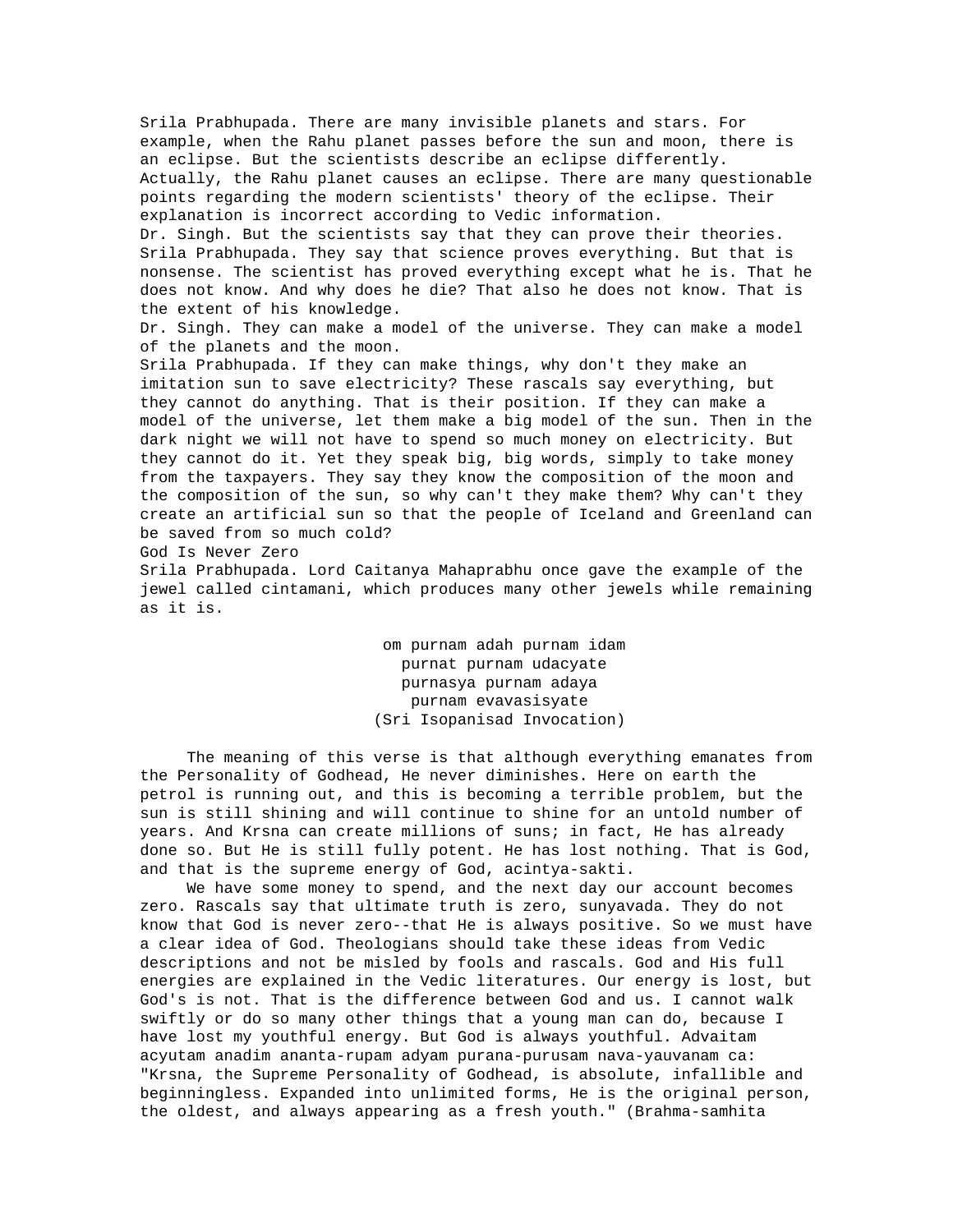5.33) Krsna also says in Bhagavad-gita, isvarah sarva-bhutanam hrd-dese 'rjuna tisthati: "The Supreme Lord is situated in everyone's heart." He is also within every atom. But still He is one. That is God. And He is advaita, without duality. Not that He is living within your heart and a different personality is living within my heart. No, they are one. God is everywhere by His all-pervasive features, and He is also localized; yet He is still one.

The Absolute Nature of Krsna's Love

Dr. Singh. In some Western theological literature, Srila Prabhupada, they say that God is love.

Srila Prabhupada. God is everything. Why do they say He is this or that? Anything is God because He is absolute. His love and His enmity are the same. In the material world, we distinguish between love and animosity. But God's animosity and God's love are the same thing. Therefore, He is called acintya. or inconceivable. God's love for the gopis[25] and God's enmity for Kamsa[26] achieved the same result. Both Kamsa and the gopis went to the spiritual world. Also, Putana[27] came to poison Krsna, and mother Yasoda was always anxious to save Krsna, the naughty child, lest He be harmed. So mother Yasoda and Putana are opposite, but they both achieved the same results. Krsna thought, "I have sucked Putana's breast, so now she is My mother. She must reach the same destination as Yasoda." This is the absolute nature of Krsna's enmity and Krsna's love.

> vadanti tat tattva-vidas tattvam yaj jnanam advayam brahmeti paramatmeti bhagavan iti sabdyate

 "Learned transcendentalists who know the Absolute Truth call this nondual substance Brahman, Paramatma or Bhagavan." (Srimad-Bhagavatam 1.2.11) God has His impersonal, all-pervasive feature (known as Brahman) and His localized Paramatma feature. At the same time He is Bhagavan, which is His original, personal, transcendental form. The three are different but the same. This is the nature of God, acintya-bhedabhedatattva--simultaneously one and different. One who has reached the personal conception of Bhagavan has automatically reached Brahman and Paramatma. They are all Krsna, but there is a difference between them. They are simultaneously one and different.

Accepting Knowledge From a Learned Person

Dr. Singh. Srila Prabhupada, many people have difficulty accepting God. Srila Prabhupada. They are diseased, but they do not want to be treated. If they do not agree to be treated, that is their fault. One who is not Krsna conscious--God conscious--is a madman. Under the power of the illusory energy--the inferior, material energy--he talks only nonsense, just like someone haunted by a ghost. You must approach a person who is learned. You must find such a person, a guru, and surrender to him. Then question him, and whatever answers you get from him you must accept. That is the process for understanding God. You must first find the guru; then you must satisfy him by service and by surrendering unto him. The guru will explain everything. Krsna explains in Bhagavad-gita (4.34):

> tad viddhi pranipatena partprasnena sevaya upadeksyanti te jnanam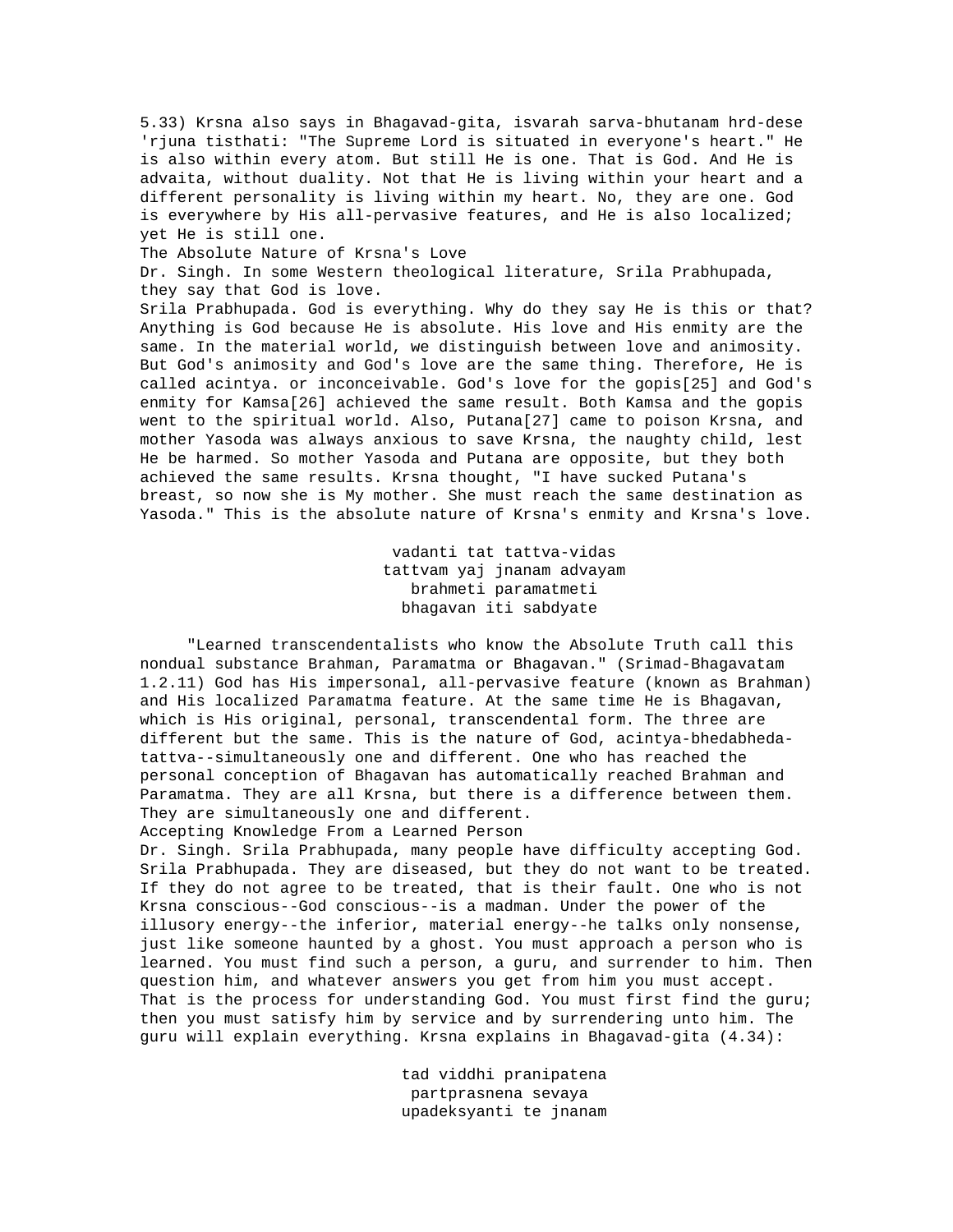## jnaninas attva-darsinah

 "Just try to learn the truth by approaching a spiritual master. Inquire from him submissively and render service unto him. The selfrealized soul can impart knowledge unto you because he has seen the truth."

**Notes Notes** 

 1. Vedic knowledge was originally handed down as one Veda. About five thousand years ago the sage Vyasadeva divided it into four Vedas (Rg, Yajur, Sama and Atharva) so that less intelligent people might understand it. Vyasadeva was an empowered incarnation of God. He also undertook the task of expanding the Vedas into eighteen Puranas and the Mahabharata, and he summed up all the Vedic literature in the Vedantasutra. But he was still dissatisfied with this colossal literary achievement. Therefore, under the direction of his spiritual master, Narada Muni, he wrote the Srimad-Bhagavatam, which is "the ripened fruit of Vedic knowledge."

 2. Bhagavad-gita is widely renowned throughout the world as the essence of Vedic knowledge. It contains the sacred instructions given by Lord Krsna, the Supreme Personality of Godhead, to Arjuna, His intimate devotee, on the Battlefield of Kuruksetra. In these instructions Lord Krsna gives a scientific exposition of the perfect path to selfrealization in the present dark age of hypocrisy and quarrel.

 Originally written in Sanskrit, Bhagavad-gita has been published in almost every language in the world (there are more than six hundred English translations alone), but Bhagavad-gita As It Is. by His Divine Grace A. C. Bhaktivedanta Swami Prabhupada, is the first English translation and commentary by a pure devotee of the Lord in a bona fide disciplic succession of spiritual masters stemming from Lord Krsna Himself. Therefore, Bhagavad-gita As It Is presents Lord Krsna's message without the slightest distortion or personal interpretation. Thus it is the first edition to have actually awakened the dormant Krsna consciousness of its readers.

 3. The banyan is the sacred Indian fig tree (Ficus religiosa). Its branches drop shoots to the ground, and these take root and support their parent branches. Extending itself in this way, one tree will often cover a very large area.

4. Srimad-Bhagavatam, one of the eighteen Puranas, is generally known as "the spotless Purana." It was written down five thousand years ago by Srila Vyasadeva, who specifically intended it for the people of the present dark age of hypocrisy and quarrel. It is the original commentary on the Vedanta-sutra (by the same author) and is the cream of all Vedic literatures. Here Srila Prabhupada quotes a verse from the Second Canto of the Bhagavatam (2.3.19). In Srila Prabhupada's English rendering of the Bhagavatam, this verse appears as follows:

> sva-vid-varahostra-kharaih samstutah purusah pasuh na yat-karna-pathopeto jatu nama gadagrajah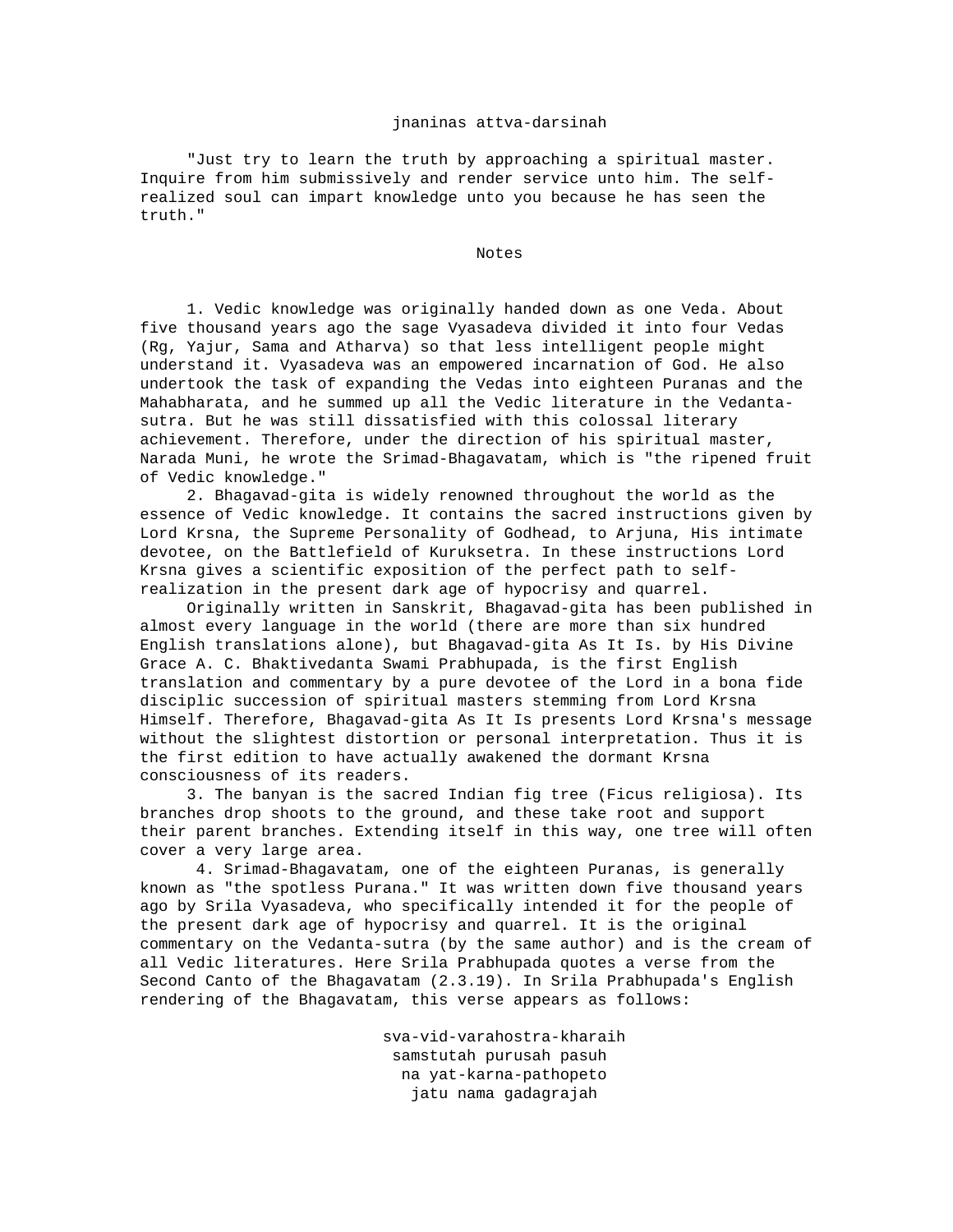TRANSLATION: Men who are like dogs, hogs, camels and asses praise those men who never listen to the transcendental pastimes of Lord Sri Krsna, the deliverer from evils.

 PURPORT: The general mass of people, unless they are trained systematically for a higher standard of life in spiritual values, are no better than animals, and in this verse they have particularly been put on the level of dogs, hogs, camels and asses. Modern university education practically prepares one to acquire a doggish mentality with which to accept the service of a greater master. After finishing a socalled education, the so-called educated persons move like dogs from door to door with applications for some service, and mostly they are driven away, informed of no vacancy. As dogs are negligible animals and serve the master faithfully for bits of bread, a man serves a master faithfully without sufficient rewards.

 Persons who have no discrimination in the matter of foodstuff and who eat all sorts of rubbish are compared to hogs. Hogs are very much attached to eating stools. So stool is a kind of foodstuff for a particular type of animal. And even stones are eatables for a particular type of animal or bird. But the human being is not meant for eating everything and anything; he is meant to eat grains, vegetables, fruits, milk, sugar, etc. Animal food is not meant for the human being. For chewing solid food, the human being has a particular type of teeth meant for cutting fruits and vegetables. The human being is endowed with two canine teeth as a concession for persons who will eat animal food at any cost. It is known to everyone that one man's food is another man's poison. Human beings are expected to accept the remnants of food offered to Lord Sri Krsna, and the Lord accepts foodstuff from the categories of leaves, flowers, fruits, etc. (Bg. 9.26). As prescribed by Vedic scriptures, no animal food is offered to the Lord. Therefore, a human being is meant to eat a particular type of food. He should not imitate the animals to derive so-called vitamin values. Therefore, a person who has no discrimination in regard to eating is compared to a hog.

 The camel is a kind of animal that takes pleasure in eating thorns. A person who wants to enjoy family life or the worldly life of so-called enjoyment is compared to the camel. Materialistic life is full of thorns, and so one should live only by the prescribed method of Vedic regulations just to make the best use of a bad bargain. Life in the material world is maintained by sucking one's own blood. The central point of attraction for material enjoyment is sex life. To enjoy sex life is to suck one's own blood, and there is not much more to be explained in this connection. The camel also sucks its own blood while chewing thorny twigs. The thorns the camel eats cut the tongue of the camel, and so blood begins to flow within the camel's mouth. The thorns, mixed with fresh blood, create a taste for the foolish camel, and so he enjoys the thorn-eating business with false pleasure. Similarly, the great business magnates, industrialists who work very hard to earn money by different ways and questionable means, eat the thorny results of their actions mixed with their own blood. Therefore the Bhagavatam has situated these diseased fellows along with the camels.

 The ass is an animal who is celebrated as the greatest fool, even among the animals. The ass works very hard and carries burdens of the maximum weight without making profit for itself. The ass is generally engaged by the washerman, whose social position is not very respectable. And the special qualification of the ass is that it is very much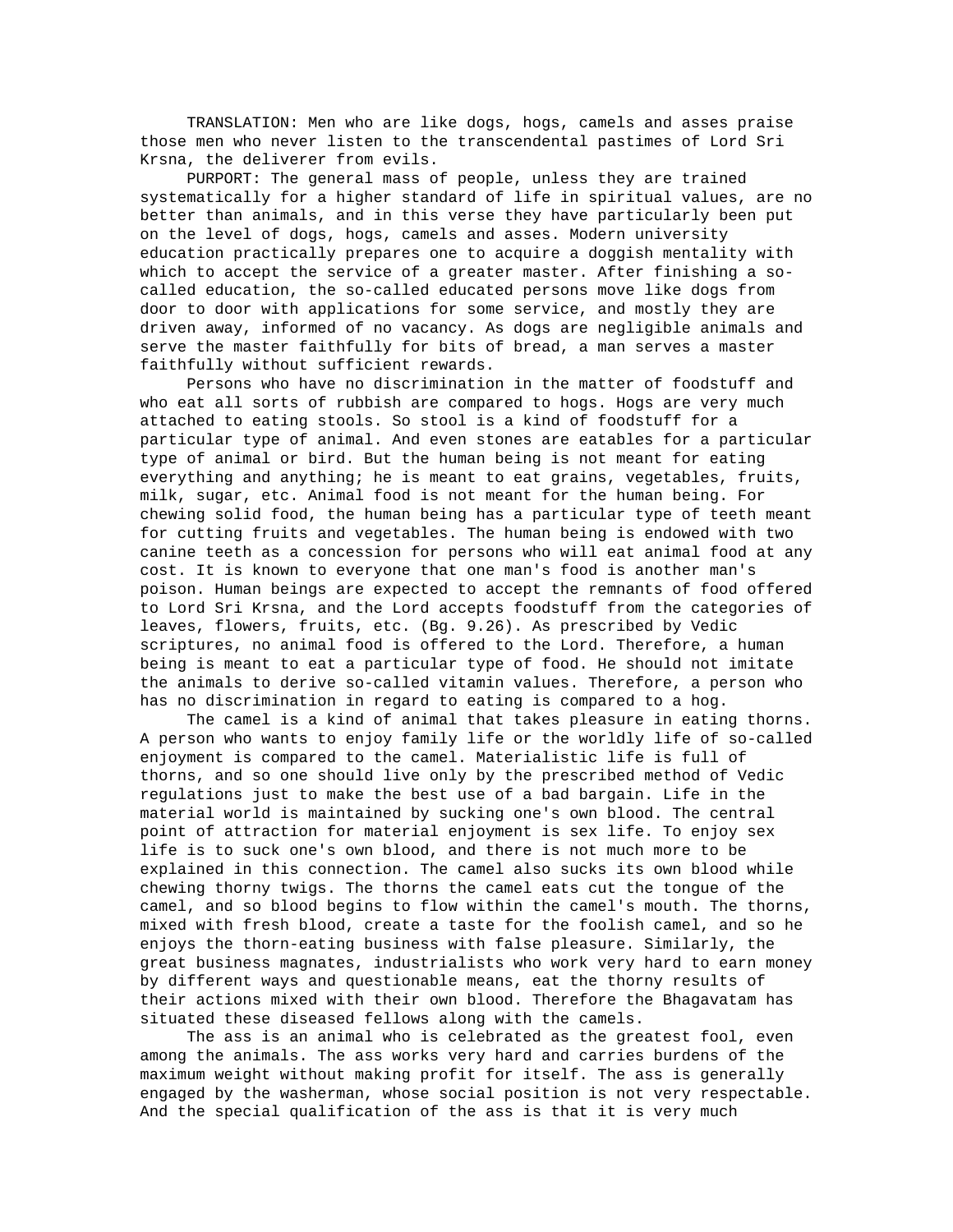accustomed to being kicked by the opposite sex. When the ass begs for sexual intercourse, he is kicked by the fair sex, yet he still follows the female for such sexual pleasure. A henpecked man is compared, therefore, to the ass. The general mass of people work very hard, especially in the age of Kali. In this age the human being is actually engaged in the work of an ass, carrying heavy burdens and driving thela and rickshaws. The so-called advancement of human civilization has engaged a human being in the work of an ass. The laborers in great factories and workshops are also engaged in such burdensome work, and after working hard during the day, the poor laborer has to be again kicked by the fair sex, not only for sex enjoyment but also for so many household affairs.

 So Srimad-Bhagavatam's categorization of the common man without any spiritual enlightenment into the society of dogs, hogs, camels and asses is not at all an exaggeration. The leaders of such ignorant masses of people may feel very proud of being adored by such a number of dogs and hogs, but that is not very flattering. The Bhagavatam openly declares that although a person may be a great leader of such dogs and hogs disguised as men, if he has no taste for being enlightened in the science of Krsna, such a leader is also an animal and nothing more. He may be designated as a powerful, strong animal, or a big animal, but in the estimation of Srimad-Bhagavatam he is never given a place in the category of man, on account of his atheistic temperament. Or, in other words, such godless leaders of dogs and hoglike men are bigger animals with the qualities of animals in greater proportion.

 5. Sometimes a very hungry person will pick up a discarded piece of sugarcane, from which someone else has sucked out the sugary juice, and chew the already chewed pulp in an effort to get some sweet taste. This is called "chewing the chewed."

 6. Srila Bhaktivinoda Thakura (1838-1914) is one of the great acaryas, or teachers of Krsna consciousness in the succession of spiritual masters. His son, Srila Bhaktisiddhanta Sarasvati Goswami Maharaja Prabhupada, was the spiritual master of His Divine Grace A. C. Bhaktivedanta Swami Prabhupada. Srila Bhaktivinoda Thakura wrote prolifically on the science of Krsna consciousness. In 1896 he initiated the teachings of Krsna consciousness in the Western world by sending a copy of one of his small books--Sri Caitanya Mahaprabhu: His Life and Precepts--to McGill University in Canada. Many of his Bengali songs are available in Songs of the Vaisnava Acaryas, published by the Bhaktivedanta Book Trust.

 7. In the ascending process of investigation, a person attempts to realize the truth by personal observation followed by speculation. In the descending process, on the other hand, he accepts instructions from an authorized source. These two methods of inquiry are known as induction and deduction, respectively.

 8. "My Guru Maharaja" refers to Srila Prabhupada's spiritual master, Srila Bhaktisiddhanta Sarasvati Goswami Maharaja.

9. Jagad-guru means "guru of the entire world."

 10. A Vaisnava is a devotee of Lord Visnu. Krsna is the original form of Visnu; therefore all the devotees of Krsna are Vaisnavas.

 11. Raghunatha dasa Gosvami was a contemporary and an exalted devotee of Sri Krsna Caitanya Mahaprabhu. He was one of the six Gosvamis entrusted with continuing Lord Caitanya's mission of spreading Krsna consciousness throughout the world. Although born in a very wealthy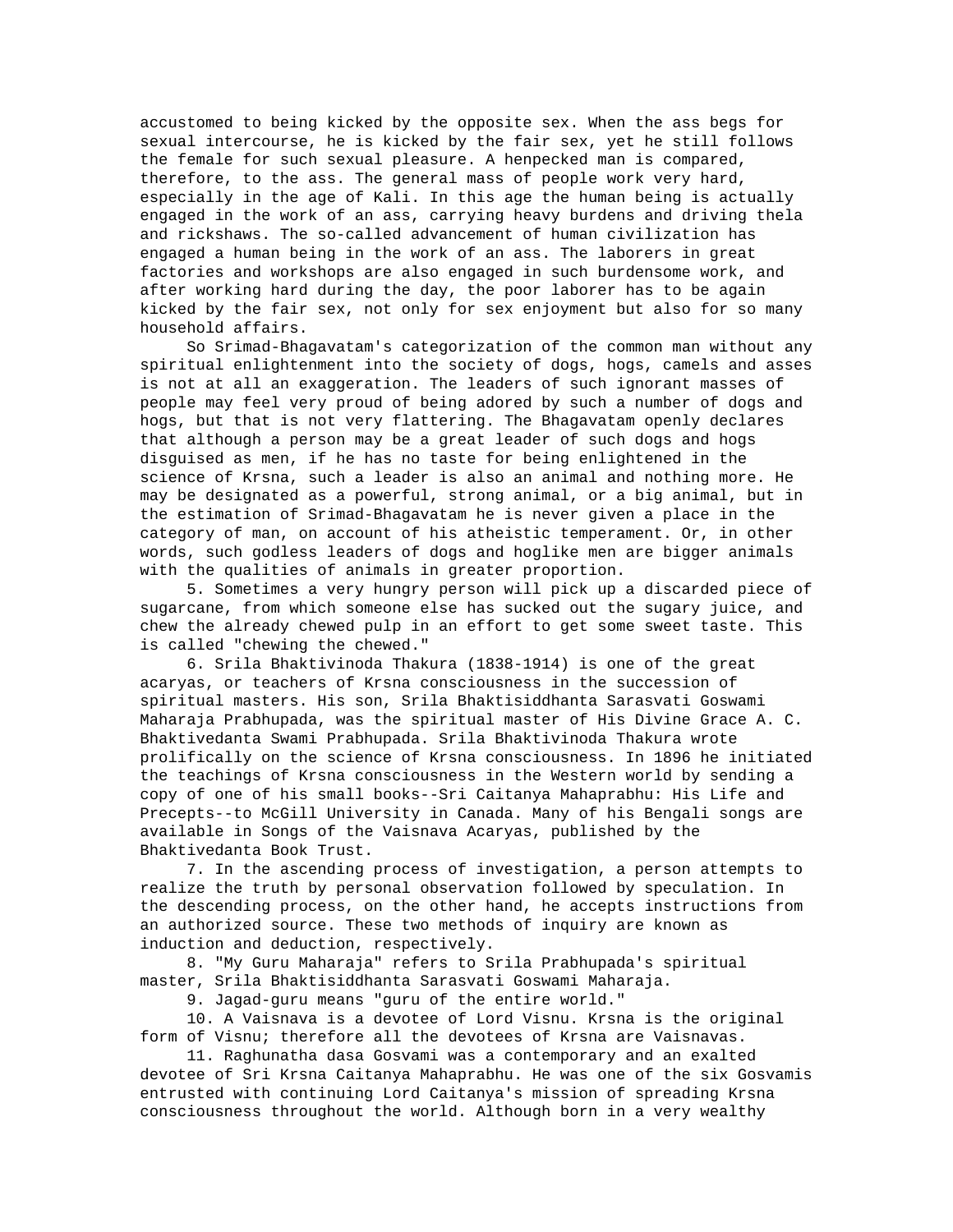farmly, Raghunatha dasa Gosvami led a life of great austerity after he met Lord Caitanya.

 12. Bhagavad-gita 18.54. Lord Krsna says, "One who is thus transcendentally situated at once realizes the Supreme Brahman and becomes fully joyful. He never laments nor desires to have anything; he is equally disposed to every living entity. In that state he attains pure devotional service unto Me."

 13. Karma means "activity," and the law of karma refers to the process in which higher authorities award us favorable or unfavorable reactions according to our pious or impious activities, respectively. As the Bible says, "As ye sow, so shall ye reap." Thus, our present condition--whether we are wealthy, wise or beautiful, or whether we have an American, an Indian or a Japanese body--completely depends on the activities we performed in our previous life or lives.

 Ultimately, all karma, whether good or bad, is unfavorable, for it binds us to the material world. Devotional service in Krsna consciousness, however, is akarmic. In other words, it produces no reaction at all. Hence, when Arjuna killed his opponents on the Battlefield of Kuruksetra, he suffered no reaction, for he was simply carrying out the will of Lord Krsna.

 14. DNA molecules are essential building and replicating units in organic cells. Many scientists regard them as the source of life, but according to Vedic science we must distinguish the chemical constituents of the body (such as DNA) from the very source of the life symptoms, which is the spirit soul.

 15. Demigods are beings more advanced than humans. Although they resemble us, they possess far greater intelligence and beauty, wonderful mystic powers and, in some cases, many arms and heads. In the material universe there are thirty-three million administrative demigods, each of whom is responsible for a particular phase of cosmic management (such as heat, light, water or air).

 16. Bhagavad-gita 6.41-42. "After many, many years of enjoyment on the planets of the pious living entities, the unsuccessful yogi is born into a family of righteous people, into a family of rich aristocracy, or into a family of transcendentalists, who are surely great in wisdom. Verily, such a birth is rare in this world."

 17. Bhagavad-gita 18.61. "The Supreme Lord is situated in everyone's heart, O Arjuna, and is directing the wanderings of all living entities, who are seated as on a machine made of the material energy."

 18. Radharani is the supreme devotee of Lord Krsna, and She is His eternal consort. She is also considered to be the embodiment of Krsna's internal, spiritual energy of pleasure.

 19. The brahmastra is a subtle nuclear weapon sometimes employed in the Vedic military art. It was released by the chanting of a mantra, and even if released from a long distance, it could annihilate any target, large or small, without harming anything else. for further information, see Srimad-Bhagavatam, First Canto, Chapter Eight.

 20. Valmiki was a great Vedic sage and scholar. He wrote the Ramayana, one of the most important histories in Vedic literature.

 21. Lord Caitanya Mahaprabhu is described in Vaisnava literature as the most merciful incarnation of God because He distributed love of Godhead freely, without consideration of one's caste, color or creed. He appeared in Bengal in 1486 and is also known as "the Golden Avatara"